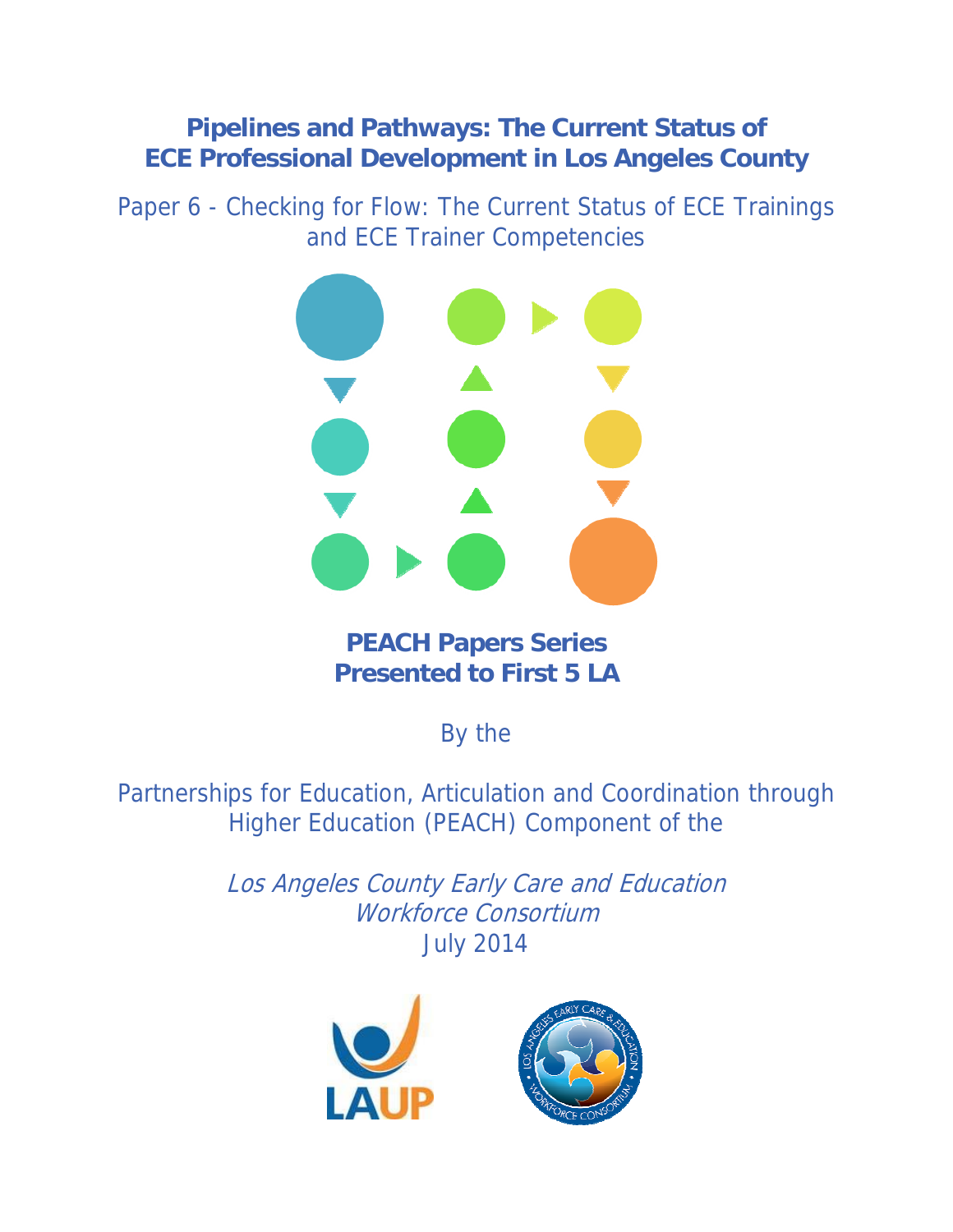## **Contributors to the PEACH Papers include:**

**Sloane Lefkowitz Burt PEACH, Editor** 

**Jan Fish PEACH, Consultant** 

**Toni Isaacs PEACH Program, Coordinator** 

**Yvonne Bailey Cal Poly Pomona** 

**Julie Benavides East Los Angeles College** 

**John Berndt LACOE** <sup>1</sup> **- Head Start** 

**Kathleen Bimber Los Angeles City College** 

**LaShawn Brinson Los Angeles Southwest College** 

**Stephen Bryant Cal Poly Pomona** 

**Edilma Cavazos PITC** 

**Kathi Cliff Los Angeles Southwest College** 

**Zee Cline CSU Chancellor's Office** 

**Alma Cortes UCLA** 

**Eileen Friscia Child Care Resource Center** 

**Allison Fuligni CSU, Los Angeles** 

**Kim Hall First 5 LA** 

 $\overline{a}$ 

**Denise Kennedy University of La Verne**  **Tara Henriquez LAUP** 

**Nancy Hurlbut Cal Poly Pomona** 

**Gary Huff Los Angeles Valley College** 

**Jacqueline Lopez LACOE** 

**Julia Love LAUP** 

**Abigail Jewkes Cal Poly Pomona** 

**Beth Kleinman LAUP** 

**Terri Lamb LAUP** 

**Rose Maina Los Angeles Trade Tech College** 

**Laura Manson Santa Monica College** 

**Sondra Moe Rio Hondo College** 

**Jennifer Montgomery El Camino College** 

**Joyce Munsch CSU, Northridge** 

**Christina Nigrelli Zero to Three** 

**Deborah Owens Glendale Community College** 

**Donna Rafanello Long Beach City College** 

**Marni Roosevelt Los Angeles Valley College** 

**George Philipp West Ed- E3 Institute** 

**Marni Roosevelt Los Angeles Valley College** 

**Barbra Rosner Pierce College** 

**Catalina Sanchez LACOE** 

**Judy Sanchez LACOE** 

**Ande Sanders Antelope Valley College** 

**Sharon Seidman CSU, Fullerton** 

**Janice Silver Los Angeles Mission College** 

**Cindy Stephens College of the Canyons** 

**Fiona Stewart Child Care Alliance of Los Angeles** 

**Linda Stroud Pasadena City College** 

**Dean Tagawa LAUSD ECE Division** 

**Rick Tuveson CSU, Long Beach** 

**Kathy Watanabe Mt. San Antonio College** 

**Amy Williams Banfield LAUP** 

**Kisha Williamson Mt. San Antonio College** 

**Randi Wolfe Tikkun Consulting** 

<sup>1</sup> Explanations of the acronyms used for the organizations/agencies are provided in the reference section.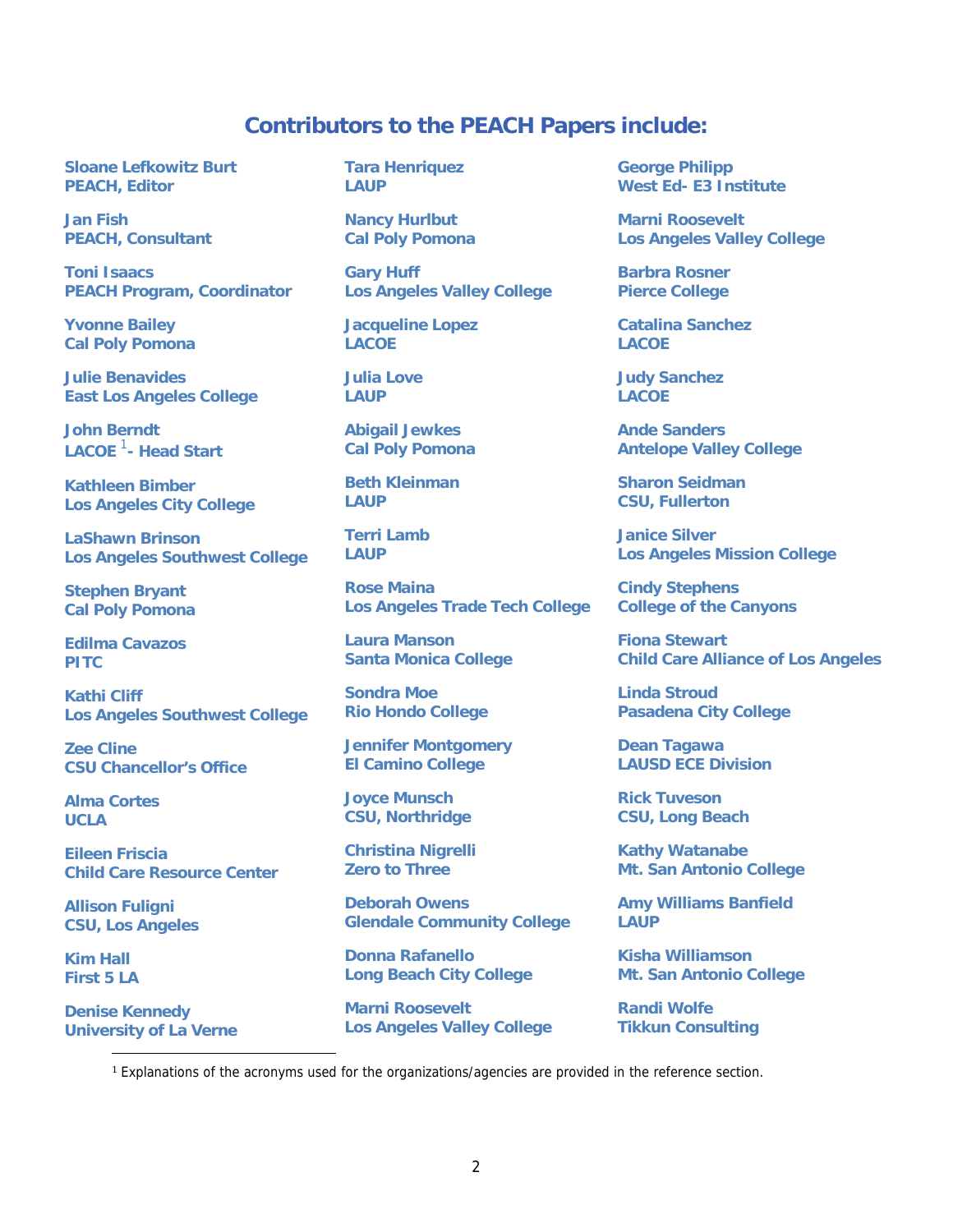## **PEACH Paper 6**

## **Checking for Flow: The Current Status of ECE Training and ECE Trainer Competencies**

## **PEACH**

 $\overline{a}$ 

Partnerships for Education, Articulation and Coordination through Higher Education (PEACH), is the higher education component of the Los Angeles County Early Care and Education Workforce Consortium. PEACH is funded by the First 5 Commission of Los Angeles County (First 5 LA) for a 5-year period (2011- 2016) and administered by Los Angeles Universal Preschool (LAUP). PEACH currently includes Early Childhood Education/Child Development faculty representatives from fourteen Los Angeles county community colleges, 4 California State University (CSU) campuses, University of California, Los Angeles (UCLA) and 2 private universities (University of La Verne and Pepperdine University).

The mission of PEACH is to strengthen existing and support the development of new and enhanced, academic professional development pathways and related education programs for both the current and future early care and education<sup>2</sup> (ECE) workforce in Los Angeles County. The goals of PEACH focus on supporting the establishment and/or improvement of (a) the articulation of ECE-related<sup>3</sup> courses and academic degree programs from high school to community college, from community college to 4-year campus, and from a baccalaureate program to graduate study in ECE/Child Development; (b) the alignment of ECE-related courses with similar content from one institution of higher education (IHE) to another (e.g., course content, level of content, and similar course numbering); (c) existing and new ECErelated BA/BS programs; (d) advocacy for the development and approval of an ECE credential for

<sup>&</sup>lt;sup>2</sup> There is a current shift in the field from using the term early *childhood* education when referring to ECE, to using early care and education. While ECE is used throughout the PEACH Papers all efforts were made to accurately reflect each program, agency or IHE's use of the term.

<sup>3</sup> ECE-related refers to disciplines that may address similar topics (e.g., child development, human development, developmental psychology, child and family studies) but are not directly focused on early childhood education or care and education. ECE professionals may receive degrees and/or training in these related disciplines.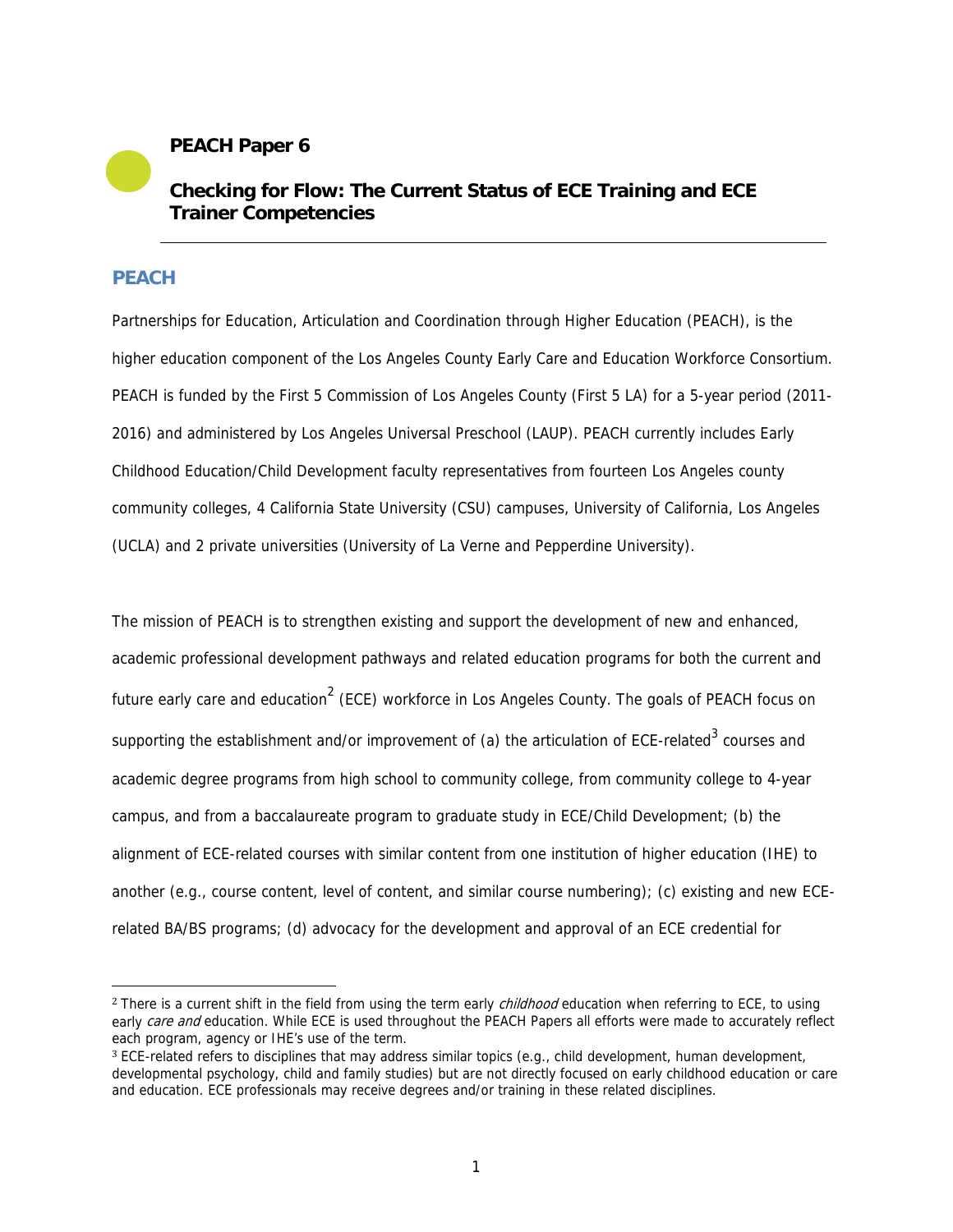professionals working with the youngest children, 0-8 years of age); (e) support for the development of an ECE-specific doctoral program in Los Angeles County; and (f) recommendations for increased codification of professional preparation of ECE trainers.

#### **PEACH Paper Series**

PEACH Paper 6, Checking for Flow: The Current Status of ECE Training and ECE Trainer Competencies is one in a series of six developed by the PEACH partners and colleagues to describe the current status of professional development programs in IHEs in Los Angeles County as well as other elements of the professional preparation of the current and future ECE workforce.

The entire series includes the following related topics:

PEACH Paper 1 - Preparing the Foundation: Strengthening the ECE Workforce through the Professional Development System and Early Childhood Educator Competencies

PEACH Paper 2 - Joining Pipelines: Articulation and Alignment Between and Among the California Community Colleges, the California State University System, and Private Universities in Los Angeles **County** 

PEACH Paper 3 - Identifying Pathways to a Bachelor's Degree: The Current Status of ECE-Related Bachelor's Degree Programs in Los Angeles County

PEACH Paper 4 - Constructing New Routes: Considerations for the Development of an ECE Credential PEACH Paper 5 - Completing the System: The Current Status of ECE Doctoral and Master's Degree Programs in Los Angeles County

PEACH Paper 6 - Checking for Flow: The Current Status of ECE Training and ECE Trainer Competencies

PEACH Papers have been developed to provide background information to guide PEACH's work. The research, preparation and analysis for each paper in this series has been designed and conducted by PEACH partners. It should be noted that the information provided in the PEACH Papers represents a "snapshot in time" and are reflective of the PEACH authors' knowledge and understanding as of July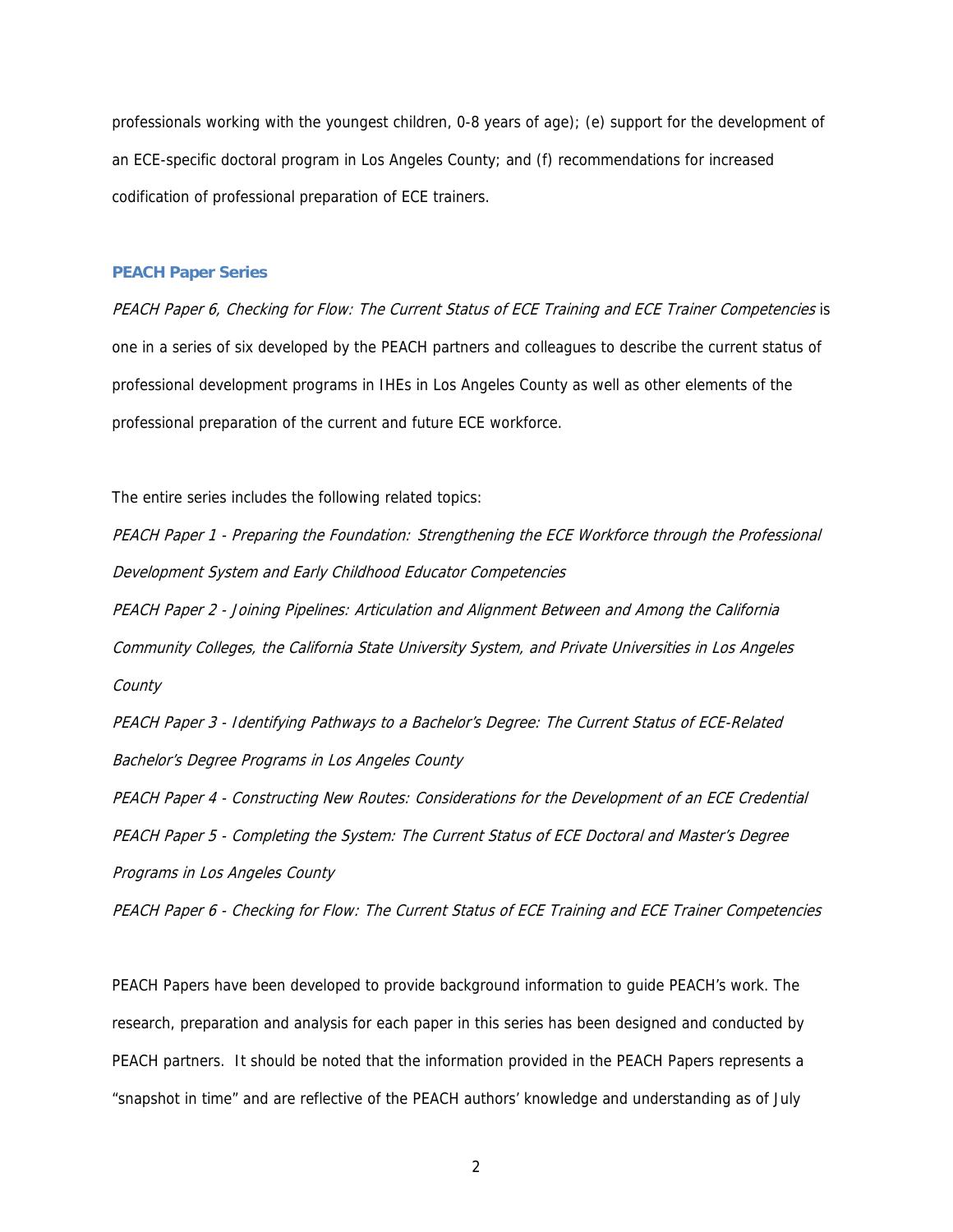2014. Our hope is that the information and analysis contained in the papers will serve to inform and inspire those involved in current systems efforts related to ECE workforce development in Los Angeles County, throughout California and beyond.

#### **Purpose of Paper 6**

Given the importance of professional development in the form of training and accompanying trainer qualifications and competencies, PEACH Paper 6, Checking for Flow: The Current Status of ECE Training and ECE Trainer Competencies has multiple purposes which include: (a) to describe the status of ECE professional development initiatives in California related to training, as well as the factors that affect such opportunities and areas for future growth, strengthening and integration; (b) to provide definitions of ECE training, education and technical assistance and perspectives of how these relate to ECE trainer qualifications; (c) to offer a sample of ECE training programs and trends in California and in Los Angeles County; (d) to explain the Los Angeles County ECE Workforce Consortium/PEACH ECE Trainer Competencies Working Group's research (including elements of quality ECE training and considerations of the unique characteristics of the ECE workforce, for example) that was utilized in building recommendations related to ECE trainer competencies, certification, and inclusion in a state ECE Workforce Registry; (e) to describe the ECE Trainer Competencies Working Group's Recommended ECE Trainer Qualification Matrix, and accompanying input from the ECE Workforce Consortium.

## **Introduction**

Nationwide, recent attention to early care and education (ECE) professional development systems has yielded a myriad of initiatives designed to examine both ECE academic education and non-unit-bearing forms of ECE training (Kipnis, Whitebook, Almaraz, Sakai, & Austin, 2012; Karoly, 2012; Howes & Pianta, 2011; Zigler, Gilliam, & Barnett, 2011). As individual states' ECE professional development systems are constructed, modified, and strengthened and integrated, there is widespread appreciation for the role of ECE training in ECE professional development, as well as a commitment to ensure that all forms of training and education be guided by common, recognized and agreed-upon standards reflecting essential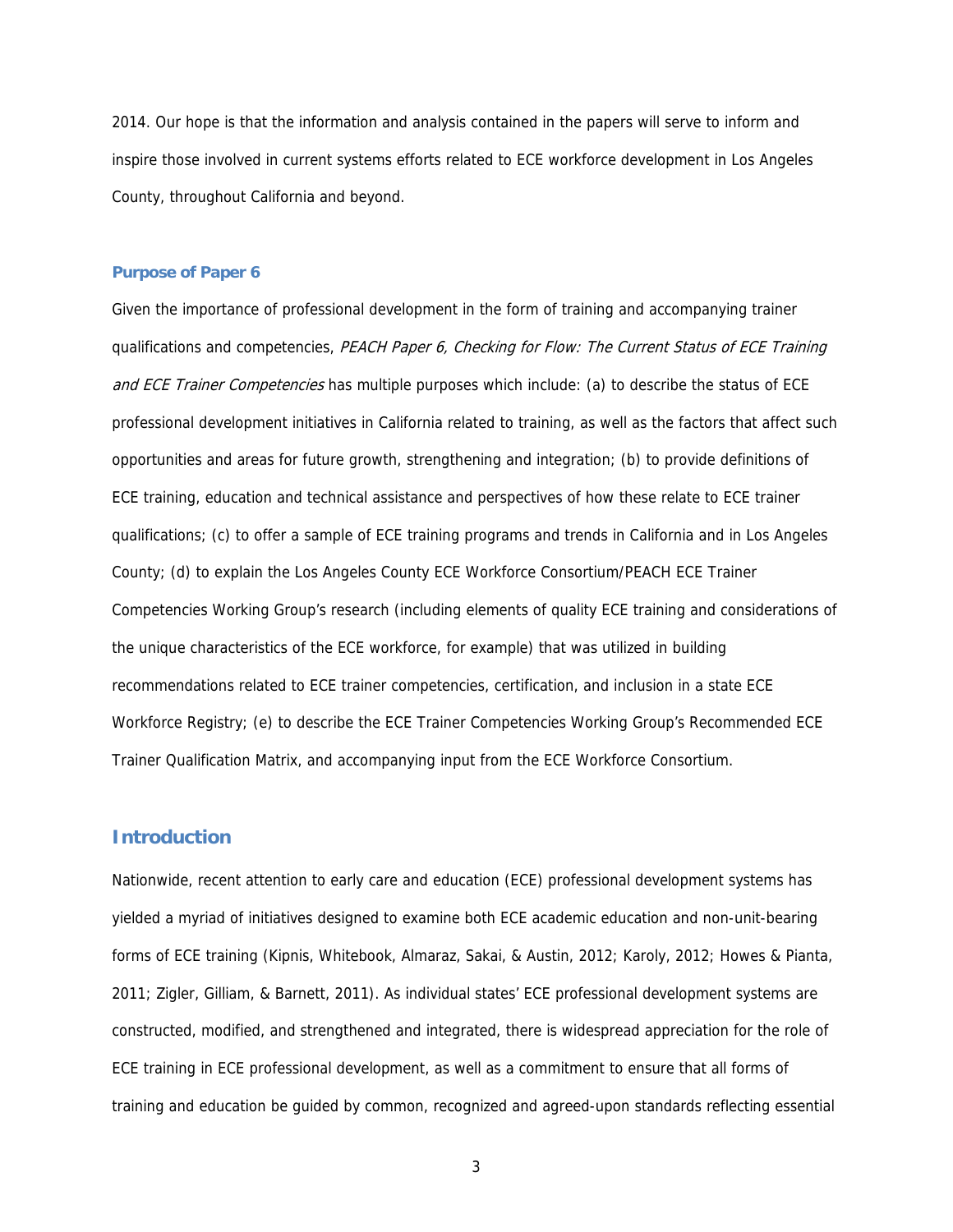ECE content knowledge, skills and dispositions. Some elements related to the discussion of ECE training and trainer qualifications are described.

#### **Characteristics of California ECE Workforce Development Initiatives**

In her report, Karoly (2012) provides a list of publicly funded ECE workforce professional development programs and program initiatives in California. She organizes these efforts into three categories: (1) direct training, (2) support or incentives for workforce professional development, and (3) training trainers or other professional development support personnel.<sup>4</sup> Based on Karoly's (2012) review of California's public investments in ECE professional development, the following observations can contribute to the further development and modification of similar efforts:

- 1. There is a wide range of funding and relatively more weight on financial incentives for ECE providers.
- 2. There is tremendous variation in the reach of the programs in terms of the number of ECE providers or trainers who participate.
- 3. Participation counts seem high and yet there is currently no way of knowing how many unique individuals have participated or have benefited.
- 4. Most programs and the bulk of funding are directed to those already in the ECE workforce.
- 5. The majority of programs and a larger share of the funds focus on formal caregivers (i.e., working in licensed settings).
- 6. Several programs are even more narrowly focused on state preschool and Title 5 child development teachers and administrators or give priority to those in subsidized care settings.
- 7. Most programs and most of the funds are relevant for the entire 0-5 age spectrum (with the exception of PITC which targets increasing the quality of infant/toddler care). (Karoly, 2012, pp. 78-81)

 $\overline{a}$ 

<sup>4</sup> For more information, see Karoly (2012) with special attention to pages 66-72 and page 76.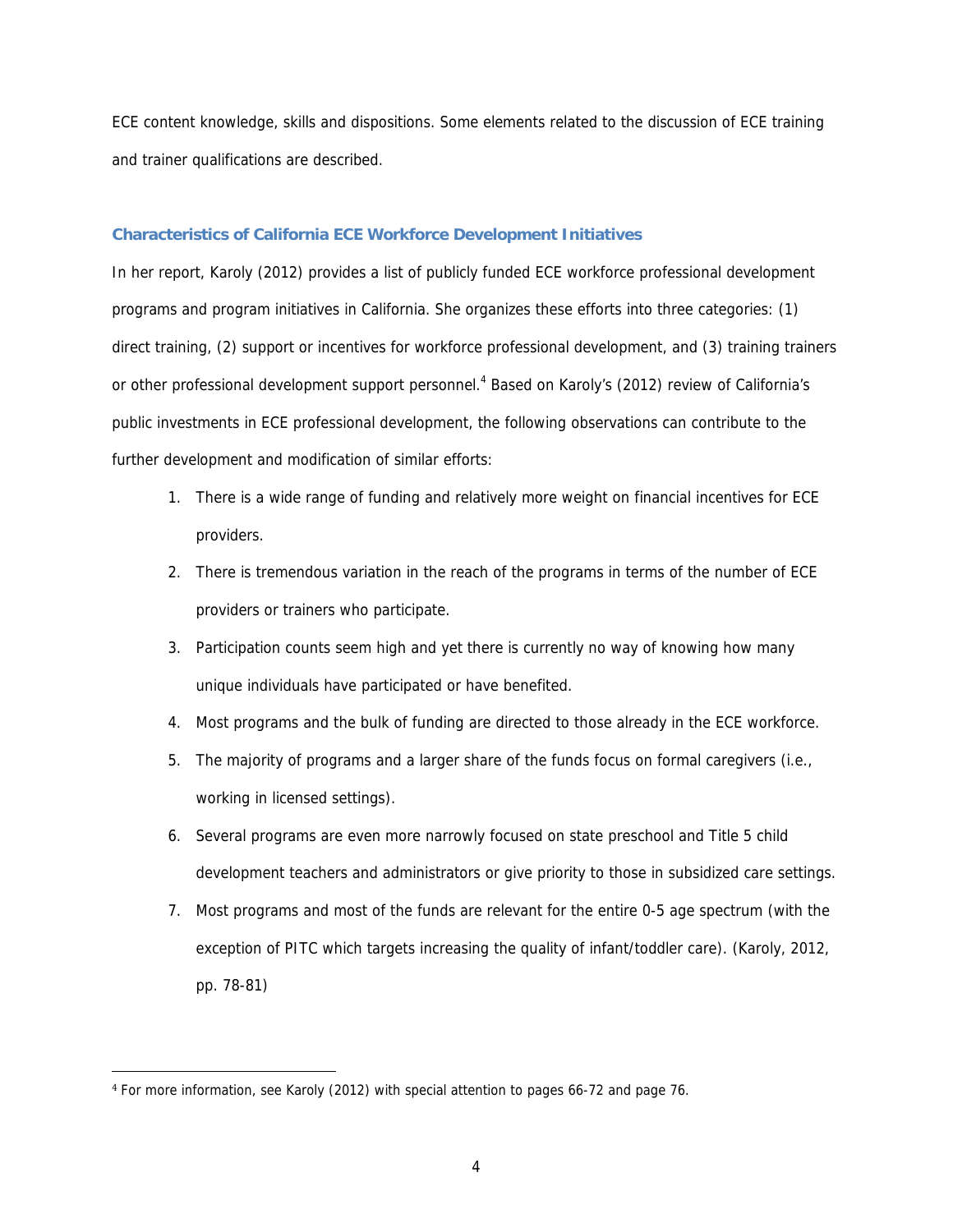#### **Contextual Factors Relevant to the Development of ECE Trainer Qualifications**

As noted above, recent reports have noted significant advances in increasing coordination and codification of ECE professional development in California (Karoly, 2012; Cole, 2005). The urgency to identify recommended ECE trainer competencies and selection and evaluation processes has become increasingly intense as elements of the California ECE professional development system have developed rapidly over recent years. Some of these elements include the California Department of Education (CDE) Early Childhood Educator Competencies, Infant/Toddler Learning and Development Foundations, Preschool Learning Foundations, and Curriculum Frameworks

(http://www.cde.ca.gov/sp/cd/re/cddpublications.asp), along with the development of a statewide ECE Workforce Registry (www.caregistry.org/index.cfm) necessitate and drive the development of ECE trainer competencies.

**California's ECE Competencies.** California's ECE Competencies were released in 2011 and are designed to describe the knowledge, skills, and dispositions required of ECE professionals working with infants, toddlers, and preschoolers and their families (CDE/First 5, 2011). Currently, the Competencies Integration Project (CIP) and the self-guided use of the ECE Competencies Mapping Tool assist ECE higher education faculty as well as ECE trainers to identify the competencies addressed in the content and level of the education/training they provide. Yet, while California's ECE Competencies "describe the knowledge, skills and dispositions that early childhood educators need in order to provide high quality care and education to young children and their families" (http://www.cde.ca.gov/sp/cd/re/ececomps.asp), there is no comparable set of approved competencies for ECE trainers at the county, regional or state level. This present paper contributes to the discussion and development of suggested levels of ECE trainer education, competencies, direct experience with young children and/or families as well as training experience to inform the selection of trainers and trainings based on their qualifications in Los Angeles County.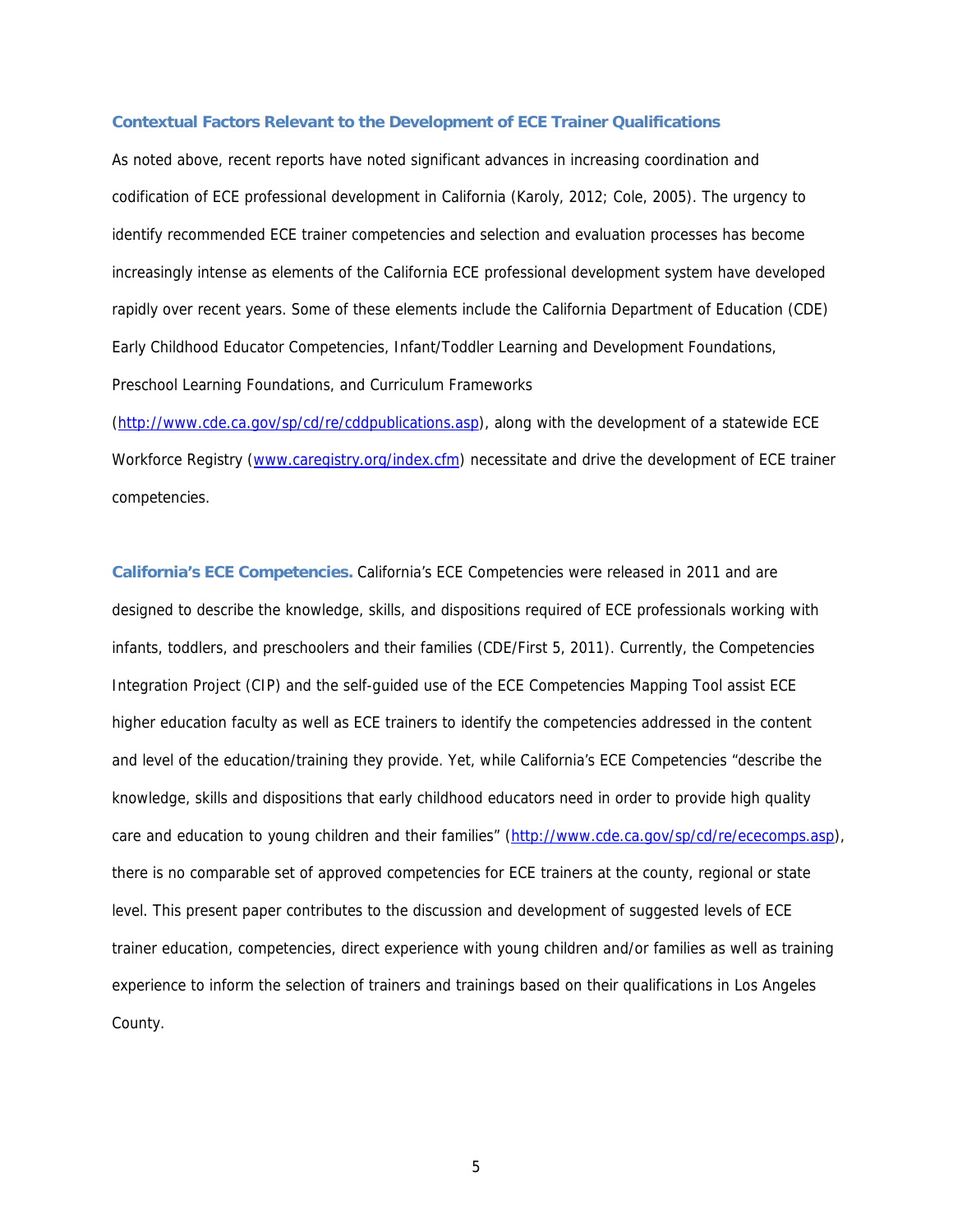#### **ECE Infant/Toddler and Preschool Learning Foundations and Curriculum Frameworks.**

California has developed rich resources that describe foundations of infant/toddler and preschool development and learning across all developmental domains and provide curriculum frameworks for ECE providers. These resources are being disseminated to ECE higher education faculty and ECE trainers throughout the state via Faculty Initiative Project workshops and seminars, the California Preschool Instructional Network and other public and private entities

(http://www.cde.ca.gov/sp/cd/re/cddpublications.asp).

**California ECE Workforce Registry.** The California ECE Workforce Registry ("Registry") for ECE providers and trainers was established and initiated first in Los Angeles and San Francisco counties; the Registry's development at the statewide level is being articulated. The Registry is currently planning to include an ECE Training Module which will allow approved ECE Trainers to submit their qualifications and to list their trainings. Potential participants would register through the site for training and receive an ecertificate on completion. In addition, the Registry will allow participants to maintain a personal history of their completed trainings. In some states, Registry personnel vet ECE trainer candidates. Whether the Registry or specific agency personnel vet ECE trainer candidates, it is clearly critical to identify essential ECE trainer qualifications, to include qualification categories in the organization of ECE trainer information in the ECE Workforce Registry, to inform ECE trainer selection, to identify ECE provider training choices and to provide data regarding ECE trainer and training offerings, and to address strengths and gaps in local and/or state training capacity (https://www.caregistry.org/).

#### **Factors Affecting Professional Development Options**

In recent years, California's public higher educational system budgets have experienced significant cuts (California State University Long Beach, 2012). While the California state budget signed by the Governor in June 2014 looks more hopeful, repeated CSU—as well as overall IHE—fee hikes in recent history have made it extremely challenging for ECE providers to continue or complete formal degree programs, at both the associate degree and the bachelor's level. In this context, various forms of training available for no or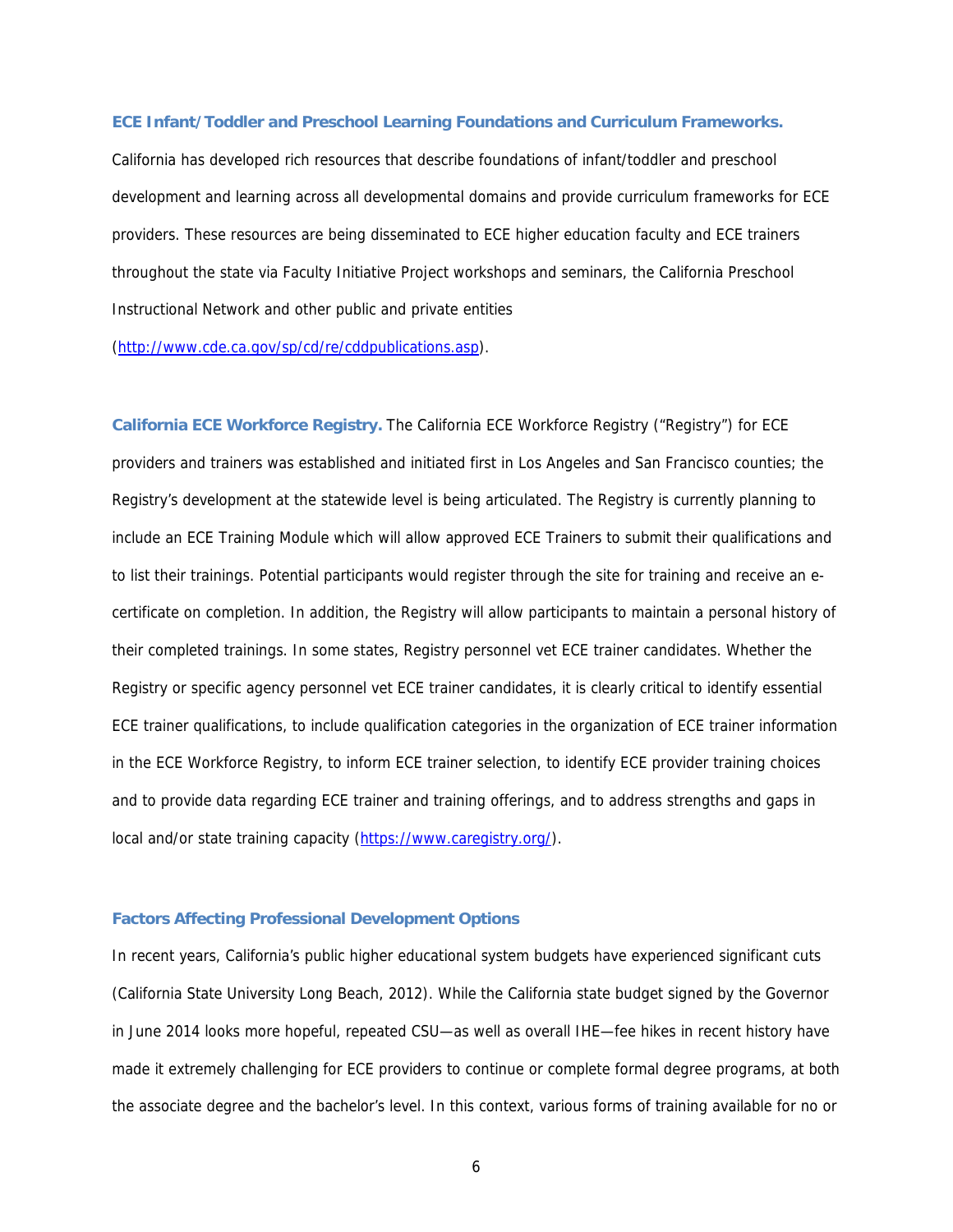at a minimal cost may become more attractive than unit-bearing education to ECE professionals. Trainings are typically more affordable than unit-bearing coursework. In addition, campus funding cuts have resulted in restricting access to unit-bearing coursework. For both of these reasons, training represents a critical component because it *increases access* to all forms of ECE professional development; it also guides ECE professionals as they continue their professional development through additional training, certification and formal, unit-bearing education.

In addition to its comparative affordability, training has filled a critical need to provide key ECE knowledge to a segment of the Los Angeles County workforce that is not yet able to fully access the formal education system; for example, those whose educational background has not prepared them for college level coursework or those who are more comfortable learning in their home language (non-native English speakers). In response, several agencies have tailored available training to these populations by addressing various educational levels and/or offering training opportunities in a number of different languages.

#### **Persistent Gaps in the ECE Professional Development System**

Recent observers also note that the ECE professional development system in California lacks "ramps" (F. Stewart, personal communication, May 19, 2012), or clear points of entry for ECE providers to access training and education. It is often confusing for ECE providers to figure out how to reach training and/or educational opportunities for some of the following reasons: (a) a specific training is offered by multiple agencies; (b) many agencies are not aware of what other agencies are providing so there may be duplication in trainings offered; (c) a training may be offered at beginning, intermediate and advanced levels, exacerbating the challenge of finding a match in an individual ECE professional's knowledge level; and (d) there is a lack of advisors dedicated to helping ECE providers navigate the professional development system. Therefore, the Los Angeles County ECE Workforce Consortium/PEACH ECE Trainer Competencies Working Group's ("ECE Trainer Competencies Working Group") intention was to support the creation of a mindfully-stitched together training and education ECE professional development system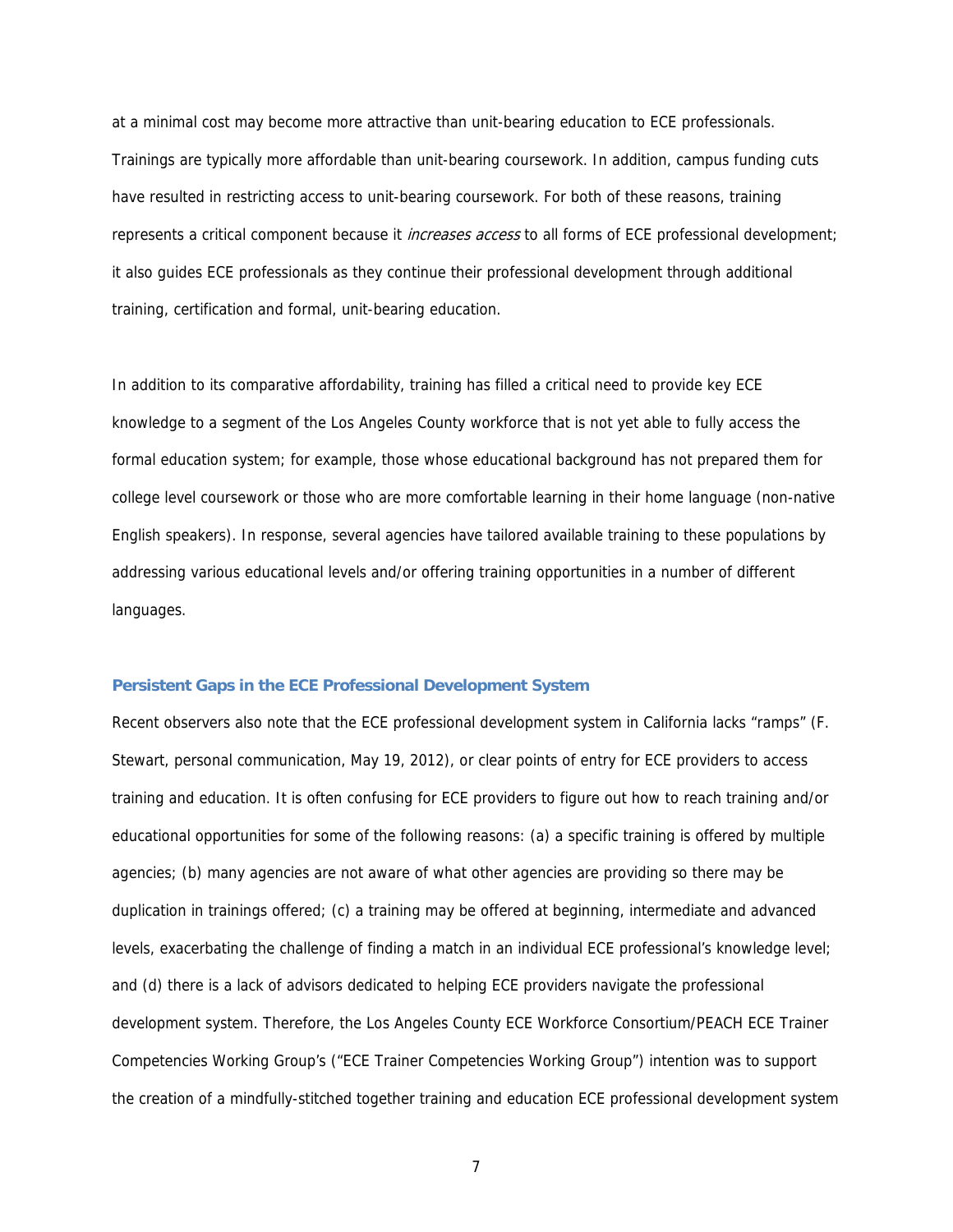for beginning and continuing ECE professionals in Los Angeles County. The ECE Trainer Competencies Working Group recognized that careful coordination is essential and necessary for building a sustainable ECE professional development system in Los Angeles County and in the state (further information about these efforts and findings are described later in this paper).

#### **Initiatives in Los Angeles County**

Specifically in Los Angeles County, numerous efforts support the foundational work of creating a more coherent system. These initiatives strengthen ECE professionals' opportunities by increasing (a) the availability of training and education, (b) access to professional development, and (c) their successful completion of training, mentoring, coursework, academic certificates and degrees from high school through graduate level work. This is being achieved through increased coordination, alignment and integration of ECE professional development across ECE and TK-12 agencies. Further, these initiatives aim to strengthen the ECE professional development system and increase ECE providers' knowledge, skills, dispositions and career growth (e.g., meeting Child Development Permit requirements, completing specialty training certification, and/or seeking additional related academic certification and degree completion). To illustrate, five of these efforts include:

- 1. Los Angeles County Early Care and Education Workforce Consortium which is one of the largest consortiums of its kind in the country (http://workforce.laup.net/Default.aspx). Consortium members represent many ECE professional development initiatives and collaborate to strengthen the coordination of ECE professional development efforts across the County.
- 2. The California ECE Workforce Registry currently being implemented in Los Angeles and San Francisco Counties (https://www.caregistry.org/).
- 3. Two of the state's first quality rating and improvement systems (QRIS): The Los Angeles County Office Child Care's Steps to Excellence Program (STEP) and LAUP's 5-Star QRIS. These programs were selected to implement the Race to the Top-Early Learning Challenge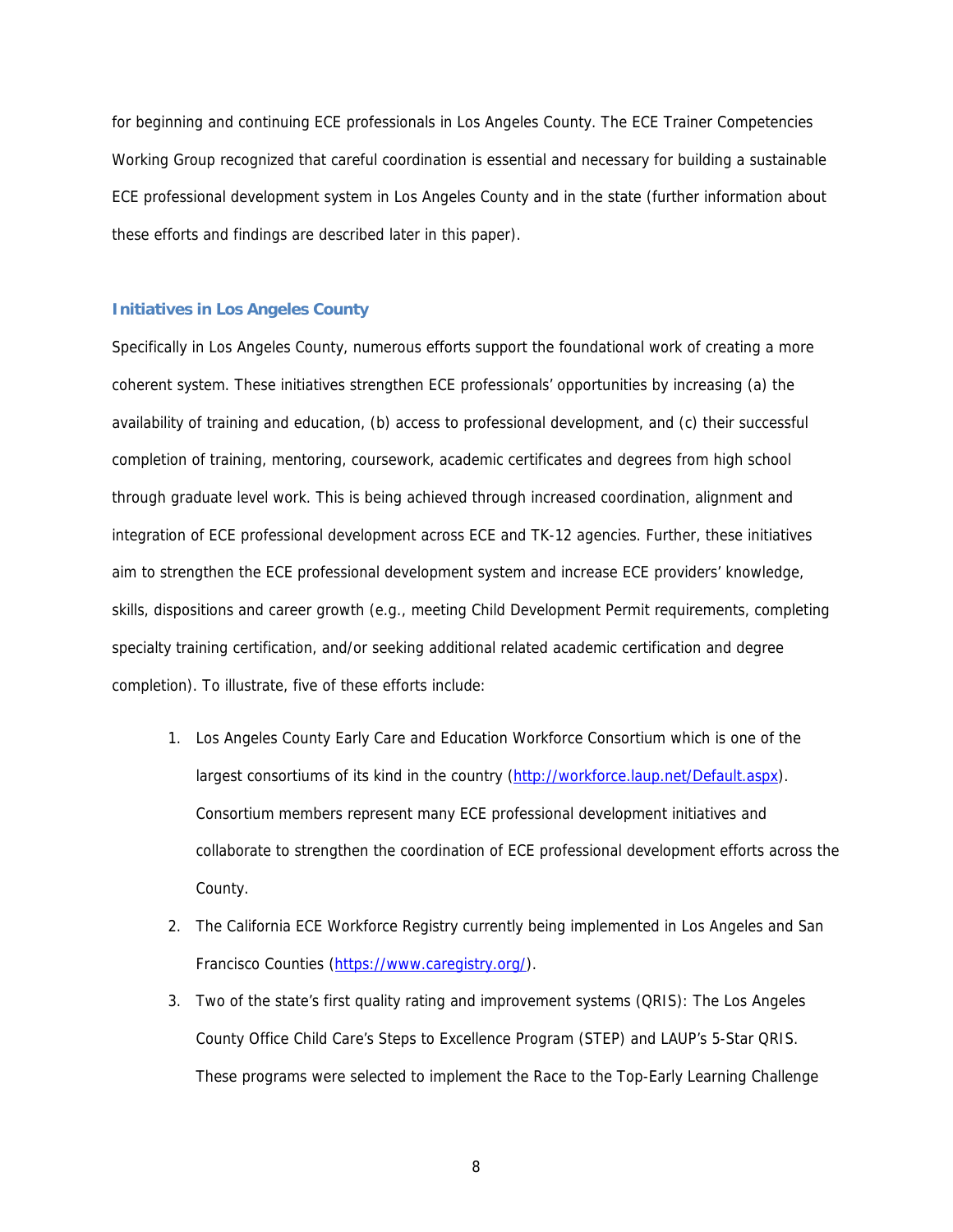(RTT-ELC) in Los Angeles County, and are now two of only seventeen programs that are part of the RTT-ELC grant in California (http://ceo.lacounty.gov/ccp/step.htm;

http://laup.net/documents/what\_we\_do/race\_to\_the\_top/laup%20rtt%20fact%20sheet%20j an%202014.pdf; http://www.cde.ca.gov/sp/cd/rt/).

4. The Child Care Alliance of Los Angeles' Gateways to Early Educators, offered by child care resource and referral agencies in Los Angeles County, is an ECE professional development program which provides forty hours of training, and individualized coaching. The program can serve as a professional development "ramp" for ECE providers in family child care and center-based programs who have not as yet pursued college or university preparation, by making ECE higher education pathways explicit and providing family child care providers and center-based teachers with a sense of accomplishment and the confidence needed to attempt college work when they have the time and resources

(http://www.ccala.net/providers\_gateways.asp). The Gateways to Early Educators is a funded partner of the Los Angeles County Early Care and Education Workforce Consortium (See 1 above).

5. Numerous ECE-related academic programs are offered throughout Los Angeles County at 20 community colleges, five CSU campuses, UCLA, and several private colleges and universities. A more in-depth discussion of the landscape of the ECE professional development system is provided in PEACH Paper 1 - Preparing the Foundation: Strengthening the ECE Workforce through the Professional Development System and Early Childhood Educator Competencies.

## **Definitions of ECE Training and Education**

Within the context of a rapidly-changing ECE professional development environment and to frame the discussion, this section presents definitions of training and education. Defining ECE training and education is a complex endeavor. To illustrate, Cole (2005) describes education and training in the following way: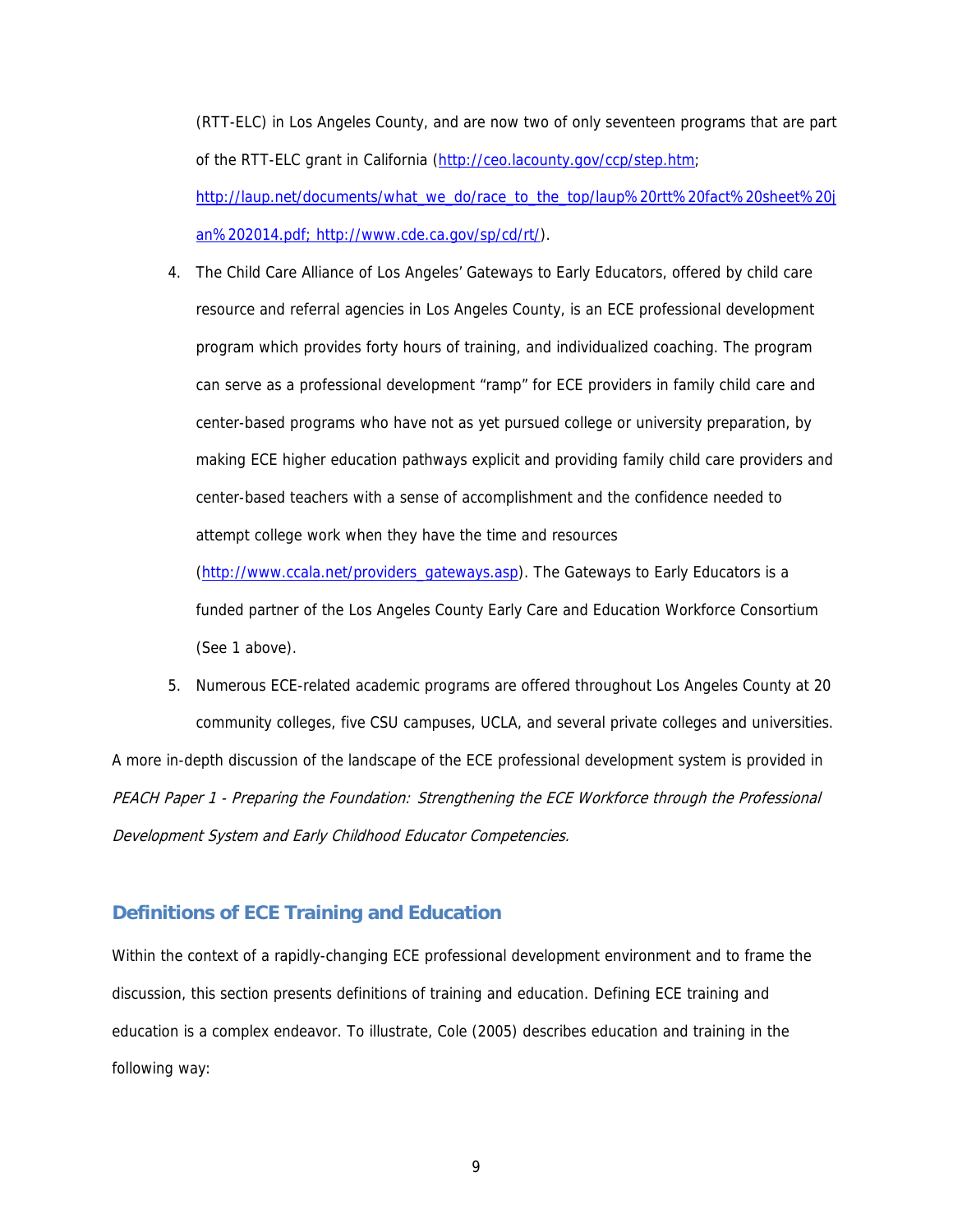ECE providers in California pursue two basic types of training: formal and informal training. Training offered in an academic setting that earns an ECE provider credit towards an academic degree (an Associate's, Bachelor's, or Master's) and towards the Child Development Permit is referred to as academic or formal training. ECE providers may receive formal training from any institution of higher education, including the state's community colleges, campuses of the California State University System, University of California (UC) campuses, UC extension programs, and private colleges and universities throughout the state. By contrast, informal training is nonacademic or non-credit bearing training. Informal training comes in numerous forms, but most often consists of a workshop or series of workshops on a specific topic. Informal training is predominantly provided by community-based organizations. (p.6)

Because this paper is focused on training, it is critical to have a clear understanding of how it is distinct from other types of professional development. *Education* is often simply defined as professional development in the form of unit-bearing formal education courses that lead to an academic degree; education can also be known as formal training (Cole, 2005). Training is often defined as all forms of non-unit-bearing professional development that could range from one workshop to a series of workshops, to an organized program of training that offers participants a certificate of completion and/or certification with a given content and skill focus (Karoly, 2012). Figure 6.1 illustrates the overlap that exists between the various types of profession development including education, training, and technical assistance.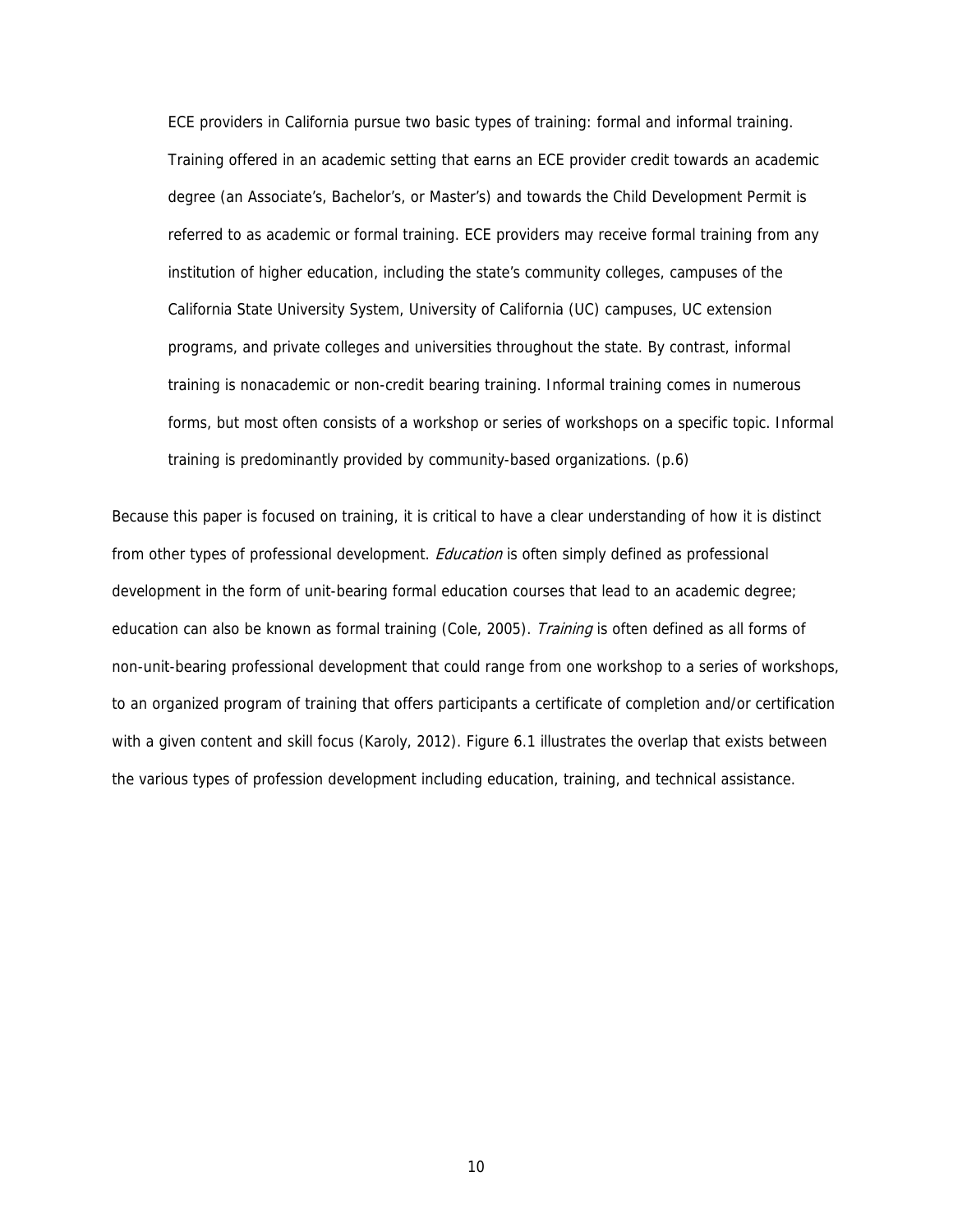

**Figure 6.1. Overlapping Types of Professional Development**

(Modified from NACCRRA-NAEYC, 2011b, p. 3)

## **Types of ECE Training**

In this section, an overview of recent developments in defining types of professional development will be provided to give context to the present discussion of ECE training and qualified trainers, as part of an integrated ECE professional development system. To this end, recent joint publications by the National Association for the Education of Young Children (NAEYC) and the National Association of Child Care Resource & Referral Agencies (NACCRRA) are utilized for defining education, training, and technical assistance (NACCRRA-NAEYC, 2011b) as these provide solid standard definitions relevant to the ECE field. As such, NAEYC-NACCRRA (2011b) defines training as "a learning experience, or series of experiences, specific to an area of inquiry and related set of skills or dispositions, delivered by professional(s) with subject matter and adult learning knowledge and skills, …[a] planned sequence of training sessions comprises a training program" (p.7). Training is conducted by professional trainers who have specialized knowledge or skills relevant to the training topic; however, the qualifications of trainers can vary greatly. In an effort to define and systematize training and the key characteristics of trainers, this paper will explore these terms and how they are currently being used in the ECE field.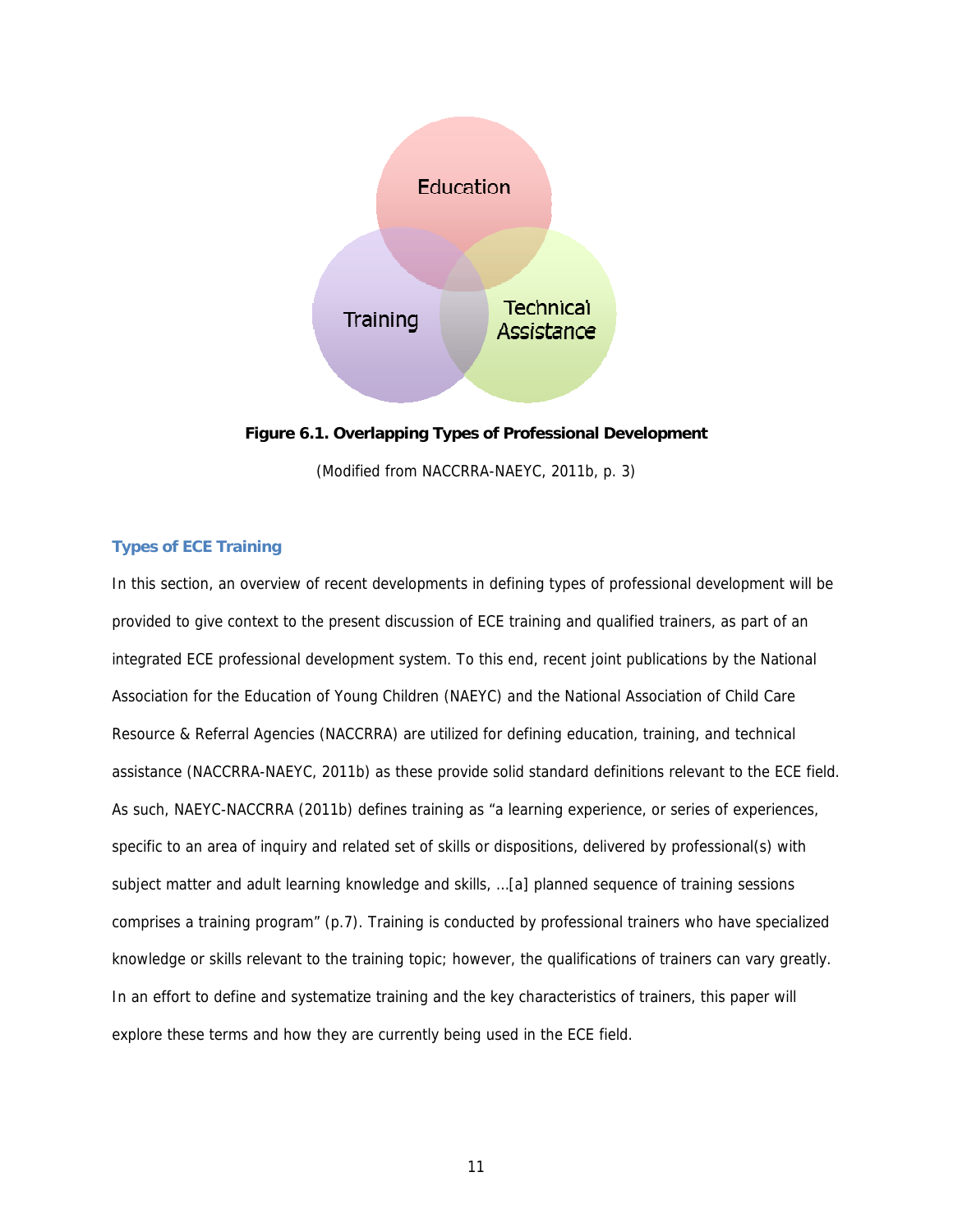Defining types of ECE training is a critical precursor to determining what a trainer needs to know and know how to do. Accordingly, NAEYC-NACCRRA (2011a) acknowledges that constructing clear definitions of training and education in ECE is sometimes a challenging task:

Though one method of professional development (PD) delivery is generally predominant in a given situation, training, technical assistance (TA) and [unit-bearing] education frequently overlap. All three of these may be organized and sponsored by institutions of higher education. College and university instructors may be engaged in delivery of all three types of PD. Many college students are already working in the field and may be participating in training or TA as part of or parallel to degree completion. (p. 3)

**Understanding technical assistance.** More specifically, NAEYC-NACCRRA (2011b) provides detailed definitions of three forms of technical assistance—mentoring, coaching and consultation. These are defined as follows:

Mentoring is a relationship-based process between colleagues in similar professional roles, with a more-experienced individual with adult learning knowledge and skills, the mentor, providing guidance and example to the less-experienced protégé or mentee. Mentoring is intended to increase an individual's personal or professional capacity, resulting in greater professional effectiveness. (NAEYC-NACCRRA, 2011b, p. 10)

Coaching is a relationship-based process led by an expert with specialized and adult learning knowledge and skills, who often serves in a different professional role than the recipient(s). Coaching is designed to build capacity for specific professional dispositions, skills, and behaviors and is focused on goal-setting and achievement for an individual or group. (NAEYC-NACCRRA, 2011b, p. 11)

Consultation is a collaborative, problem-solving process between an external consultant with specific expertise and adult learning knowledge and skills, and an individual or group from one program or organization. Consultation facilitates the assessment and resolution of an issue-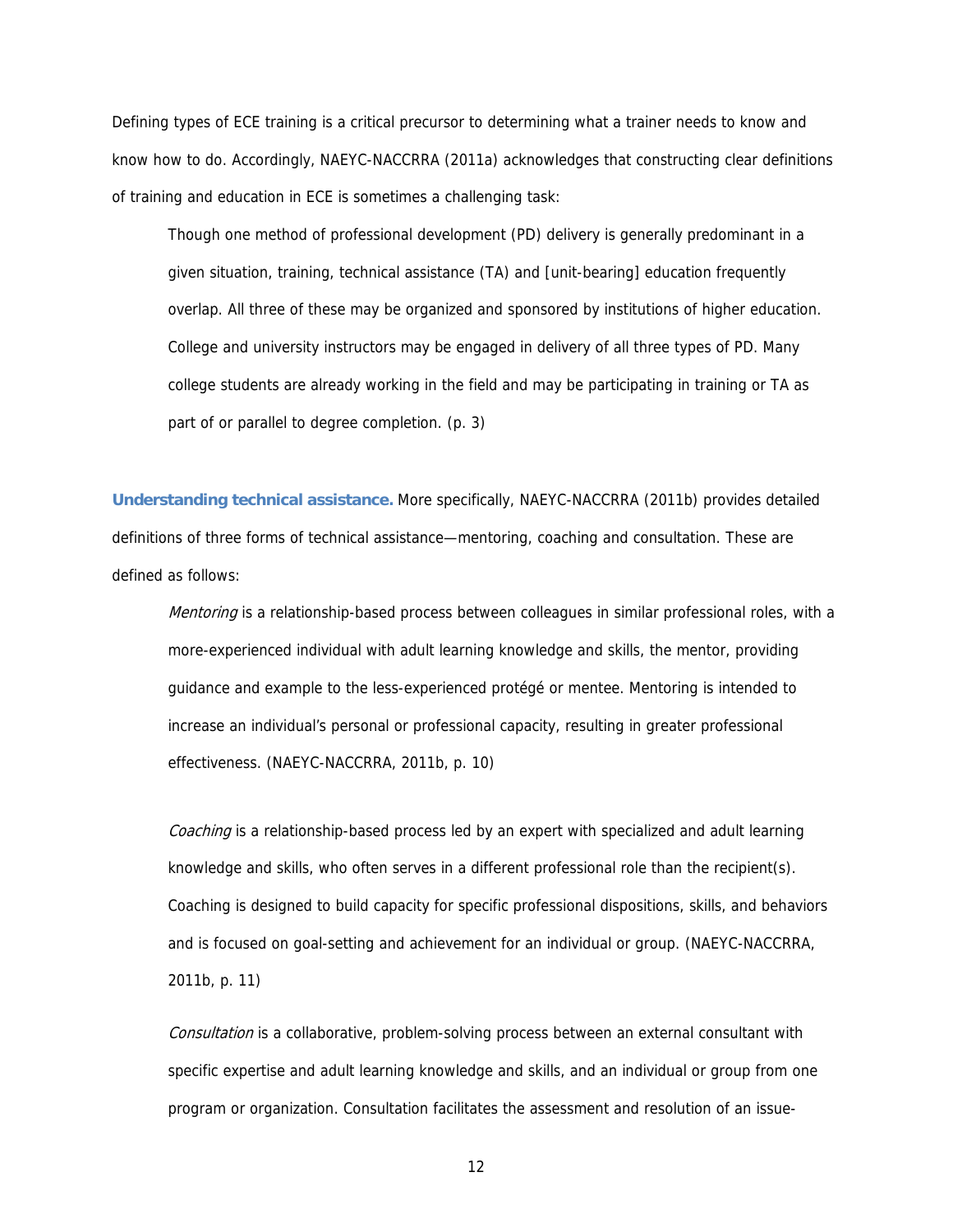specific concern—a program/organizational, staff, or child/family-related issue—or addresses a specific topic. (NAEYC-NACCRRA, 2011b, p. 12)

**Relationship**-**based professional development.** The NAEYC- NACCRRA (2011b) authors note that most ECE technical assistance represents examples of relationship-based professional development. Kagan and Gomez (2011) state that "in relationship-based professional development, early childhood teachers work with coaches or consultants over time; goals are set and the coach/consultant provides the teacher with field-driven pedagogical guidance" (p. 71). Acknowledging the value of relationship-based approaches to the improvement of ECE teaching, supervision and programs, technical assistance forms have recently proliferated in efforts to support improvement in ECE teaching and program effectiveness.

## **Sample ECE Training and Technical Assistance Programs**

The purpose of this section is to present a sample of training and technical assistance programs offered in ECE agencies and professional organizations in the Los Angeles area and/or throughout California compiled by the ECE Trainer Competencies Working Group. The intent is to illustrate the range or diversity of training options available, not to capture all training programs in the County. Further, the goal is to identify multiple elements of some available training and technical assistance programs to inform the development of ECE trainer qualifications. Table 6.1 below describes the types of training offered, trainer qualifications, target audience, age of children addressed in the training, and its content areas. This information presents a variety of training and technical assistance programs available. This table has been developed to give the reader an appreciation for the range of training and trainers engaged in ECE professional development at the county, state, and national level and is not meant to be exhaustive. Moreover, trainer qualifications are typically different for each type of training offered within a given agency (e.g., training of trainers, career coaching, technical assistance in the classroom). For these reasons, multiple trainer descriptions may be presented regarding one agency or organization's training efforts in the Description of Trainers column in Table 6.1.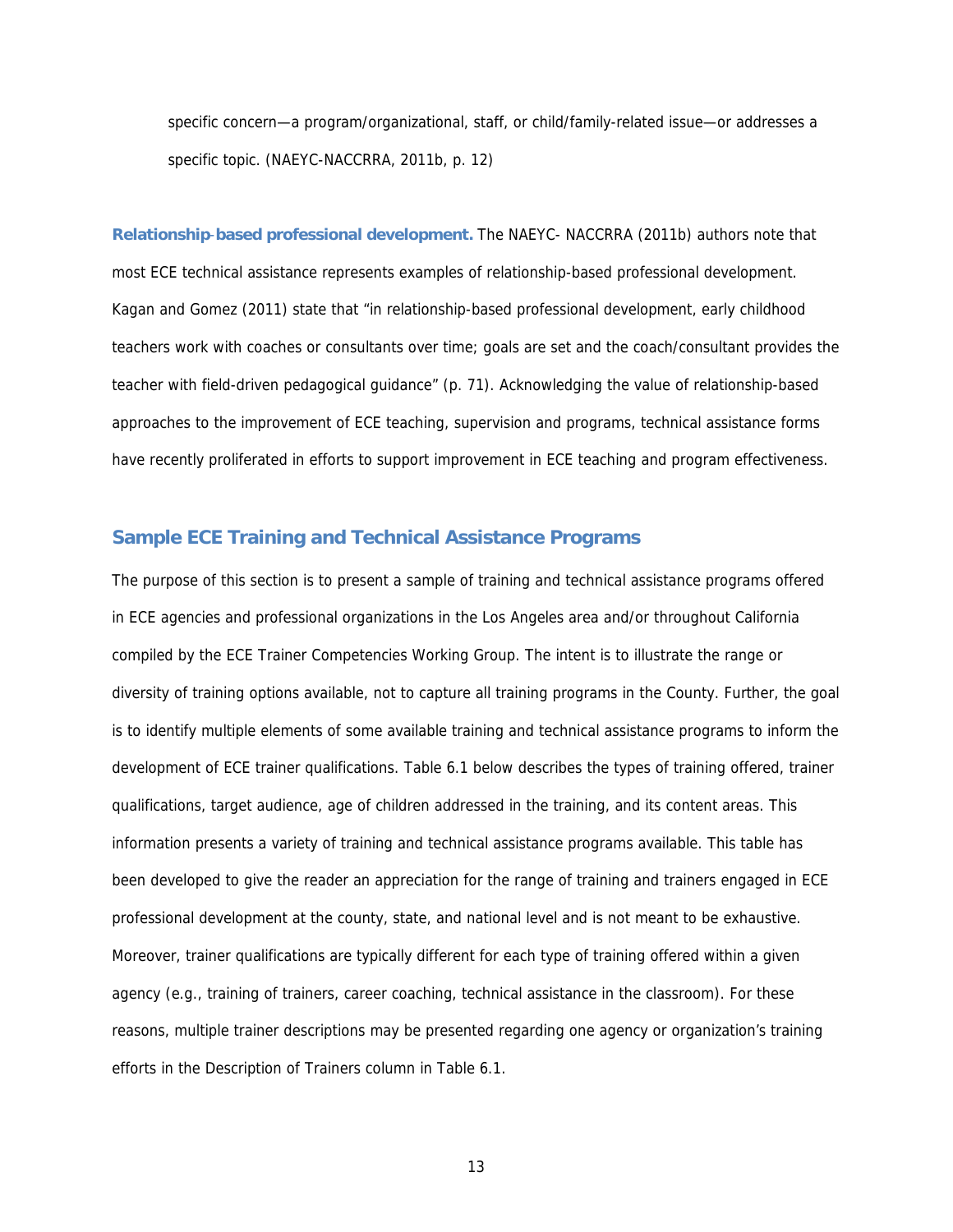#### **Table 6.1**

## **Sample ECE Training and Technical Assistance Programs in Los Angeles and throughout California**

| Program                                                                           |                                         | Type(s) of Training Description of Trainers                                                                                                                                                                                                                                                                                                                                                                                                                                                                                       | Target Audience/<br>Participants                                                         | Content Area(s) of Training                                                                                                                                                                                                                                                                                                                                                                                                                                                                                                                                                                                                                                     |
|-----------------------------------------------------------------------------------|-----------------------------------------|-----------------------------------------------------------------------------------------------------------------------------------------------------------------------------------------------------------------------------------------------------------------------------------------------------------------------------------------------------------------------------------------------------------------------------------------------------------------------------------------------------------------------------------|------------------------------------------------------------------------------------------|-----------------------------------------------------------------------------------------------------------------------------------------------------------------------------------------------------------------------------------------------------------------------------------------------------------------------------------------------------------------------------------------------------------------------------------------------------------------------------------------------------------------------------------------------------------------------------------------------------------------------------------------------------------------|
| California Early<br>Childhood Mentor<br>Teacher Program<br>(CECMP)                | Training<br><b>Technical Assistance</b> | Mentor Teachers have worked at least two<br>years in an early childhood classroom or<br>family child care home, have completed a<br>college early childhood training program that programs completing a<br>includes a supervised fieldwork course and a practicum experience.<br>course in adult supervision skills and<br>classroom evaluation offered by participating<br>community colleges, and are eligible for the<br>Master Teacher level, or above, on the<br>California Child Development Permit Matrix.                 | Child Development students<br>from community colleges, ROP<br>and 4-year early childhood | The content areas of the trainings and technical assistance are<br>individualized. Mentors, students, along with college lab teachers and<br>instructors collaborate to develop an action plan and curriculum for each<br>student mentee.<br>(http://www.ecementor.org/)                                                                                                                                                                                                                                                                                                                                                                                        |
| California Early<br>Childhood Director<br>Mentor Program<br>(CECDMP)              | Training<br><b>Technical Assistance</b> | Program directors or site supervisors with at ECE program directors and<br>least three years of administrative<br>experience, currently or formerly employed in<br>child development programs, who have a<br>participated in a half-day information session<br>and completed a full-day Director Mentor<br>Institute are eligible to apply to become<br>Director Mentors. Mentor directors must have<br>completed a course in adult supervisor skills<br>and classroom evaluation offered by<br>participating community colleges. | administrators.                                                                          | Content is individualized by the director mentee and focused on<br>supervision, leadership, and advocacy strategies.<br>(http://www.ecementor.org/DMfactSheet.html)                                                                                                                                                                                                                                                                                                                                                                                                                                                                                             |
| California Preschool<br><b>Instructional Network</b><br>(CPIN)                    | Training                                | Trainings are typically led by a trans-<br>disciplinary team of three CPIN training leads teachers and teacher's aides in<br>who are specialists in Child Development,<br>English Language Learners and Special<br>Education, respectively.                                                                                                                                                                                                                                                                                       | Administrators, directors,<br>CDE/EESD-funded ECE<br>programs.                           | Sample training topics include: Early language and literacy, mathematics,<br>Preschool Learning Foundations, the Desired Results System, school<br>readiness and transition to kindergarten, children with disabilities, and<br>English Language Learners<br>Trainings offered are developed directly from California Department of<br>Education (CDE) publications and resources.<br>(http://cpin.us/content/professional-development)                                                                                                                                                                                                                         |
| Child Care Alliance of Training<br>Los Angeles:<br>Gateways to Early<br>Educators | Technical Assistance                    | See website for the Gateways ECE Trainer<br>Application Packet and specific information<br>regarding trainer requirements.                                                                                                                                                                                                                                                                                                                                                                                                        | Licensed and unlicensed ECE<br>providers throughout Los<br>Angeles County.               | Forty hours of training including the following content: Child Growth and<br>Development; Health, Safety and Nutrition; Learning Environment and<br>Curriculum; Families and Community; Program Management; Positive<br>Interactions and Guidance; Child Observation and Assessment; Promoting<br>Diversity and Dual Language Development; Professional Growth and<br>Leadership; and Special Needs and Inclusion. These categories correspond<br>with the California Early Childhood Educator Competencies.<br>Technical Assistance includes career and quality coaching for<br>teaching/program improvement.<br>(http://www.ccala.net/providers_gateways.asp) |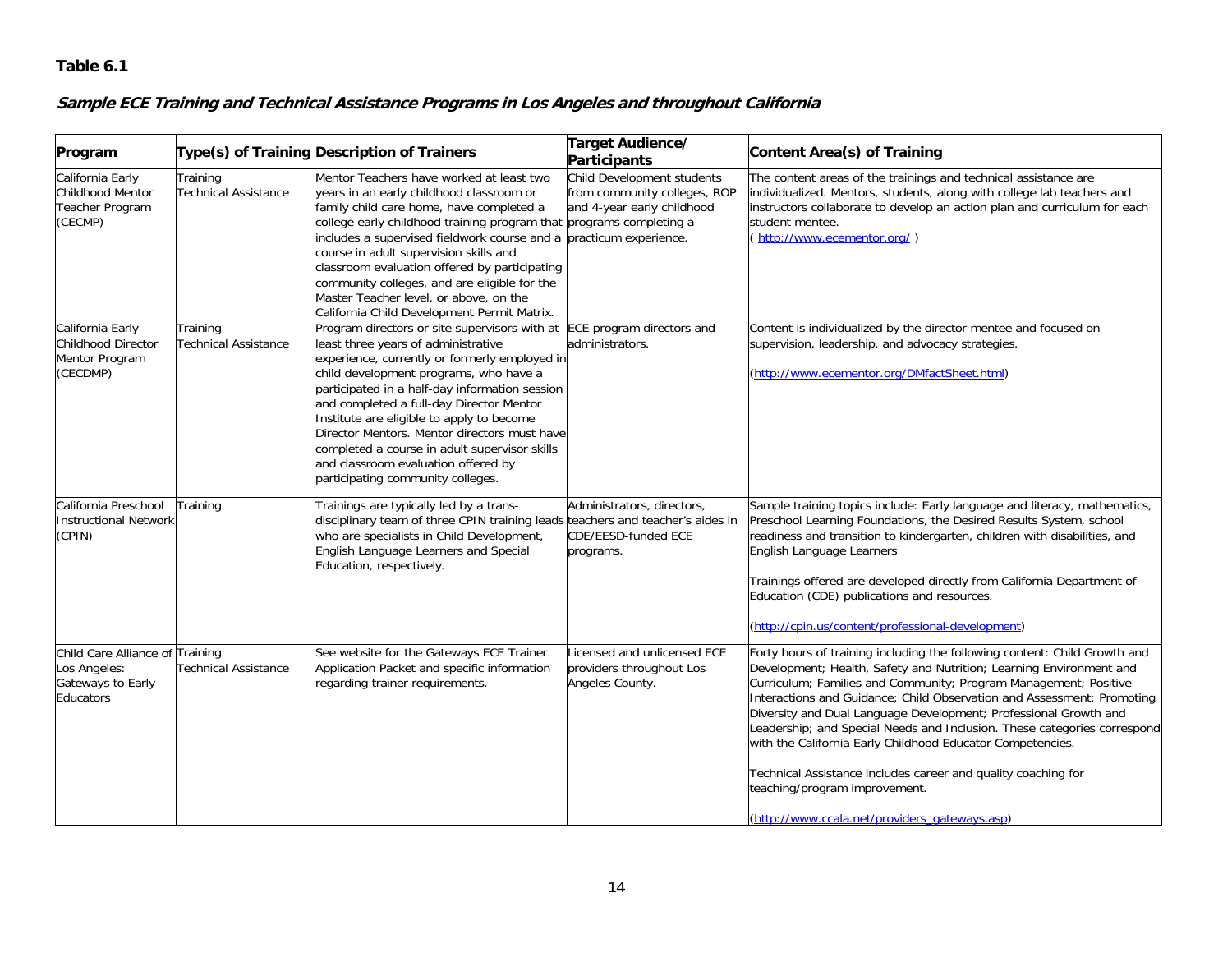#### **Table 6.1 continued**

| Program                                                                 | $Type(s)$ of<br><b>Training</b>                                        | <b>Description of Trainers</b>                                                                                                                                                                                                                                                                                                                                                                                                                                         | Target Audience/<br><b>Participants</b>                                                                                                                                                                                                               | <b>Content Area(s) of Training</b>                                                                                                                                                                                                                                                                                                                                                                                                                                                                                                                                                                                                                              |
|-------------------------------------------------------------------------|------------------------------------------------------------------------|------------------------------------------------------------------------------------------------------------------------------------------------------------------------------------------------------------------------------------------------------------------------------------------------------------------------------------------------------------------------------------------------------------------------------------------------------------------------|-------------------------------------------------------------------------------------------------------------------------------------------------------------------------------------------------------------------------------------------------------|-----------------------------------------------------------------------------------------------------------------------------------------------------------------------------------------------------------------------------------------------------------------------------------------------------------------------------------------------------------------------------------------------------------------------------------------------------------------------------------------------------------------------------------------------------------------------------------------------------------------------------------------------------------------|
| Child Development<br>Training<br>Consortium (CDTC)                      | Training of Trainers<br><b>Technical Assistance</b>                    | Community College Instructors, usually<br>MA or higher in Child Development or a<br>related field.                                                                                                                                                                                                                                                                                                                                                                     | Supports community college<br>students working towards a<br>California Child<br>Development Permit. Also<br>supports community college<br>faculty members' gaining<br>common understandings of<br>and involvement in<br>initiatives across the state. | CDTC coordinates a number of initiatives related to enhancing CD/ECE<br>community college programs, faculty capacity and ECE teachers' Child<br>Development Permit (Stipends-and Live Scan Reimbursement funds are<br>available); Career Incentive Grants (receive funds while pursuing a<br>career in child development); and provides training for Professional<br>Growth Advisors' to guide ECE providers' in their completion of<br>professional growth hours. The CDTC website hosts the Training Portal<br>which lists CDE-funded ECE training and online ECE coursework<br>statewide.<br>(http://www.childdevelopment.org/cs/cdtc/print/htdocs/home.htm) |
| Competencies<br><b>Integration Project</b><br>(CIP)                     | <b>Training of Trainers</b><br><b>Technical Assistance</b>             | Faculty from California Community<br>Colleges and California State University<br>campuses.                                                                                                                                                                                                                                                                                                                                                                             | Faculty from California<br>Community Colleges and<br>California State Universities.                                                                                                                                                                   | The integration of the California ECE Competencies into IHE coursework<br>that all early childhood educators in California complete in order to work<br>in a state licensed program. Also, capacitates participants in the (self-<br>guided) use of the CIP Mapping Tool.<br>(https://www.childdevelopment.org/cs/cip/print/htdocs/cip/home.htm)                                                                                                                                                                                                                                                                                                                |
| Faculty Initiative<br>Project (FIP)                                     | Training<br><b>Technical Assistance</b>                                | Trainers are IHE professors, researchers<br>and other seasoned ECE professionals.                                                                                                                                                                                                                                                                                                                                                                                      | Higher education faculty<br>from both California<br>Community Colleges and<br>California State Universities,<br>and private universities.                                                                                                             | The integration of content from California ECE publications, including:<br>Infant/Toddler Learning and Development Foundations<br>Infant/Toddler Learning and Development Program Guidelines<br>Prekindergarten Learning and Development Guidelines<br>Preschool English Learners Resource Guide: Principles and Practice to<br>Promote Language, Literacy, and Learning<br>Preschool Learning Foundations, Volume 1<br>Preschool Learning Foundations, Volume 2<br>(http://www.wested.org/facultyinitiative/)                                                                                                                                                  |
| Outdoor Classroom<br>Project                                            | Training<br><b>Training of Trainers</b><br><b>Technical Assistance</b> | Multiple levels of trainers, each with their<br>own specified criteria, are embedded<br>within the program:<br>Specialist I Training: Understanding the<br>Outdoor Classroom - Eighteen hours of<br>training plus assignments;<br>Specialist II Training: Growing the<br>Outdoor Classroom - Eighteen hours of<br>training plus assignments;<br>Specialist III Training: Staff of Outdoor<br>Classroom and Demonstration and<br>Recognized Sites -Four day Conference. | ECE classroom teachers<br>interested in leading<br>development of the Outdoor<br>Classroom at their ECE<br>center, Child Development<br>students, or community<br>members                                                                             | The program includes multiple content areas such as: Understanding<br>philosophical, theoretical and research-based keys of the Outdoor<br>Classroom; Understanding early care and education and the outdoors<br>today; Understanding and articulating fundamental principles and<br>practices of the Outdoor Classroom; Recognizing changes and challenges<br>to childhood experiences.<br>(http://outdoorclassroomproject.org/trainings/specialists-trainings/)                                                                                                                                                                                               |
| Program for Infant-<br>Toddler Care (PITC)<br><b>Trainer Institutes</b> | Training of Trainers                                                   | Trainers include PITC Faculty that are<br>early childhood experts and early<br>interventionists.<br>(http://www.pitc.org/cs/pitcabout/query/q<br>/tr_faculty)                                                                                                                                                                                                                                                                                                          | ECE professionals who wish<br>to learn more about working<br>with infants and toddlers<br>and their families and wish<br>to become certified PITC<br>Trainers.                                                                                        | PITC Trainer Institutes include four training modules that focus on: (1)<br>Social-Emotional Growth & Socialization, (2) Group Care, (3) Learning<br>and Development, and (4) Culture, Family and Providers. Participants<br>completing the training receive a certificate that recognizes them as<br>trainers for the specific module(s) in which they received training.<br>(http://www.pitc.org/pub/pitc_docs/institutes.html)                                                                                                                                                                                                                               |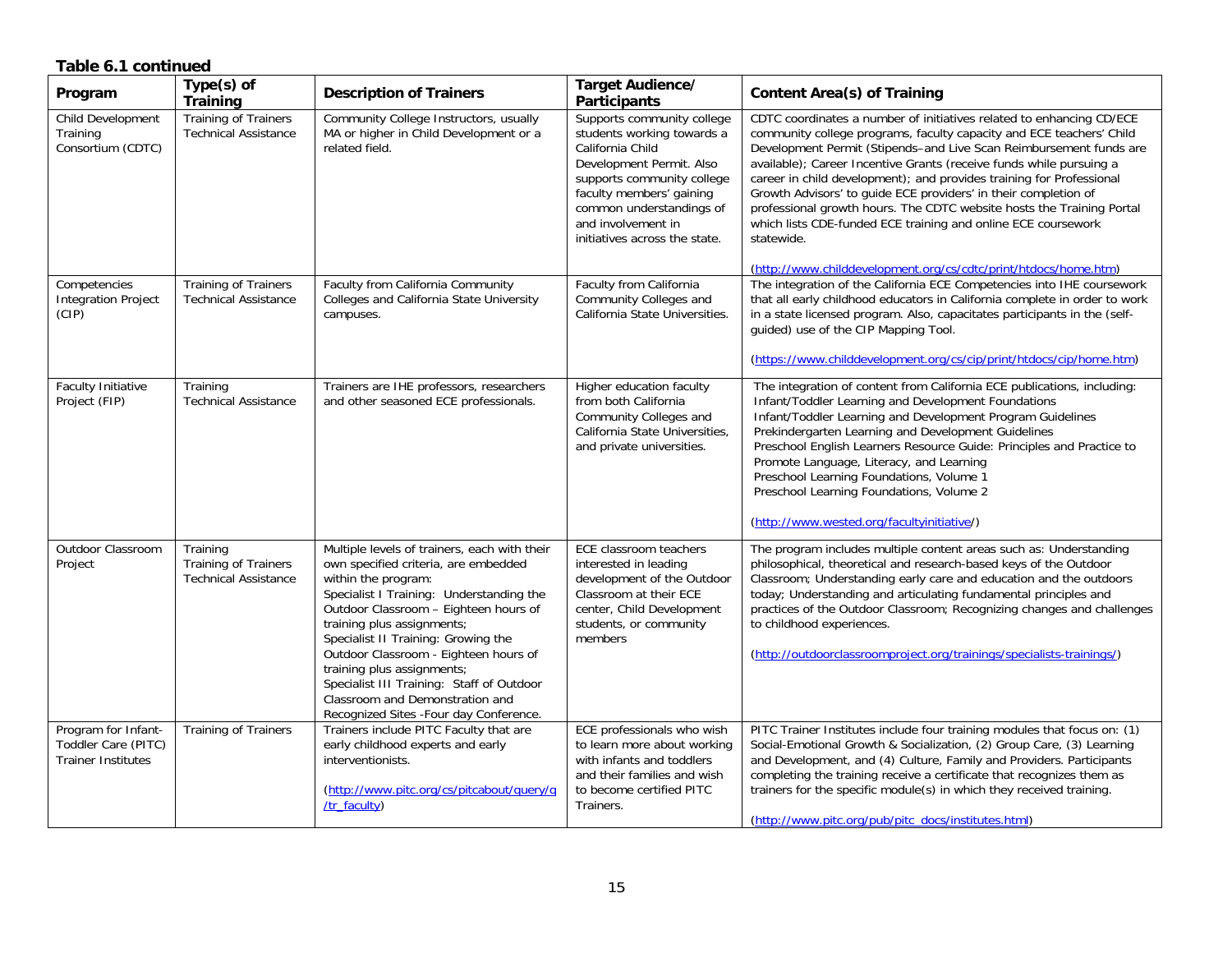## **ECE Training Characteristics Identified through a Review of Sample Programs**

The ECE Trainer Working Group's review of training programs and their characteristics (Table 6.1 above) generated the following questions that can be used to guide future efforts:

1. What is the purpose of the training?

The purpose may vary from a training of trainers, to coaching, mentoring, or onsite technical assistance. In the case of PITC Training of Trainers and the FIP support for community college and CSU faculty, ECE trainers must not only know the ECE-related content, but also be versed in adult learner theory, as participants must be prepared to train other adults on the information which they receive. On the other hand, in the case of a RIE training, the trainer has a very specific focus—to communicate the basic tenets and practices of RIE. This training is oriented towards the professional development and learning of individuals regarding focused content, and not on participants transmitting the information to others in the field.

2. How is the training program designed? How does the design reflect the goals of the training?

In the case of the Outdoor Classroom Project, the Specialist Trainings I, II, and III are intended to train one, two or more of the staff of one early childhood center in a small group with other centers' staff represented as well. This focus on creating Outdoor Classrooms "one center at a time" has a powerful potential for creating meaningful and sustainable change in a given center program staff and outdoor environment. The possibility of organizing and sponsoring a related 4-day conference adds a focus of advocacy, where parents and community members join ECE teachers and administrators to learn more about the benefits of the Outdoor Classroom for children's development, learning, and well-being.

3. If certification is part of the training, what does it take to qualify?

In some cases participants are given a certification for attendance, whereas in other cases, participants are required to demonstrate their knowledge or skills through testing, documentation, and/or practical demonstration.

4. What type of training is an ECE trainer responsible for completing before serving as in the technical assistance position of mentor, coach or consultant?

For example, the California Early Childhood Mentor Teacher Program (CECMP) requires that mentor teachers to have at least two years of experience in an ECE environment, hold an ECE associate's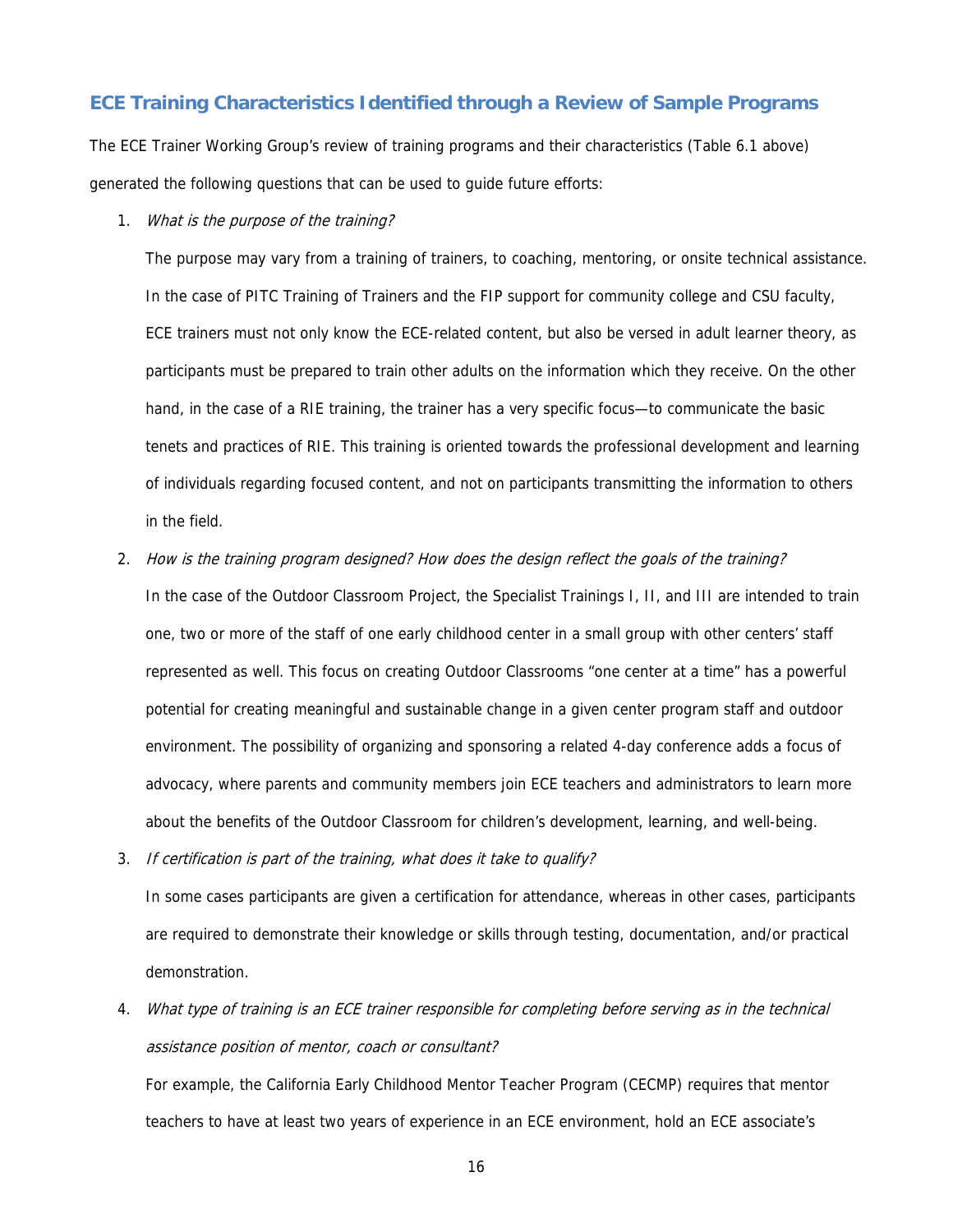degree or 24-unit certificate in Early Childhood Education with at least one course in supervised student teaching or direct assessment, eligibility for Master Teacher Level of the California Child Development Permit Matrix, and completion of an adult supervision course.

5. In what ways does the content and complexity of the training program dictate the qualifications of the ECE trainer?

As an example, an ECE program director may attend training on the California ECE Competencies through the CDTC or CPIN. The trainer would be knowledgeable and experienced with the Competencies and may have even been involved in their development. This director may then go back to her center and train her staff. Although she can provide general information to them, she is not able to offer the same depth of knowledge.

## **Other Recognized Elements of Quality ECE Training: Reflecting Evidence-Based ECE Trainer Best Practices**

Commonly valued elements of quality ECE training inform the discussion of ECE trainer qualifications. Based on the components of quality training, as described by NAEYC-NACCRRA (2011a and 2011b), the ECE Trainer Competencies Working Group believes a qualified trainer should demonstrate the ability to

- build on the prior skills, knowledge and/or competencies of ECE trainee participants, as well as their individual and cultural strengths and styles;
- create and maintain relationships between and among trainer(s) and participants to optimize support for participant learning;
- consider and integrate related professional standards, competencies, needs assessments and other evidence to define learning outcomes and utilizes adult learning principles, including evaluation;
- design a single or series of training sessions, and plan and sequence learning experiences appropriately according to adult learning principles;
- design and deliver training in-person, online, and/or in a blended delivery format, as appropriate.

Mitchell and Cubey's (2003) work also offers additional elements to be considered when examining the qualifications of ECE trainers. They cite eight characteristics of effective professional development. In their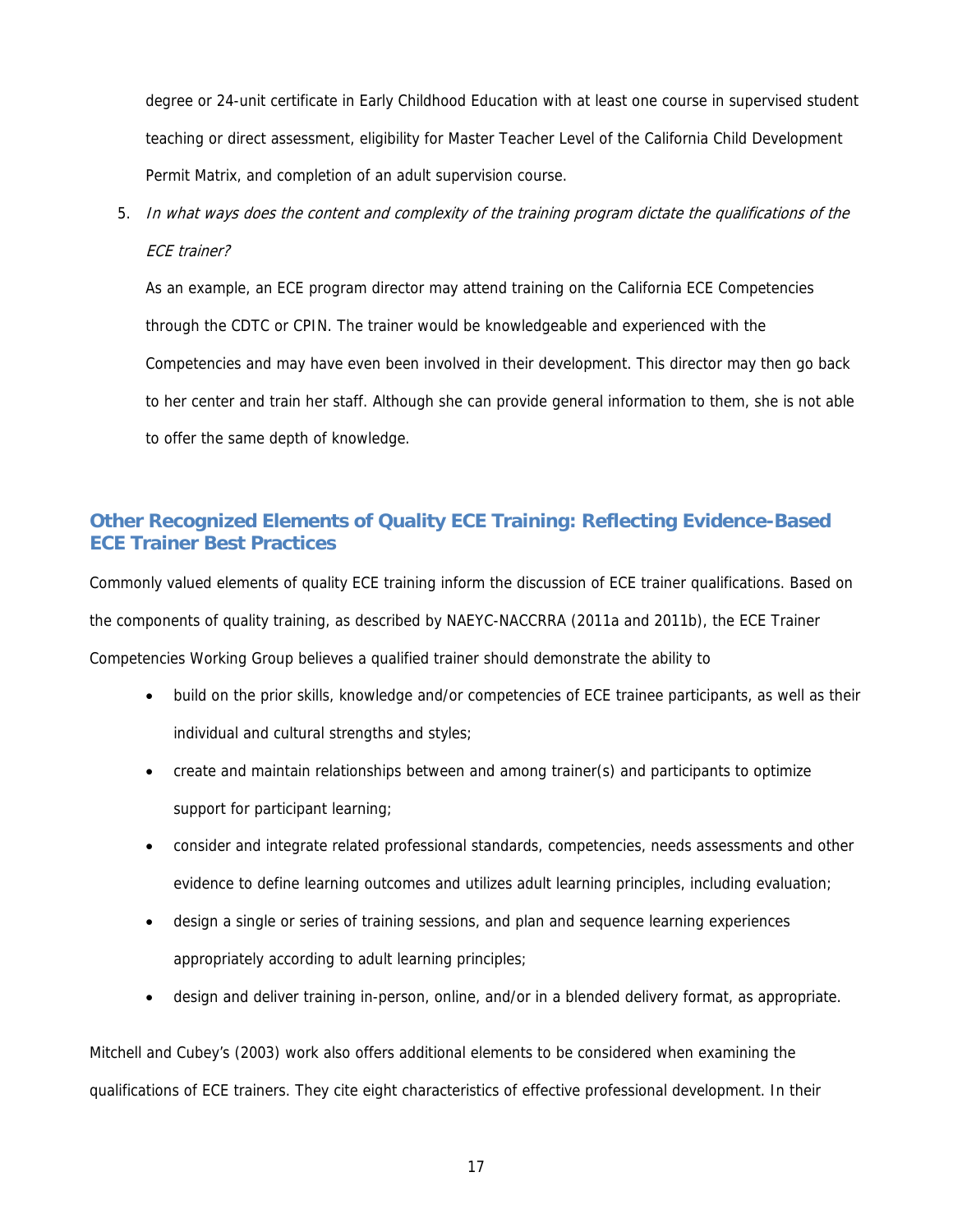work, these are linked to enhanced pedagogy and children's learning in early childhood education settings but these are not a primary focus in the context of the current paper. (Please see Appendix A for more detail.) Instead, these characteristics are recognized as key aspects of quality training and ultimately inform the development of ECE trainer qualifications. They include:

- 1. The professional development incorporates participants' own aspirations, skills, knowledge, and understanding into the learning context.
- 2. The professional development provides theoretical and content knowledge and information about alternative practices.
- 3. Participants are involved in investigating pedagogy within their own early childhood settings.
- 4. Participants analyze data from their own settings. Revelations of discrepant data is a mechanism to involve revised understanding.
- 5. Critical reflection enabling participants to investigate and challenge assumptions and extend their thinking is a core aspect.
- 6. The professional development supports educational practice that is inclusive of diverse children, families and extended family.
- 7. The professional development helps participants to change educational practice, beliefs, understanding, and/or attitudes.
- 8. The professional development helps participants to gain awareness of their own thinking, actions, and influence. (Mitchell & Cubey, 2003, p.82)

Thus, effective ECE trainers must understand and demonstrate these foundational concepts and work to build them into the trainings that they offer. In addition, they should consider these concepts in planning their training methods and delivery. Mitchell and Cubey (2003) also suggest that the

- professional development include a component that requires participants to conduct related on-site investigations in their own work sites with children (or perhaps in approved field sites to accomplish the same tasks); and
- participants be presented with "alternate practices," and that trainers appreciate that the "revelation of discrepant data is a mechanism to invoke revised understanding," and that "critical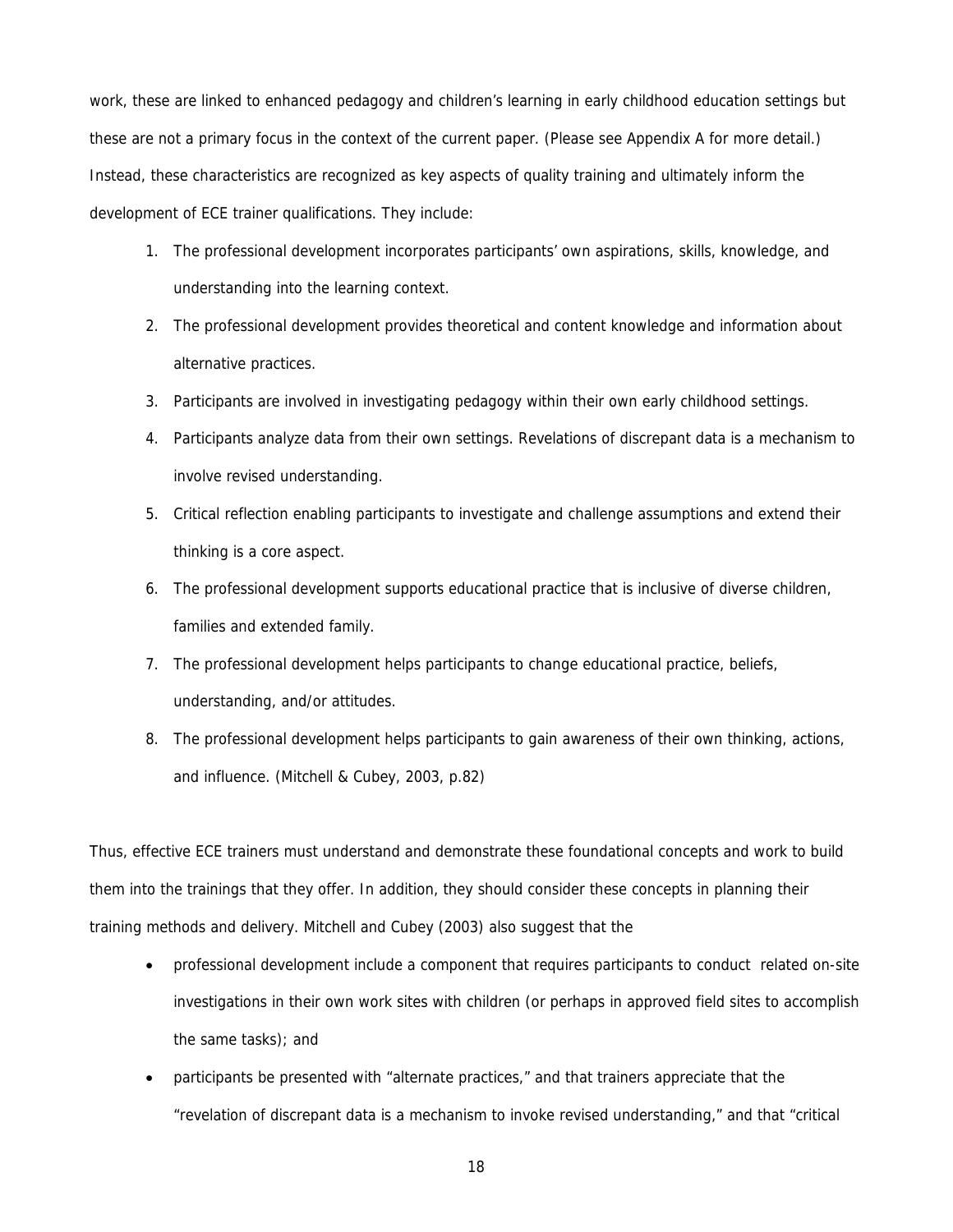reflection enabling participants to investigate and challenge assumptions and extend their thinking is a core aspect." (p.81)

This description of an ECE trainer's attention to a trainee's fieldwork experiences and to the consideration of the ECE trainee-as-investigator reflects a model of inquiry that enhances trainees' likelihood of gaining trainingspecific knowledge and skills while strengthening dispositions towards their daily work with children and families.

## **Qualifications of ECE Trainers and Technical Assistance Providers**

The ECE Trainer Competencies Working Group notes that there is a significant amount of overlap between the required ECE trainer qualifications and additional qualifications related to providers of ECE technical assistance. Therefore, information from NAEYC-NACCRRA (2011b) regarding essential qualities of technical assistance providers can also be applied to those who deliver other types of training. To explain,

Technical Assistance (TA) is the provision of targeted and customized supports by a professional(s) with subject matter and adult learning knowledge, and skills to develop or strengthen processes, knowledge application, or implementation of services by recipients.

- Supports the reflective processes that professionals need to translate the theories and information learned through education and/or training into best practices.
- Mentoring, coaching, consultation, PD advising, and peer-to-peer TA are strategies that may be discrete processes or used as part of education and/or training programs.
- Should be embedded in the recipient's broader professional development plan.
- Most TA methods are relationship-based; they benefit from the building of positive, trusting, and respectful relationships. (NAEYC-NACCRRA, 2011b, p.9)

## **Consideration of the Unique Characteristics of the ECE Workforce**

There are some unique aspects of the ECE workforce that should be considered in the successful design and delivery of ECE provider training and ECE trainer competencies that include: (a) the major categories of ECE workplaces (e.g., family child care, center-based ECE programs, license-exempt programs), (b) variations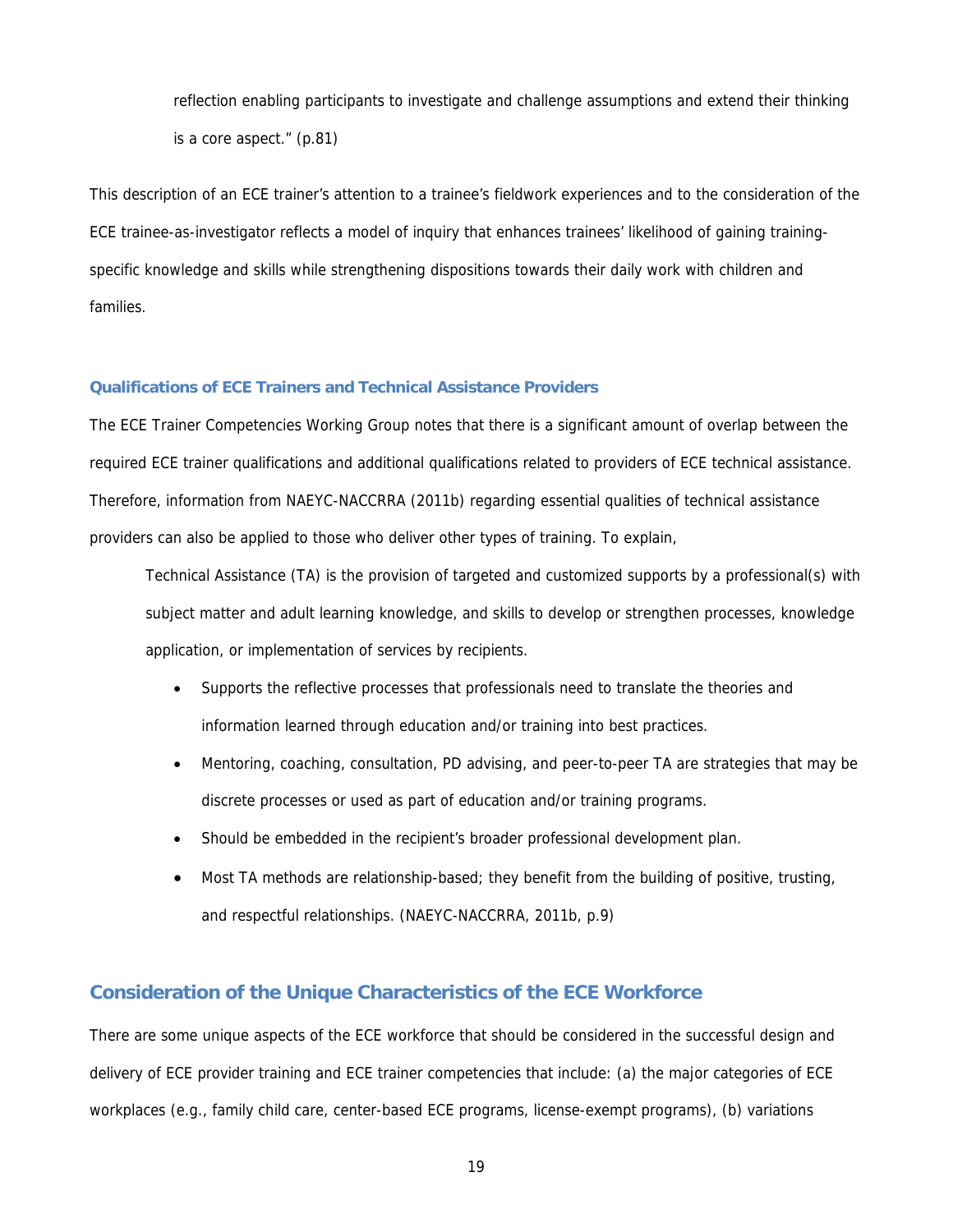between the content and level of minimal preparatory education among those in the ECE workforce, and c) cultural and linguistic characteristics of the ECE workforce. Given these factors, an ECE professional development system needs to (a) include training options for all sectors and populations of the ECE professional audience working with children from birth to eight years of age, (b) provide multiple points of entry to training and education, (c) respond to ECE professionals' workplace factors to optimally plan scheduling, sequencing, delivery mode(s) as well as location of pre-service and in-service training. All of these aspects will be described in this section.

#### **The ECE Workplace**

Many ECE providers work in one of three major categories of ECE workplace, including licensed center-based programs, licensed family child care homes, and license-exempt caregivers and programs (Karoly, 2012). Trainings, then, should address the needs of ECE providers in all three types of ECE workplaces. Center-based providers tend to participate in training, education and technical assistance programs, including taking ECE and Child Development courses at IHEs and participating in local professional conferences. Family child care providers tend to participate more in *individual trainings and training series*; for example, the Child Care Alliance of Los Angeles Gateways forty-hour training series is offered at all of the child care resource and referral agencies (R&Rs) in Los Angeles County. (Please refer back to Table 6.1 for a description and the Gateways website for more information.)

#### **Differences between ECE and TK-12 Professional Development Patterns**

As noted by Karoly (2012),

Unlike elementary and secondary school teachers, for whom pre-service education is the norm and professional development refers to in-service activities, many ECE providers begin caring for children before they have had formal professional development, often as classroom assistants or home-based providers. As they remain in the field and gain on-the-job experience, they may choose to invest further in their skills through training opportunities and/or through credit-bearing coursework and practicum at a community college or four-year college. (p. 6)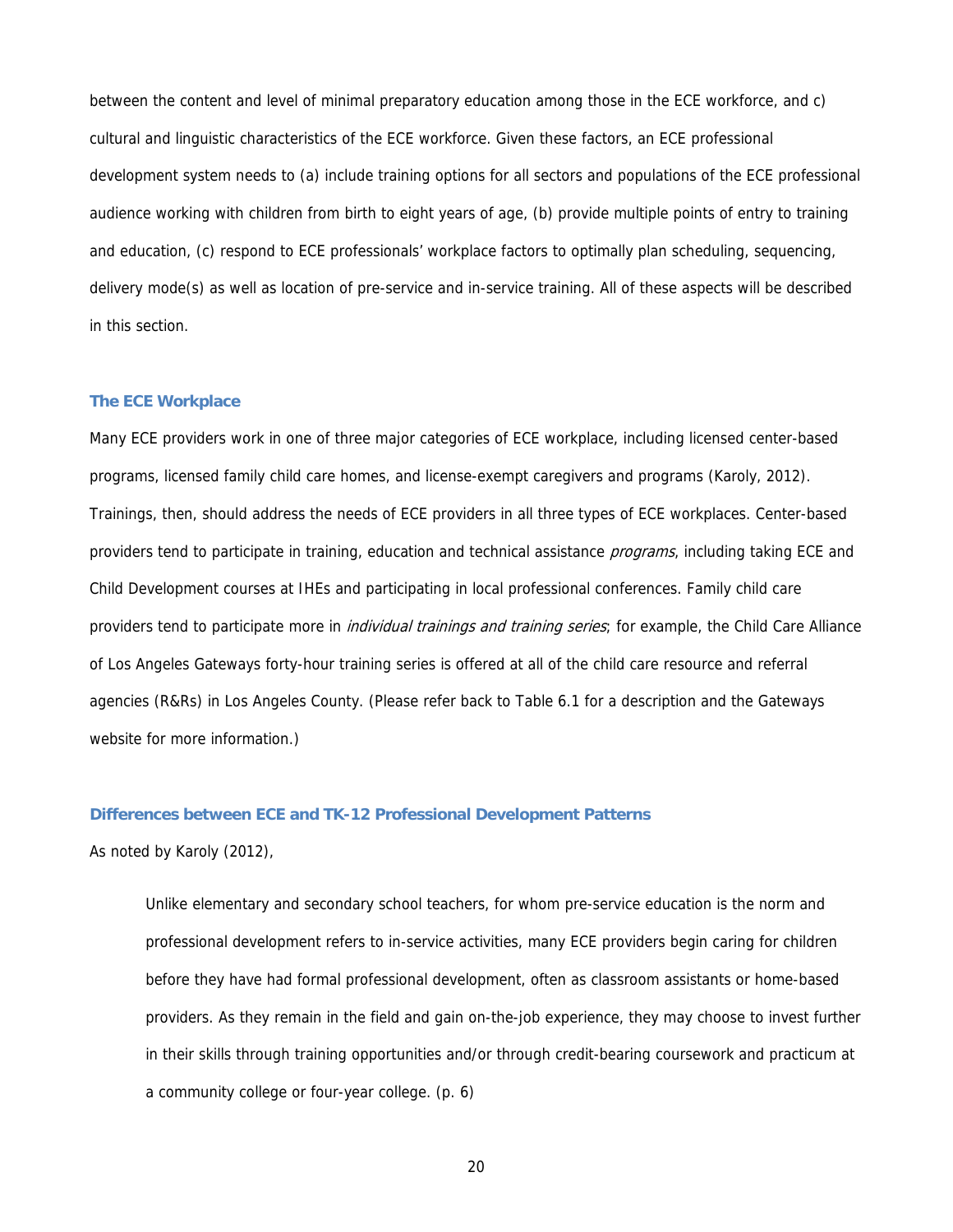NAEYC-NACCRRA (2011b) also note that the timing and sequencing of training is particularly complex in ECE professional development because pathways of entering the ECE field vary widely in contrast to the pathways typically utilized by those preparing for teaching in TK-12 education settings. Those entering the ECE field do so following multiple pathways. ECE providers may begin as a paid ECE center teacher's assistant at age 18 or, alternately, may complete a bachelor's degree in another discipline, pursue a career in that field and then seek a career change to begin studying ECE at age 35, for example. By completing some additional coursework, both may find ECE employment in one of a variety of types of ECE programs and progress in their careers. This unique difference between ECE and TK-12 professional development pathways and the relative complexity of ECE professional development options and pathways suggests the critical importance of making training, education, and technical assistance opportunities more available and accessible to meet the needs of ECE working professionals.

## **Streamlining the Process**

Because of the multiple trajectories in ECE professional development, there is often crossover regarding preservice and in-service education and training. An individual could receive pre-service education and/or training to be teaching staff in a community-based organization, and also receive in-service education and/or training during her employment. The same individual could be pursuing a degree for a role as a teacher in a setting where individual licensure is required (e.g., public schools). This education would be considered in-service professional development for the individual's current role and would be considered pre-service preparation for the certified teaching position. Therefore, the labels pre-service and in-service preparation might better be used to describe the related requirements of preparing for and holding a specific ECE position or established job in the field.

For these reasons, recent initiatives support the identification of and mentoring for ECE career aspirants from high school, through the community college and on through completion of the bachelor's degree, and articulate with ECE students' graduate program completion. Child Development Workforce Initiative (CDWFI) programs are examples of these efforts. Currently funded by First 5 LA and administered through LAUP, CDWFI programs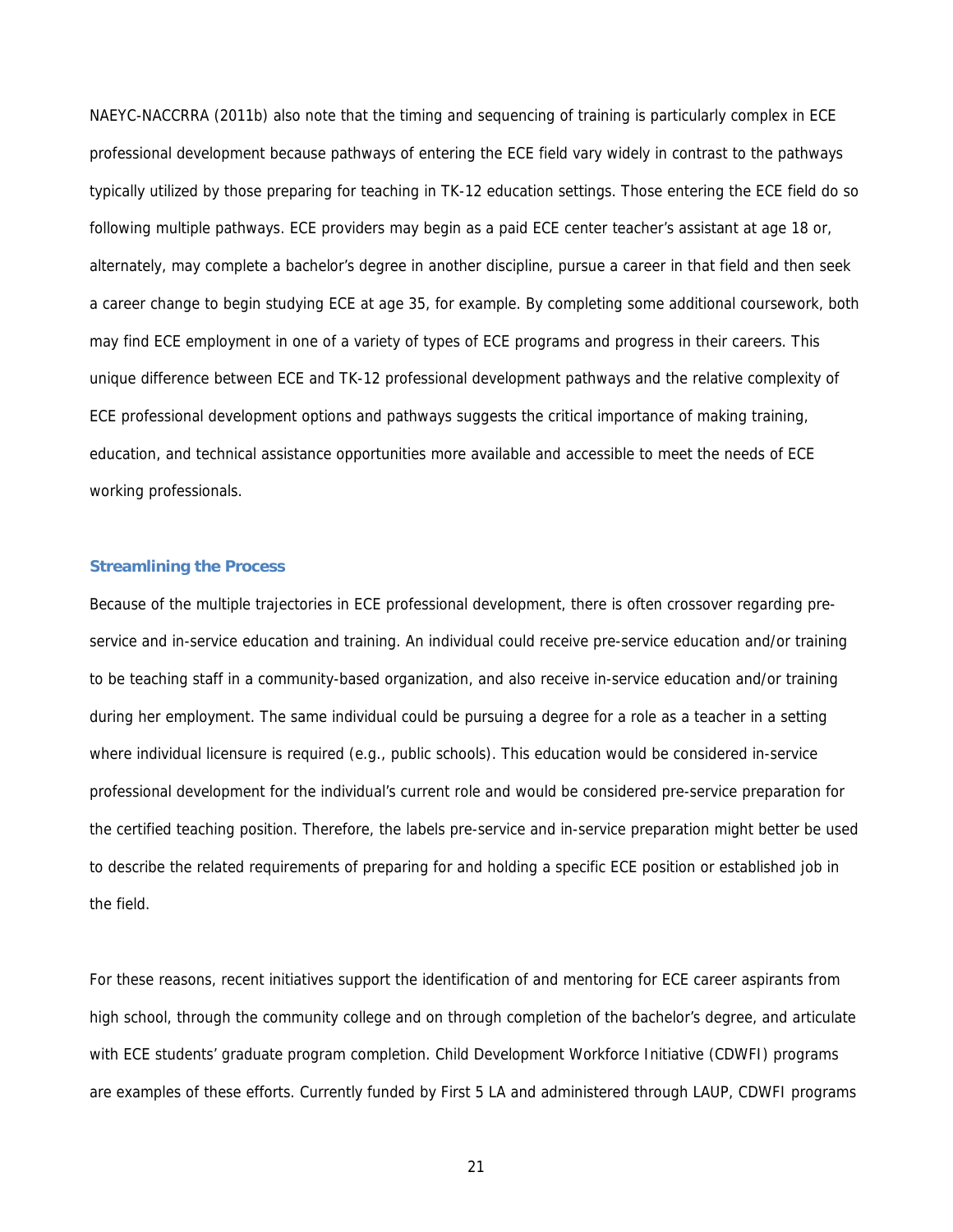provide individualized academic and career advisement and related transfer information and services for students to begin and continue their professional development in ECE. These programs are currently operating at Antelope Valley College, East Los Angeles College, Los Angeles City College, Los Angeles Southwest College, Los Angeles Valley College, Long Beach City College, Mount San Antonio College, Pasadena City College, Pierce College, and Santa Monica College http://workforce.laup.net/child-development-workforce-initiative-wfi.aspx

#### **Sometimes Overlap is a Good Thing**

Currently, there are myriad intersections between ECE training, forms of technical assistance, and academic education offerings, as illustrated in Figure 6.1. While efforts for optimal integration and streamlining of ECE professional development systems continue, it is important to acknowledge that there is naturally-occurring overlap among these categories and that such overlap is at times beneficial. Overlap in the repetition of concepts treated in a number of ECE training and education programs can acknowledge the importance of these concepts. Also, a given strategy (e.g., relationship-based coaching), may be more likely to contribute to improving program delivery and confirming successful outcomes if implemented in multiple types of professional development programs.

## **ECE Trainer Competencies Working Group Research and Recommendations**

#### **Purpose of the ECE Trainer Competencies and Qualifications**

Within the current context of efforts to strengthen an ECE professional development system at the local level in coordination with related initiatives at the state and national levels, the PEACH ECE Trainer Competencies Working Group developed a suggested ECE Trainer Qualification Matrix. The impetus of this work was the anticipated creation of a Trainer module for the California ECE Workforce Registry. However, the work may also inform future efforts to propose standards for the ECE training realm. The intent of these recommendations is not to categorize all ECE trainers currently working in the County; for this reason, not all individuals currently providing ECE-related training may be reflected in this Matrix.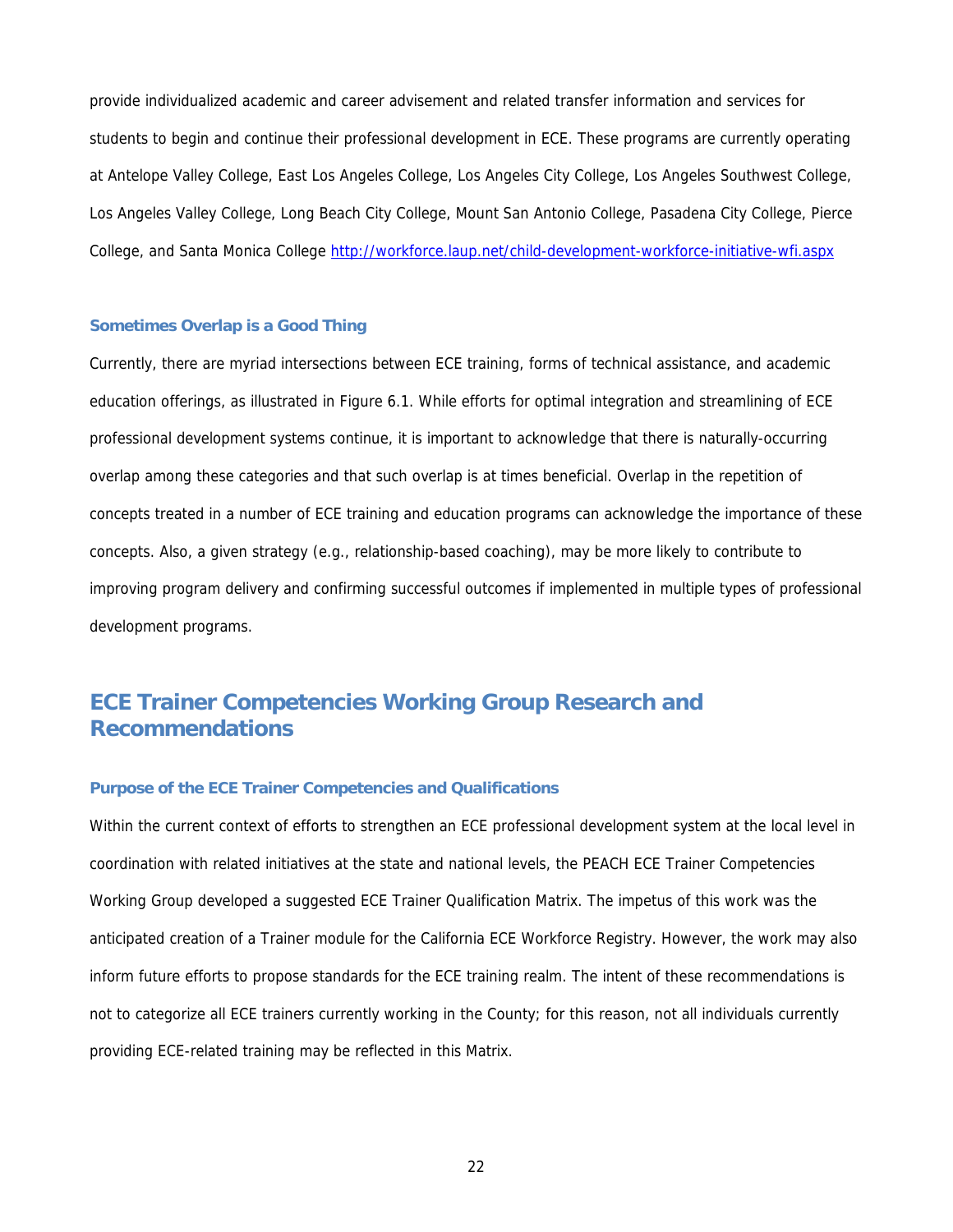#### **Working Group Research and Review**

The ECE Trainer Competencies Working Group began by researching and reviewing ECE Registry development experiences across the U.S. Currently, thirty-eight states and the District of Columbia have established workforce registries. Some state registries are designed to approve and track available trainings as well as record ECE providers' attendance at trainings (Kipnis & Whitebook, 2011). Existing state ECE workforce registries provide a range of models that reveal different registry structures and auspices. These models also reflect a diversity of ways to organize and codify ECE trainers and trainings in an ECE workforce registry. Two related trainer qualifications elements were salient in the majority of state models: (1) consideration of trainers' related formal education, knowledge and experience of working with young children and families, knowledge and experience of adult learning principles and working with adults in training settings and; (2) structuring the description of the work into both ECE trainer and training levels.

This research informed the following recommendations embodied in the ECE Trainer Qualifications Matrix developed by the ECE Trainer Competencies Working Group. Final recommendations were derived through discussion and consensus of the Working Group members.

#### **Structure of the Matrix: Trainer Levels**

Across the country, state ECE registries have most often structured their ECE trainer competencies and qualifications into multiple levels. Three to five levels were the most common structures found by the Working Group in their review. Locally, the Child Care Alliance Trainer Registry Application Packet includes three levels. The Matrix of the ECE Training Competencies Working Group includes three levels of ECE trainer qualifications, plus a fourth category for specialists. Each of the first three levels reflects increasing required qualifications. Establishing levels for ECE trainers responds to both (a) levels of complexity of the content of a given training, and (b) levels of education, training and experience of potential trainees. Table 6.2 presents the ECE Trainer Competencies Working Group's recommended ECE Trainer Levels and Trainer Qualifications, and includes categories related to trainers' formal education, adult learning content and reflective practice, experience with young children and families, and training or teaching experience with adult learners.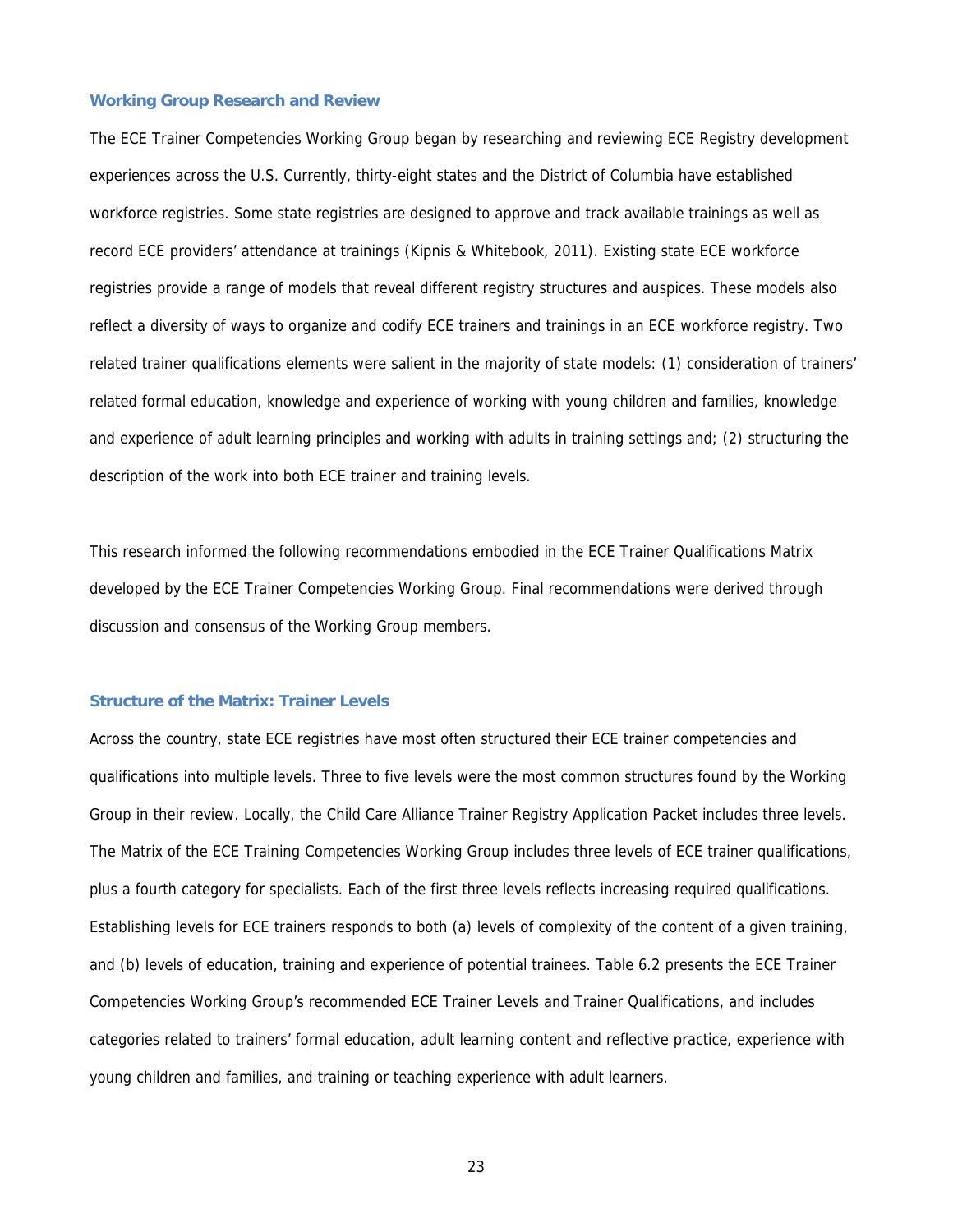## **Table 6.2**

| <b>Trainer Level</b>                      | <b>Formal Education</b>                                                                                                                                                                        | <b>Adult Learning Content &amp;</b><br><b>Reflective Practice</b>                                                                                                                                        | <b>Experience with young</b><br>children<br>and Families                             | <b>Training/Teaching</b><br><b>Experience with Adult</b><br><b>Learners</b>                                                                                               |
|-------------------------------------------|------------------------------------------------------------------------------------------------------------------------------------------------------------------------------------------------|----------------------------------------------------------------------------------------------------------------------------------------------------------------------------------------------------------|--------------------------------------------------------------------------------------|---------------------------------------------------------------------------------------------------------------------------------------------------------------------------|
| Level 1                                   | Minimum Associate's<br>Degree in ECE/Child<br>Development<br>or<br><b>Associates Degree</b><br>with 12 ECE/CD units                                                                            | Completion of Registry Module<br>(to be developed)<br>and<br>Documentation of 10 hours of<br>Adult Learning content through<br>higher education courses,<br>Training of Trainers, or<br>workshops        | Minimum of two years of<br>formal experience<br>working with young<br>children (0-8) | Minimum of three training<br>sessions in the past three<br>years (staff meetings, parent<br>trainings, workshops,<br>teaching CD/ECE)<br>plus<br>Letter of Recommendation |
| Level <sub>2</sub>                        | Minimum Bachelor's<br>Degree in ECE/Child<br>Development<br>or<br>Bachelor's Degree<br>with 12 ECE/CD units                                                                                    | Completion of Registry Module<br>(to be developed)<br>and<br>Documentation of 20 hours of<br>Adult Learning content through<br>higher education courses,<br>Training of Trainers, or<br>workshops        | Three or more years of<br>formal experience<br>working with young<br>children (0-8)  | Minimum of eight training<br>sessions in the past three<br>years<br>plus<br>Letter of Recommendation                                                                      |
| Level 3                                   | Minimum Master's<br>Degree in ECE/Child<br>Development<br>or<br>Master's Degree with<br>12 ECE/CD units                                                                                        | <b>Completion of Registry Module</b><br>(to be developed)<br>and<br>Documentation of 20 hours of<br>Adult Learning content through<br>higher education courses,<br>Training of Trainers, or<br>workshops | Three or more years of<br>formal experience<br>working with young<br>children (0-8)  | Minimum of ten training<br>sessions in the past three<br>years<br>plus<br>Letter of Recommendation                                                                        |
| AND/OR                                    |                                                                                                                                                                                                |                                                                                                                                                                                                          |                                                                                      |                                                                                                                                                                           |
| Content Expert/<br>Specialty<br>Trainings | Minimum level<br>dependent on area of<br>expertise<br>(Must hold a current<br>professional license,<br>certificate, or<br>credential, if<br>applicable)<br>plus Statement of<br>Qualifications | Completion of abbreviated<br>Registry Module (to be<br>developed)<br>plus<br>three years of experience in the<br>area of expertise                                                                       | N/A                                                                                  | Some experience presenting,<br>training or teaching adults<br>plus<br>Letter of Recommendation<br>specifically for content area<br>of expertise                           |

## **Recommended ECE Trainer Qualification Matrix**

**Training Qualification Categories.** As noted above, there are four training qualification categories that factor into each level. These are explained in greater detail to follow.

**Formal education**: Formal education means completion of ECE-related academic unit-bearing coursework and

degrees. ECE-related includes coursework and degrees in Child Development, Human Development,

Developmental Psychology and/or Child and Family Studies. Because ECE academic programs are titled in such

diverse ways, a careful review of the trainer applicant's completed course content is essential. (An in-depth

consideration is presented in Paper 5, Completing the System: The Current Status of ECE Doctoral and Master's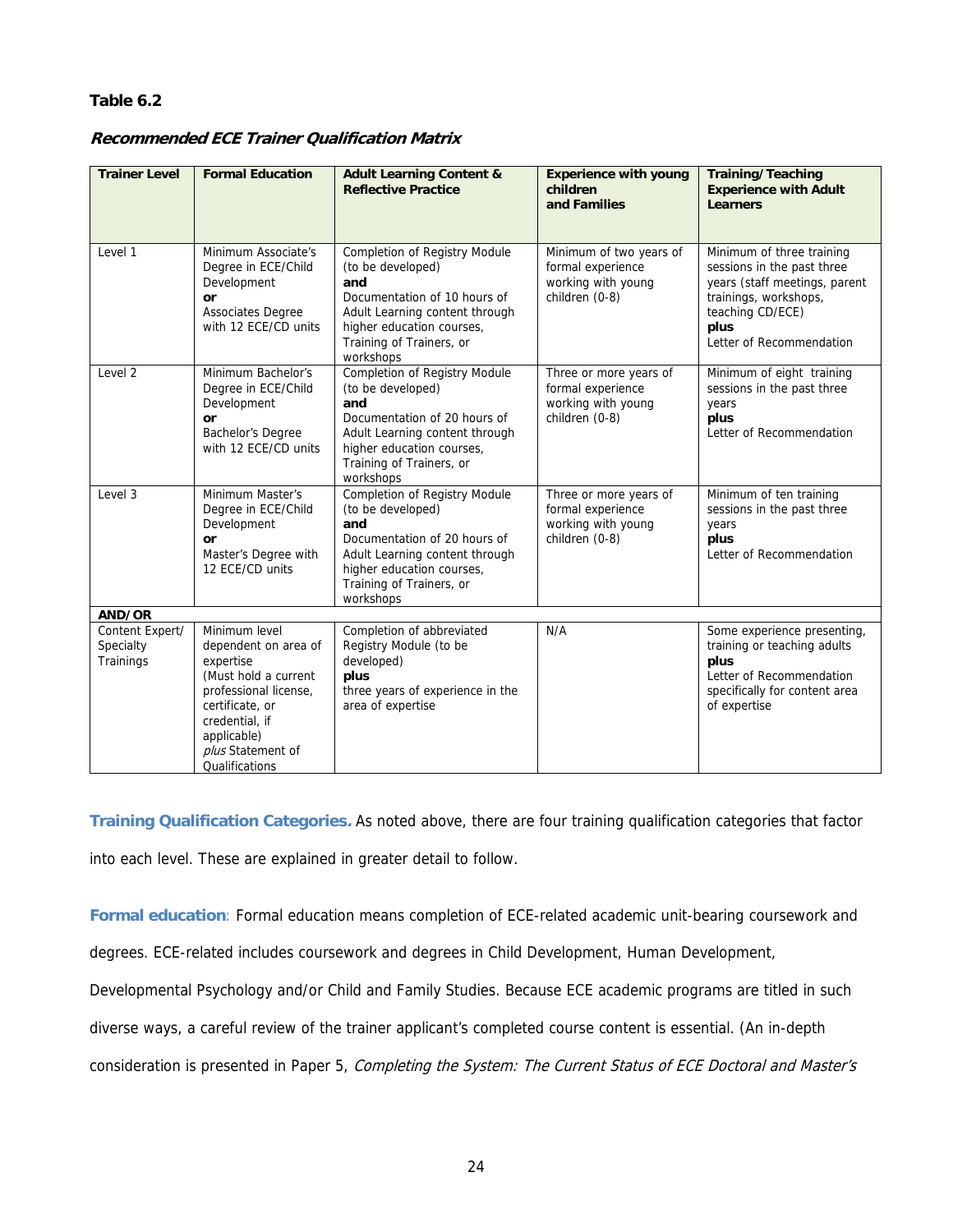Degree Programs in Los Angeles County, regarding the role and implications of ECE-specific [rather than more loosely ECE-related] degree programs in strengthening ECE professional development.)

While there are many pathways to gaining knowledge, the Working Group agreed that it is important for the trainer to have a solid body of knowledge to draw from in order to present high quality trainings and serve as a model for professional development pathways and higher education attainment. Furthermore, achieving some level of higher education completion establishes credibility in both the trainer and the training system.

**Adult learning content and reflective practice:** Further, members the Working Group agreed it is critical that ECE trainers have knowledge of adult learning principles and dynamics, in order to plan the sequence, pacing and methods of presenting ECE training content. ECE adult learning content may be gained through completion of coursework in adult learning at the associate's, bachelor's or graduate levels of study. Other training entities provide Training of Trainers programs (such as PITC) that include knowledge related to adult learning processes and skill-building to become effective trainers.

**Reflective practice and reflective supervision:** In discussions of ECE trainer competencies and qualifications, members the Working Group agreed about the critical role of reflective practice and reflective supervision in adult ECE training. Thus, the ECE Trainer Competencies Working Group identified that the ability to engage in and sustain reflective practice and supervision with trainees was a required skill for the ECE trainer. Numerous related sources confirm that reflective practice and reflective supervision skills are important competencies for ECE professionals (NAEYC-NACCRRA, 2011b; Mitchell & Cubey, 2003).

**Experience with young children and their families:** The ECE Trainer Competencies Working Group strongly recommends that all ECE trainers have a minimum two years or more of direct formal experience working with young children and their families. The first two years of experience in a profession are recognized as a sensitive period for optimal professional induction and development. For example, BTSA, Beginning Teacher Support and Assessment program is a state-funded program co-sponsored by the California Department of Education (CDE) and the Commission on Teacher Credentialing (CTC) that provides induction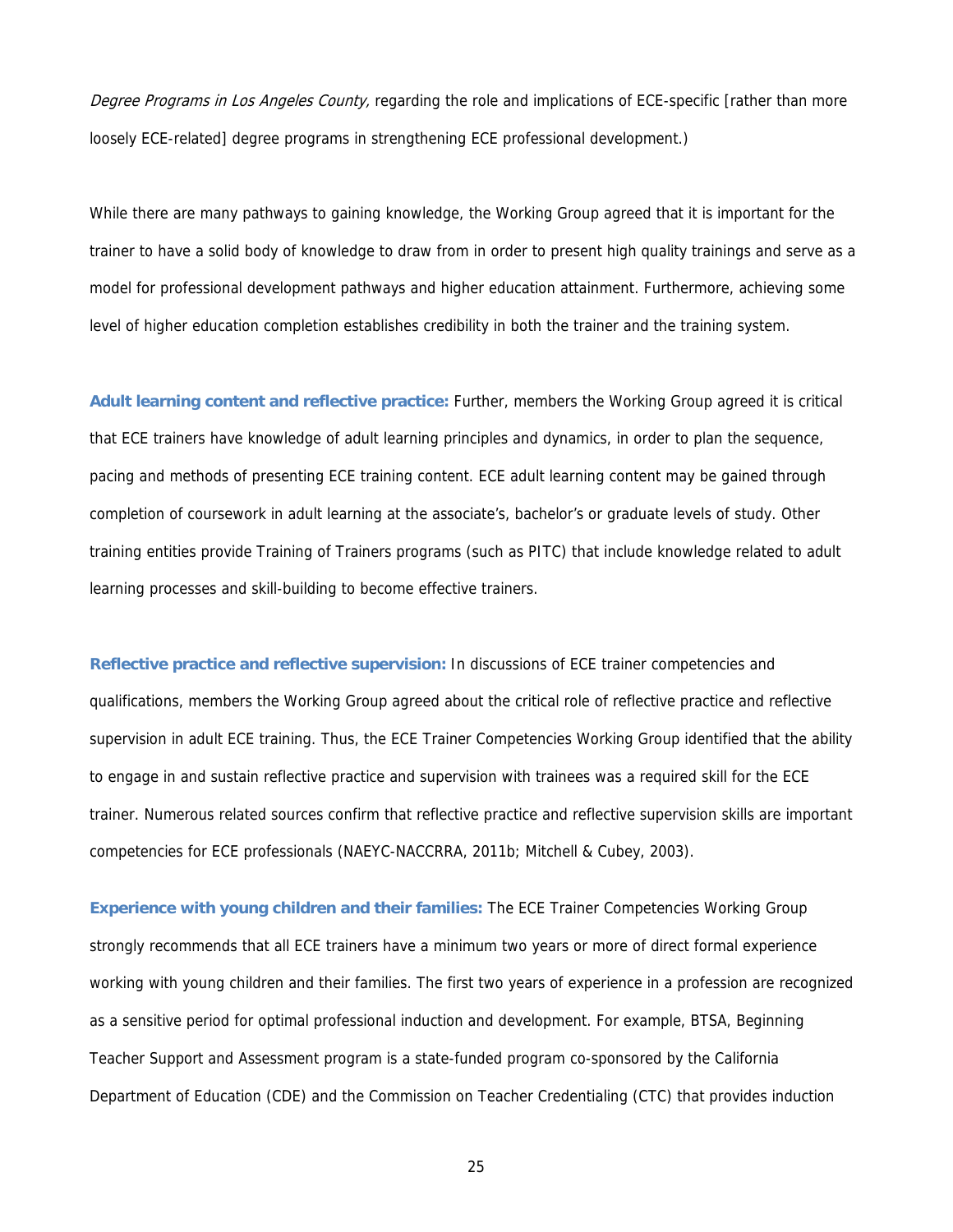support for teachers in their first two years of TK-12 teaching (http://www.btsa.ca.gov/). This two-year period is recognized to be an optimal time for new professionals to "consolidate" their learning and skills in daily practice that, in turn, increases the likelihood of ongoing, professional development. Formal experience means experience that can be verified by an ECE supervising professional, such as the employer of the trainer applicant, or internship professor or supervisor, in the case of unit-bearing and/or volunteer work with young children and their families in ECE program settings.

Experience working with young children provides trainers with knowledge of child development and a unique perspective on children and the work of child care providers and ECE practice. This experience also provides trainers experiences to which they may refer when developing or presenting training sessions. Additionally, the group agreed that direct work experience with children brings credibility to the trainer as an expert on the content and the implementation of learned information.

**Training/teaching experience with adult learners:** The ECE Trainer Competencies Working Group also strongly recommends that ECE trainers have a track record of successful provision of adult training and education. This qualification may be met by documentation and verification of the trainer applicant's successful training and teaching record in ECE workshop and academic settings.

**Descriptions by Level: Levels 1 through 3.** Although there is currently no system of tiered compensation for trainers in Los Angeles or the state of California, the Working Group recommends a matrix with tiers in order to recognize the varying levels of formal education and experience of trainers, as well as to promote and acknowledge ongoing professional development. This approach designates an entry level for less experienced trainers while providing recognition of more advanced trainers. The following descriptions are designed to explain the Working Group's rationale for each of the first three levels, rather than detailing each level. As noted above, ECE trainer applicants at the first three of the levels will be required to provide documentation of required years of formal experience with children. Trainers at all levels will also be required to document their provision of a minimum number training workshops within a designated number of years, and must submit a letter of recommendation specific to their work as a trainer.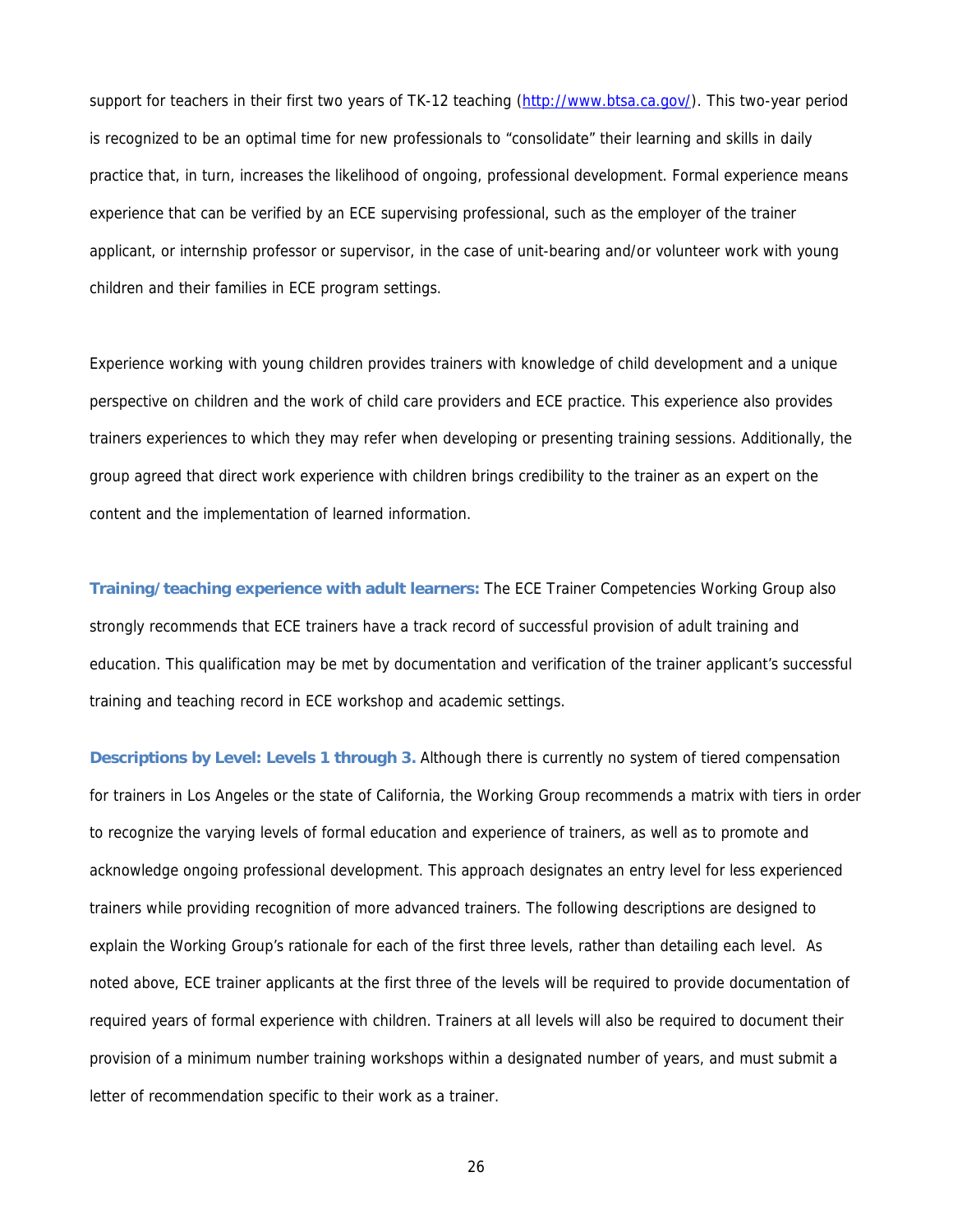All of the first three levels also include required qualifications regarding Adult Learning and Reflective Practice. In addition, all include the completion of a proposed Registry module for trainers which will cover both adult learning and reflective practice topics as well as registry information and logistics. Applicants for higher levels of the ECE trainer matrix will need to document incrementally more hours of professional preparation in adult learning content.

**The Content Expert/Specialty Training Category.** The Working Group created a fourth category of ECE trainer to address the field's need for specialty trainers in both non-ECE specializations (such as tax consultants and First Aid/CPR trainers) as well as to acknowledge the critical importance of ECE-related trainers who hold special knowledge of cultural as well as emerging practices and perspectives to share with ECE providers and trainees. One example of this type of trainer would be Native American elders who provide knowledge regarding cultural dynamics and relationships in Native American families and communities that is essential for developing culturally sensitive practices. Another example would be a trainer with experience, knowledge, and perspectives from another part of the world, such as the Reggio Emilia approach, which holds promise to strengthen ECE professional development and practice. Due to the novel and unique nature of the training content, trainers of this type may not meet the standard qualifications for ECE trainers reflected in the initial three levels of the Matrix.

More specifically, for the Content Expert/Specialty Trainer, the minimum level of formal education required is dependent on the area of expertise. Therefore, applicants must submit a statement of qualifications outlining educational attainments as well as credentials, licenses, and certificates, as applicable. Examples include: First Aid/CPR, with appropriate certification from Red Cross; children with special needs, with a minimum of a bachelor's degree in an appropriate field; or nutrition with a minimum of a bachelor's degree in Nutrition. Content Expert/Specialty Trainer applicants need to complete an abbreviated version of the proposed Registry module for trainers, which will cover adult learning and reflective practice topics as well as registry information and logistics, and provide documentation of a minimum of three years of experience in their area of expertise. Content Expert/Specialty Trainers will also be required to have some experience presenting workshops or some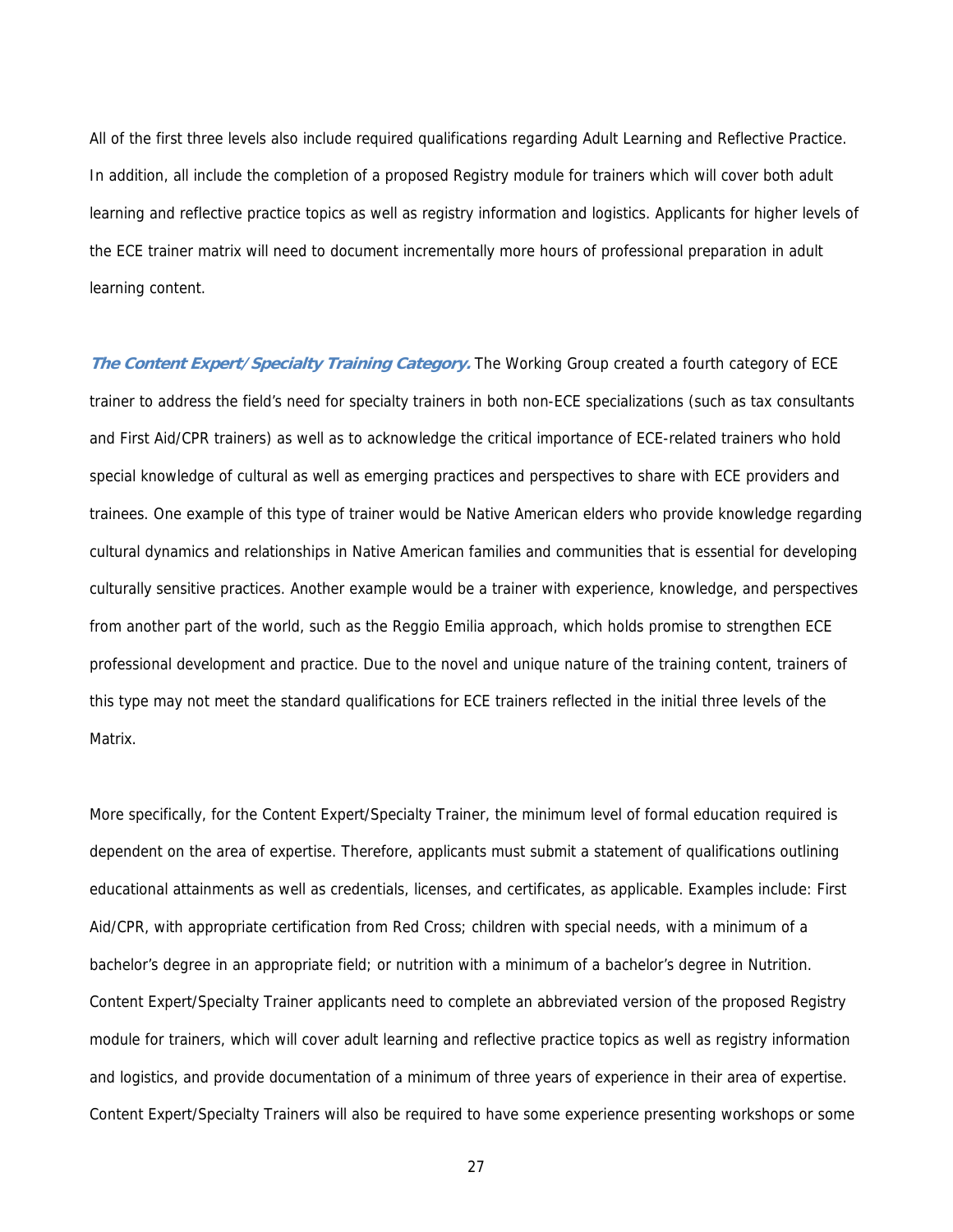type of adult educational session, and must submit a letter of recommendation specific to their area of expertise.

## **Responses to the Working Group's ECE Trainer Qualifications Matrix**

The ECE Trainer Competencies Working Group report "Recommended ECE Trainer Competencies" was submitted to LAUP in June 2013; this included the ECE Trainer Qualifications Matrix and the rationale for the ECE trainer requirements reflected in the Matrix. Subsequently, this information was presented at a Los Angeles County ECE Workforce Consortium meeting where the Consortium partners, as well as other non-Consortium representatives of other training organizations, participated in a discussion regarding integration of the Matrix into Consortium programs and other training agency efforts to assure requisite quality. A questionnaire was distributed to each of the Consortium partners and other representatives at the meeting to collect their feedback on the following three questions:

- 1. What are the benefits of an ECE Trainer Qualifications Matrix?
- 2. What are some possible challenges of utilizing an ECE Trainer qualification matrix?
- 3. How could the ECE Trainer Qualifications Matrix be utilized by [their] organization to assure requisite quality and competencies among those who provide informal professional development training to the ECE Workforce?

While some participants answered at that time or sent in feedback through email, others requested additional time to take the questionnaire back to their organization and to reflect with colleagues to develop their responses. In total 10 programs provided feedback including: ZERO TO THREE; The Program for Infant/Toddler Care (PITC); Los Angeles County Office of Child Care Steps to Excellence Project (STEP); Los Angeles County Office of Education Early Childhood Education Professional Learning Communities Project (ECE-PLC); Long Beach Community College and Pasadena City College (CDWFI); ASPIRE; Gateways for Early Educators Project – Child Care Alliance of Los Angeles; Family Child Care Higher Education Academy (FCCHEA) - Project Vistas; and Cal State Fullerton/Orange County - AEYC. The results are summarized to follow. (See Appendix B for further details on the responses to the ECE Trainer Qualifications Matrix Questionnaire.)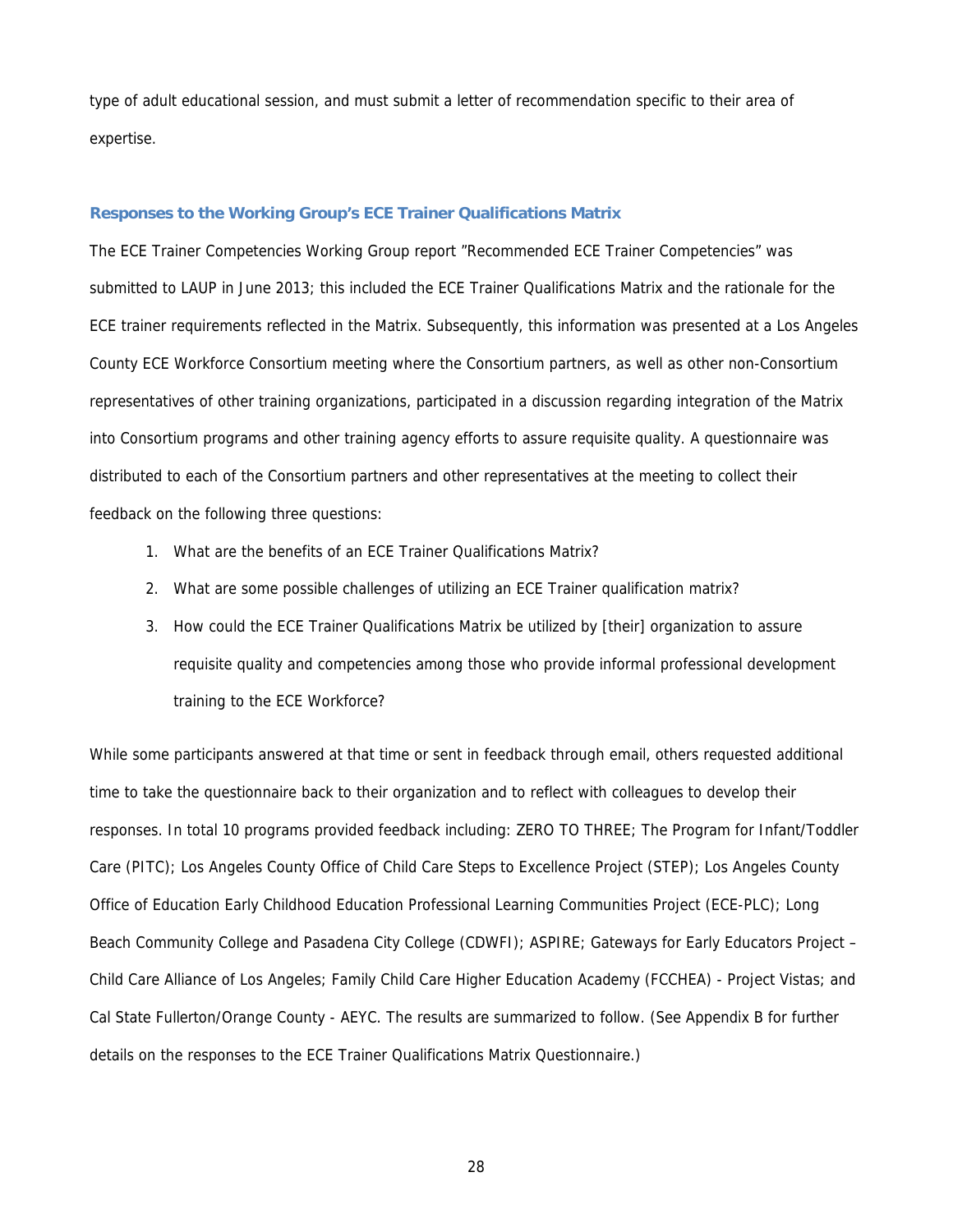**Benefits of an ECE Trainer Qualifications Matrix.** In response to the first question, respondents identified several benefits of the ECE Trainer Qualifications Matrix. More specifically, seven respondents indicated that the ECE Trainer Qualifications Matrix could assure quality of trainers. Four respondents suggested that the Matrix could be utilized to improve the quality of trainings offered. Four respondents also proposed its usefulness as a professional growth pathway for ECE trainers. Further, two replied that it contains quality information about best practices and two also pointed to its utility in hiring or selecting trainers. Finally, two respondents mentioned that the Matrix creates a system to compare trainings offered and two responded that it allows for consistency in trainer qualifications (see Figure 6.2).



**Figure 6.2. Benefits of an ECE Trainer Qualifications Matrix**

**Possible challenges of utilizing the ECE Trainer Qualifications Matrix.** In response to the question of possible challenges, the respondents identified several potential challenges. Six indicated that the vetting process of qualified trainers as a possible challenge. Four also suggested that ongoing monitoring of the quality of trainings could be a challenge, while four respondents also mentioned that adopting the Matrix by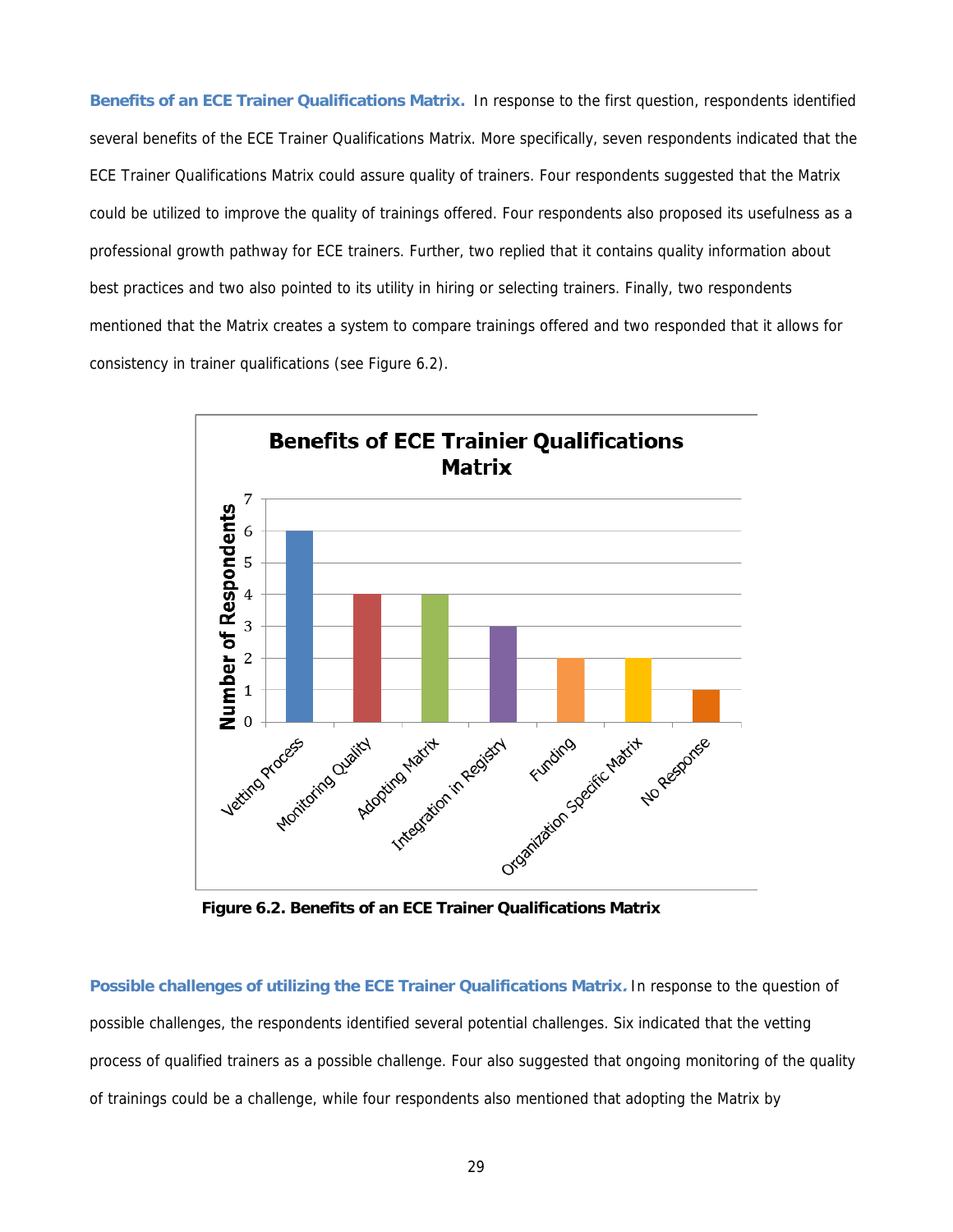organizations as a potential challenge. Additionally, two respondents pointed to possible challenges due to funding, three questioned how the Matrix will be integrated into an ECE Registry, and one respondent noted that their program/agency has already developed and is currently utilizing their own agency-specific trainer qualification matrix (see Figure 6.3).



**Figure 6.3. Possible Challenges of Utilizing an ECE Trainer Qualification Matrix** 

**Use of the Matrix to assure quality.** Finally, Workforce Consortium Partners and other training organization representatives were asked "How could the ECE Trainer Qualification Matrix be utilized by your organization to assure requisite quality and competencies among those who provide informal professional development training to the ECE workforce?" Responses to this question were more diverse than to other questionnaire items. One respondent reported currently assuring quality by requiring trainers to be at Level Three, while another noted they would use the Matrix as a resource to refine an existing set of requirements and qualifications. Still, one respondent proposed developing a reimbursement scale to pay its contracted trainers higher rates dependent of their trainer level and another respondent identified the usefulness of trainers in specialized content areas. Two respondents also indicated several potential uses for the Matrix including adjunct faculty, mentor teachers,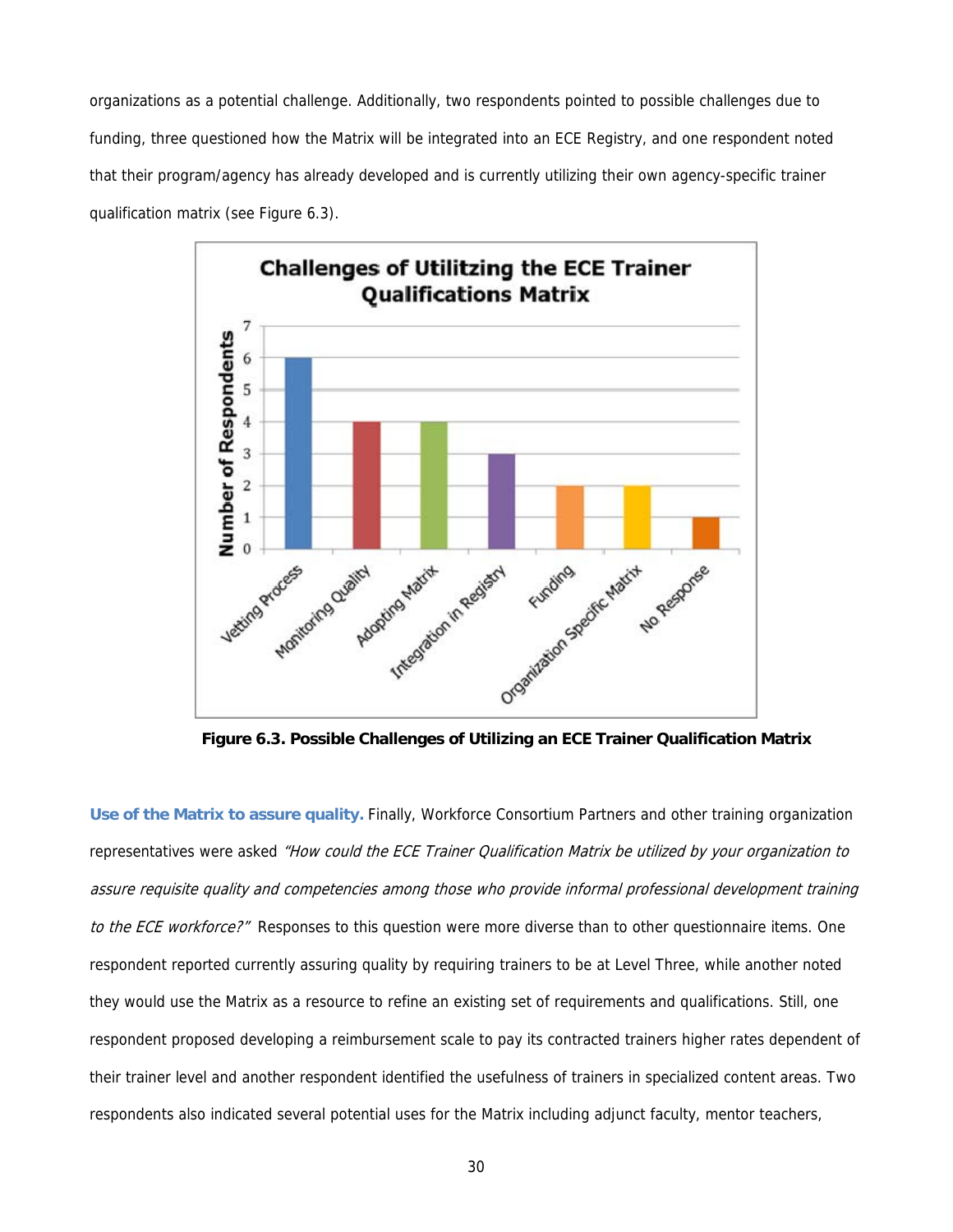college sponsored workshops, professional growth advisors, and program consultants. Finally, one respondent acknowledged already utilizing a matrix for its trainers, another indicated that their agency/program can assure quality through its potential to professionalize the field, and one suggested utilizing the Matrix to recognize if trainers have identified competencies.

**Discussion.** The majority of the questionnaire respondents revealed the potential of the Matrix to result in increased quality of training. Some respondents indicated that both trainer quality and quality of trainings could be impacted, while other participants noted the potential for improved quality of only either the trainer or the trainings. Others pointed to its utility to support best practices and to maintain research-based trainings. How quality was defined remained elusive for other participants who questioned the ability to quantify quality through use of the Matrix or still others who indicated that defining trainer quality and quality of trainings remained a challenge. Continued ongoing dialogue between and among agencies is needed to reach a clearer consensus on definitions of quality trainers, quality trainings, and factors involved in those definitions.

One of the goals of the Los Angeles County ECE Workforce Consortium is to strengthen systems and to support and enhance collaborations between and among its participants. The responses to this questionnaire included a significant number of comments suggesting how the Matrix could be utilized and adapted to strengthen connections between systems. One respondent suggested that the Matrix could help to identify trainers who could address essential ECE content areas which are not currently addressed in permit/credential programs. Uses of the Matrix by agencies offering trainings to a variety of ECE workforce audiences could also serve to strengthen the connection between unit-bearing and non-unit-bearing training and education. For example, one participant suggested the potential usefulness of the Matrix for adjunct faculty or as a step on the Child Development faculty career ladder. Other participants noted that specific uses of the Matrix could make expectations of trainer quality more explicit and widely adopted for a variety of ECE professionals (e.g., professional growth advisors, child development lab staff, or presenters at college sponsored workshops/conferences, etc.). Another participant wondered how the Matrix could interface with existing state ECE systems in place such as ECE Teacher Competencies, quality rating and improvement systems (QRIS) and the ECE Registry.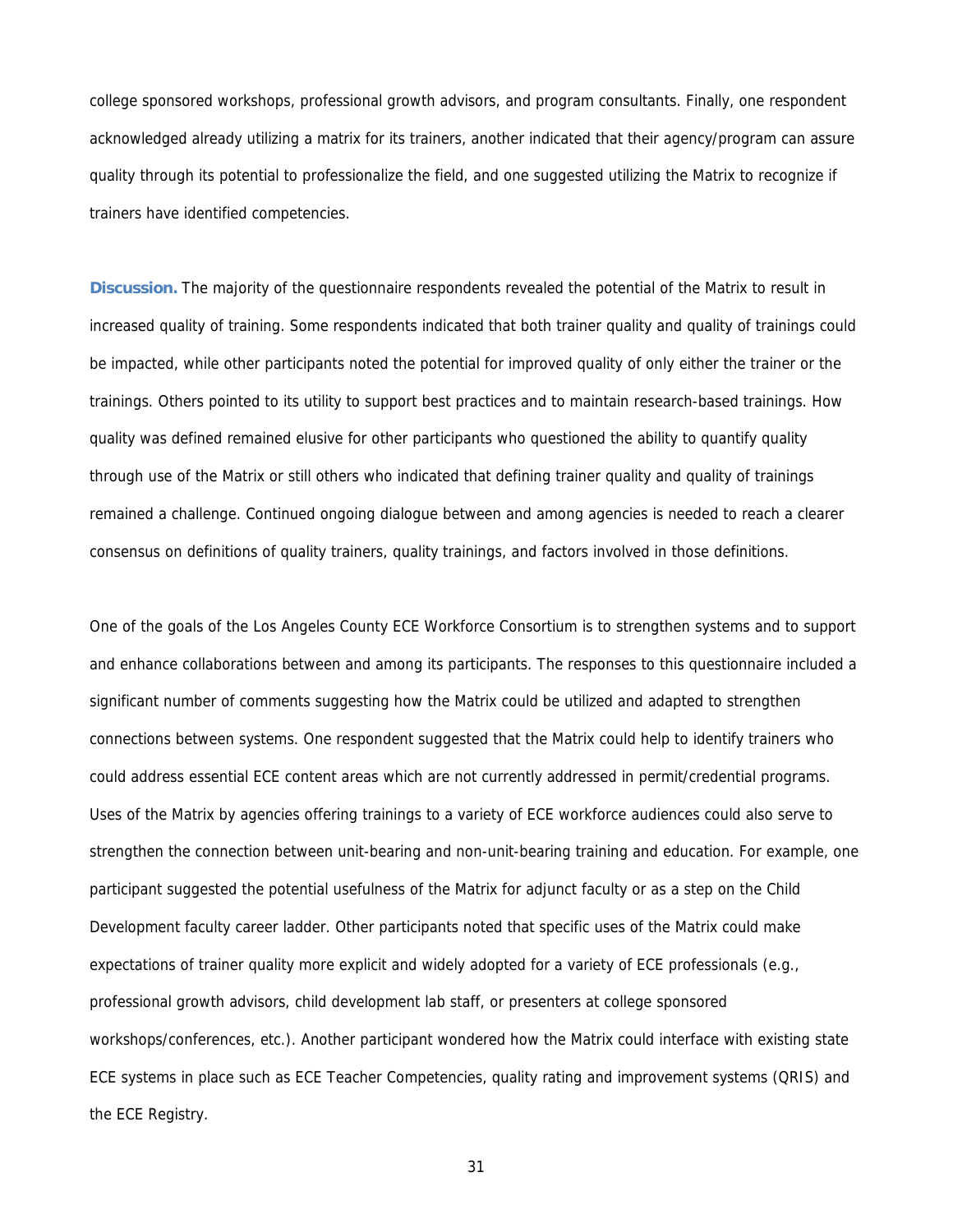#### **Conclusions, Considerations, and Recommendations**

In summary, the ECE Trainer Competencies Working Group researched existing state ECE workforce registries and trainer qualifications across the U.S., created a Matrix of trainer qualifications and then gathered feedback about the Matrix from partners in the Los Angeles County Workforce Consortium. Based on their findings from this work, the Working Group's conclusions, considerations and recommendations are presented as follows.

### **Conclusions**

1. Responses to the questionnaire identified numerous benefits and potential challenges of implementing the ECE Trainer Competencies Matrix, as well as ways to assure requisite quality and competencies among those who provide training to the ECE workforce. This feedback questionnaire was focused mainly on seeking feedback from Workforce Consortium partners who represent key professional development agencies in the County. It is recommended, however, that similar information be gathered from an even broader group of ECE agencies and organizations that provide training in Los Angeles County outside of the Workforce Consortium partners.

Such an in-depth survey and analysis of current trainer qualifications and trainings available in Los Angeles County could: identify trainings currently offered; ascertain the frequency, sequencing, timing and location of training or training series; reveal possible gaps in trainings offered; compare the qualifications and selection of trainers utilized by different agencies; document ways that organizations assure quality of training; and plan how the ECE Workforce Registry might be best utilized for documenting training offerings and available qualified trainers.

2. The Matrix is a first step toward identifying ECE Trainer Competencies as a way of ensuring quality trainings to the ECE Workforce. To assure requisite quality, it is apparent that additional mechanisms need to be in place. For example, details regarding recommended ECE trainer application and approval processes, ongoing evaluation of trainer competencies, procedures for trainers to move up to the next level on the Matrix, ongoing evaluation of individual trainings offered, whether the use of the Matrix would be mandatory or voluntary by organizations, and the ease and willingness of trainers and the ECE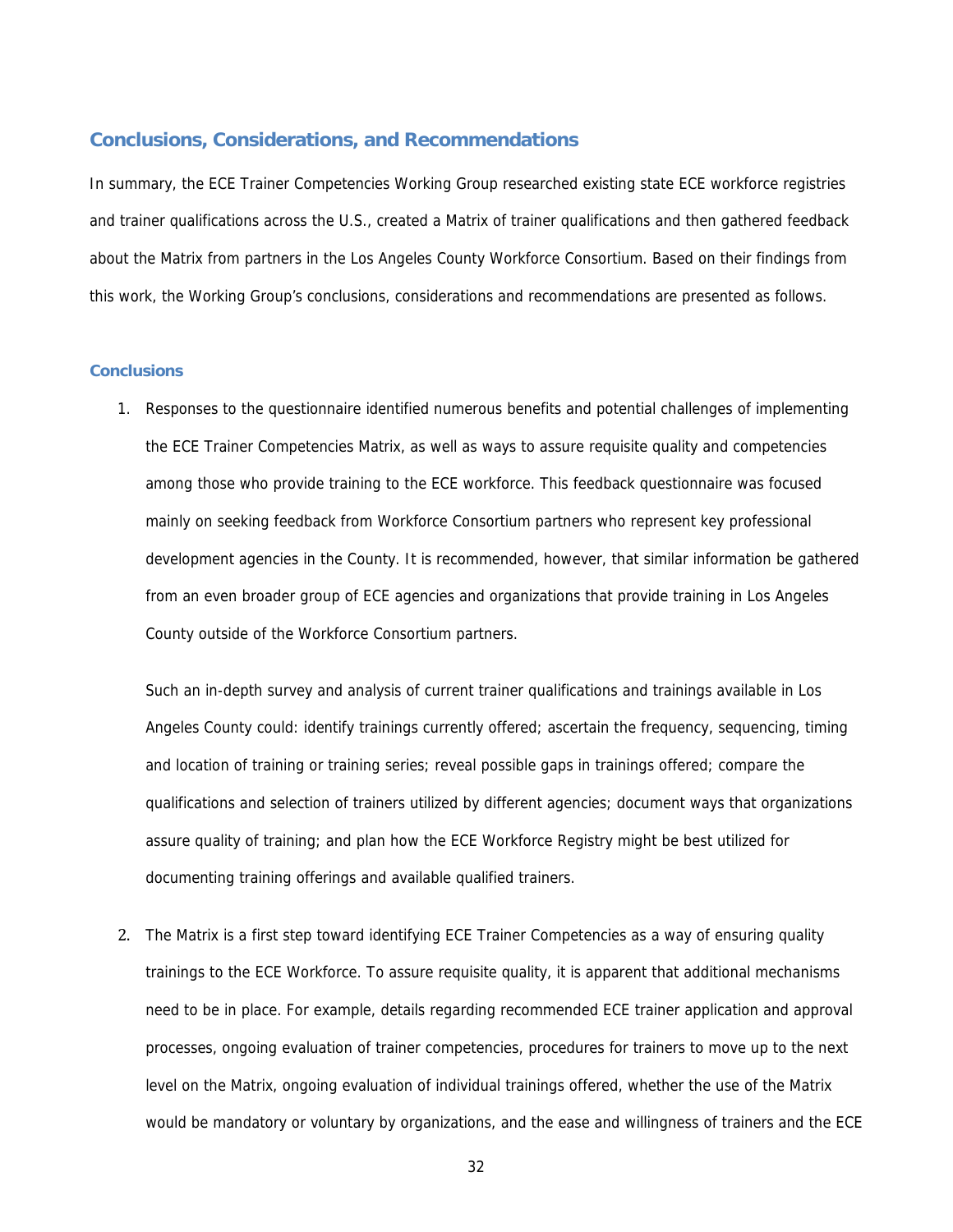Workforce to join the ECE Registry still need to be fleshed out in the continuing development of the ECE Workforce Registry.

#### **Considerations and Recommendations**

- 1. The Working Group recommends that a permanent Los Angeles countywide group of representatives from local community colleges, R&Rs and other agencies offering training be established. The creation of an ongoing, collaborative group of representatives would be established to review training content, standardization of trainings, and advisement to students and ECE providers regarding professional development opportunities and what trainings and courses may be counted towards the renewal of the California Child Development Permit.
- 2. It is also proposed that this collaborative group coordinate with programs offering unit-bearing ECE coursework for optimal articulation of training. For example, agencies may identify topics for trainings that they would like to be offered for academic units, while the neighboring community college(s) may arrange for a community college faculty member to offer coursework in that content area; agencies and CCCs may hold joint events, conferences or workshops to make explicit ECE career pathways for participants; in this way, ECE professional development offerings can become more closely integrated. Through ongoing agency and community college collaboration, the ECE provider can experience a more closely-knit connection between training and formal education.
- 3. Additional funding and the identification of a lead agency to conduct further analysis of current trainings available and the range of current ECE trainer qualifications in Los Angeles County is needed.
- 4. The Working Group recommends the proposed collaborative group or a designated lead agency be granted the authority and funds to provide oversight of the entire process from ECE trainer application submission, through selection and vetting process, to the ongoing evaluation.
- 5. The authorized entity may consider the following in ECE trainer selection, vetting, and evaluation:
	- a. Certification in a specialization: That where there is a training of trainers certification process in place (PITC, CLASS, etc.), an ECE trainer candidate will be deemed qualified to be considered to provide that specialization of training in acknowledgement of that certification.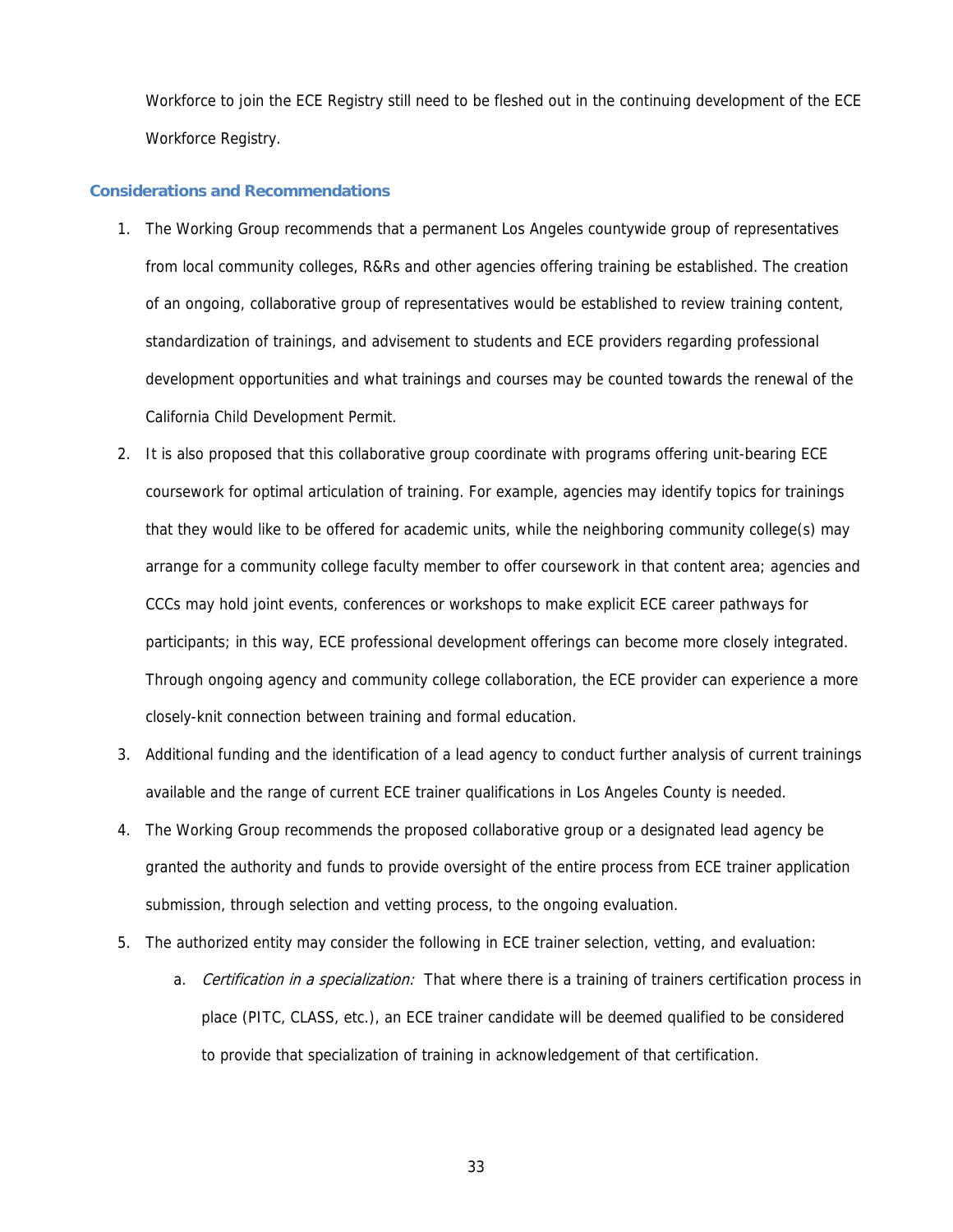- b. Trainer Evaluation: That every ECE trainer be evaluated and continued employment be contingent upon the results of this evaluation conducted by both agency staff as well as training participants. And, finally,
- c. Roles of coach, mentor and technical assistance providers: The roles of coach, mentor and technical assistance providers in Los Angeles County need to be described as well as qualifications for these positions developed. While the Working Group's focus was to identify trainer qualifications, the roles of coach, mentor, and technical assistance provider may require related, but different, qualifications. It is suggested that additional attention be directed to identifying essential knowledge, skills and dispositions needed for these positions to better address the ongoing professional development of the ECE workforce.

Further, the Working Group suggests that qualifications and competencies be developed for two types of coaches: quality improvement coaches (who work in place-based consultation with individual and groups of ECE providers in family child care homes as well as ECE center-based programs) and career coaches (who work with individual ECE students and providers regarding their career and professional development plans).

ECE workforce development in California benefits from increased coordination and collaboration across ECE training and education efforts. The PEACH Working Group on Trainer Competencies and the Los Angeles County ECE Workforce Consortium development of an ECE Trainer Qualifications Matrix and considerations for its uses represent one promising model of this ongoing collaboration to strengthen ECE professional development.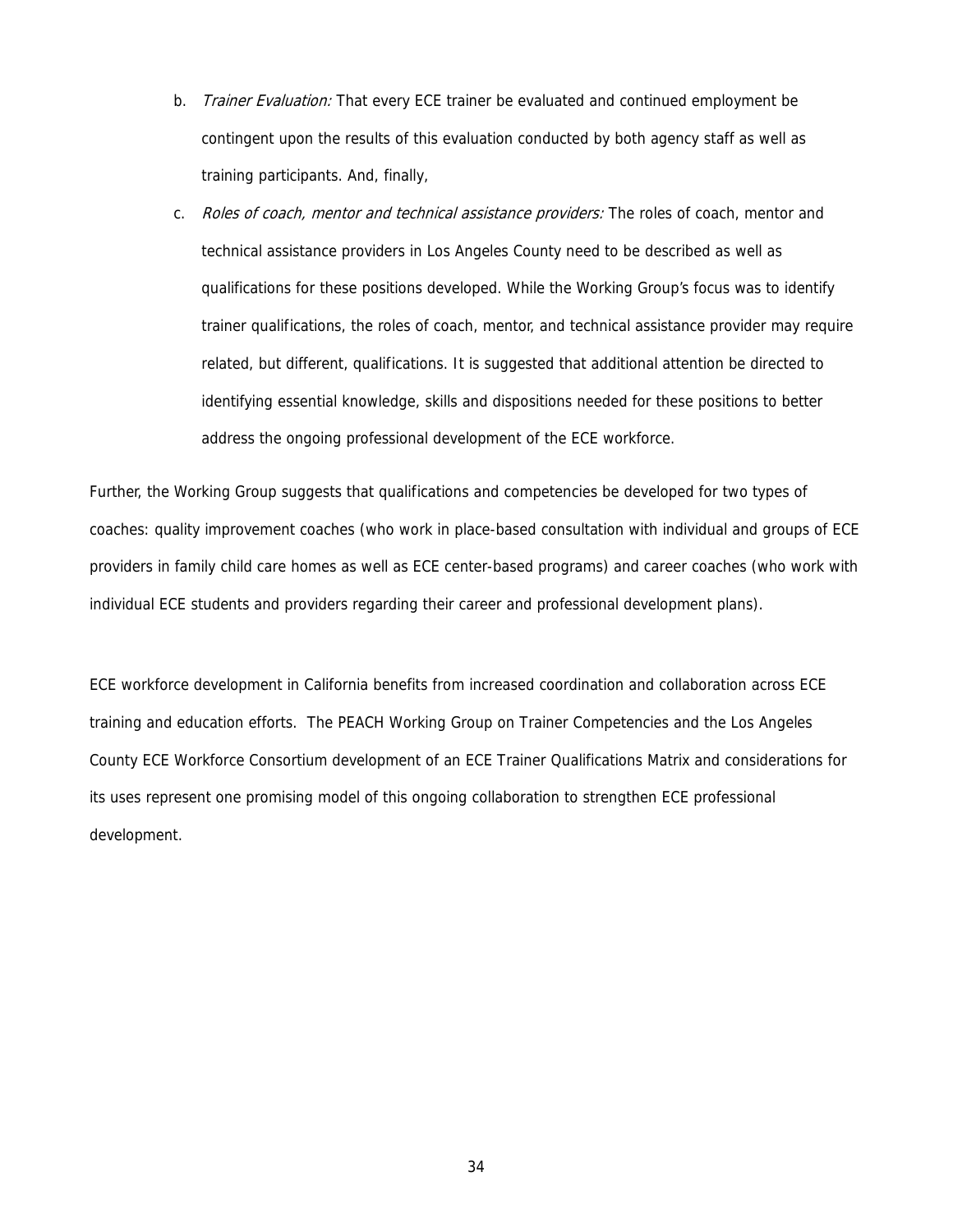## **References**

- California Department of Education and First 5 California. (2011). California Early Childhood Educator Competencies. Sacramento, CA: California Department of Education. Retrieved from http://www.cde.ca.gov/sp/cd/re/documents/ececompetencies2011.pdf
- California State University Long Beach. (2012). CSULB Budget Outlook 2012-13. Retrieved from http://daf.csulb.edu/offices/univ\_svcs/budget/docs/rpp12-13/outlook3/
- Cole, A. (2005). Reforming the current system of informal training for early care and education providers in California: A report commissioned by the Alameda county child care planning council. Oakland, CA: Alameda County Child Care Planning Council.
- Howes, C., & Pianta, R.C. (2011). Foundations for teaching excellence: Connecting early childhood quality rating, professional development, and competency systems in states. Baltimore, MD: Paul H. Brookes Publishing.
- Kagan, S. L. & Gomez, R. E. (2011). B.A. plus: Reconciling reality and reach. In E. Zigler, W. S. Gilliam, and W. S. Barnett (Eds.), The Pre-K Debates (pp. 48-54). Baltimore, MD: Brookes.
- Karoly, L. A. (2012). A Golden opportunity: Advancing California's early care and education workforce professional development system. Santa Monica, CA: RAND Corporation. Retrieved from http://www.rand.org/pubs/monographs/MG1188
- Kipnis, F. & Whitebook, M. (2011). Workforce information: A critical component of coordinated state early care and education data systems. Berkeley, CA: Center for the Study of Child Care Employment, Retrieved from http://www.irle.berkeley.edu/cscce/wpcontent/uploads/2011/04/CSCCEPolicyBrief\_WorkforceInformation\_March2011.pdf
- Kipnis, F., Whitebook, M., Almaraz, M., Sakai, L., & Austin, L. J. E. (2012). Learning together: A study of six B.A. completion cohort programs in early care and education: Year 4. Berkeley, CA: Center for the Study of Child Care Employment, Institute of Industrial Relations, University of California at Berkeley. Retrieved from http://www.irle.berkeley.edu/cscce/wpcontent/uploads/2012/02/LearningTogetherYear4Report.pdf
- Mitchell, L., & Cubey, P. (2003). Best evidence synthesis: Characteristics of professional development linked to enhanced pedagogy and children's learning in early childhood settings. Wellington, New Zealand: New Zealand Council for Educational Research. Retrieved from http://www.educationcounts.govt.nz/\_\_data/assets/pdf\_file/0017/7703/bes-professionaldevelopment.pdf
- National Association for the Education of Young Children and National Association of Child Care Resource and Referral Agencies. (2011a). Early childhood education professional development: Adult education glossary. Washington, DC: National Association for the Education of Young Children. Retrieved from http://www.naeyc.org/files/naeyc/Adult\_Education\_Glossary.pdf
- National Association for the Education of Young Children and National Association of Child Care Resource and Referral Agencies. (2011b). Early childhood education professional development: Training and technical assistance glossary. Washington, DC: National Association for the Education of Young Children. Retrieved from http://www.naeyc.org/GlossaryTraining\_TA.pdf
- Zigler, E., Gilliam, W.S., & Barnett, W.S. (2011). The Pre-k debates: Current controversies and issues. Baltimore, MD: Paul H. Brookes Publishing.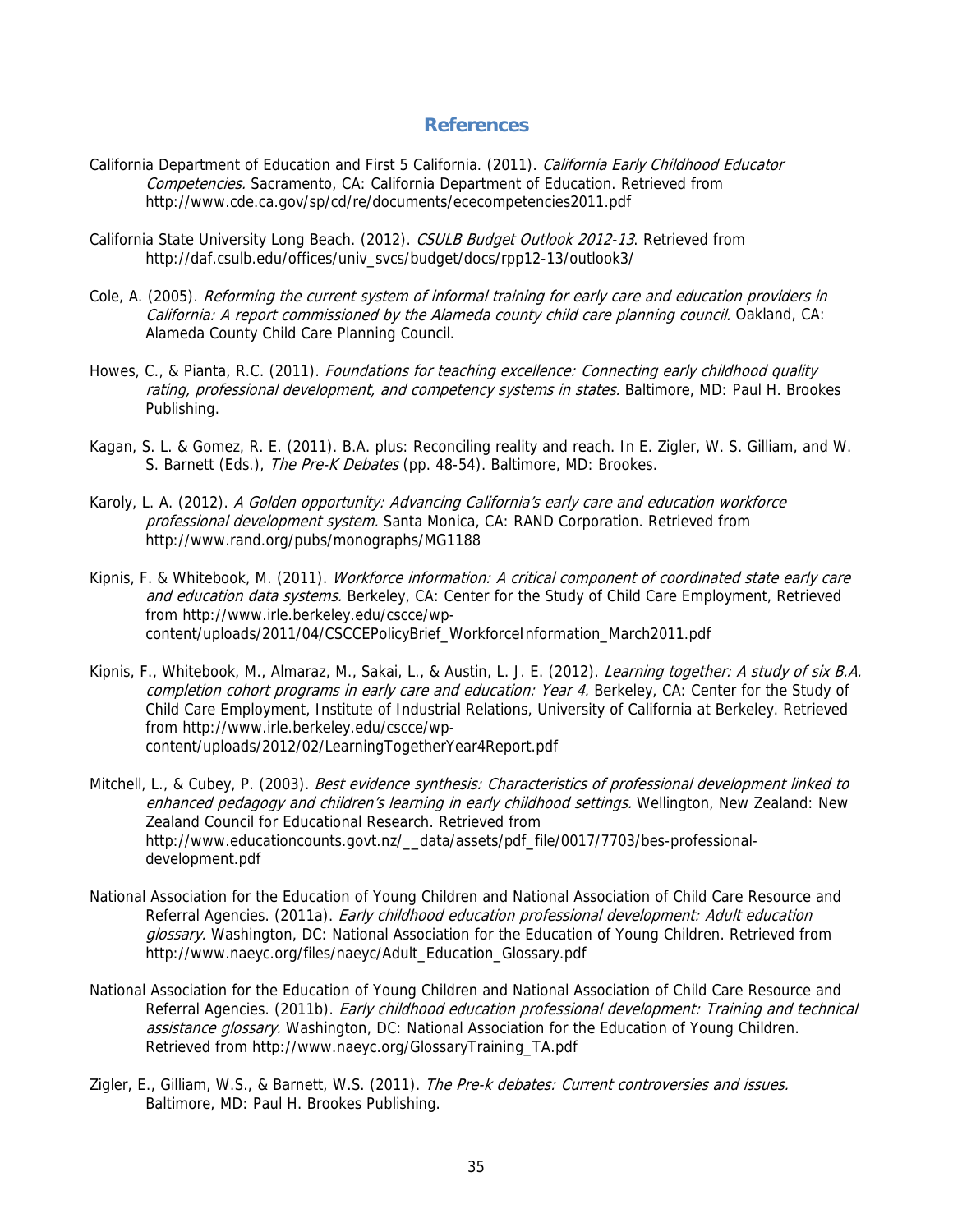## **Related Organizations and Agency Websites**

- **California Community Colleges Early Childhood Educators**  https://sites.google.com/site/ccceceducators/
- **California Department of Education, Child Development Division**  http://www.cde.ca.gov/re/di/or/cdd.asp
- **California Early Childhood Director Mentor Program (CECMP)** http://www.ecementor.org/DMfactSheet.html
- **California Early Childhood Mentor Teacher Program (CECMP)**  http://www.ecementor.org
- **California Preschool Instructional Network (CPIN)** http://cpin.us
- **Child Care Alliance of Los Angeles**  http://www.ccala.net
- **Child Care Alliance of Los Angeles: Gateways to Early Educators** http://www.ccala.net/providers\_gateways.asp
- **Child Development Training Consortium (CDTC)**

http://www.childdevelopment.org/cs/cdtc/print/htdocs/home.htm

**Child Development Workforce Initiative (CDWFI)** 

http://workforce.laup.net/child-development-workforce-initiative-wfi.aspx

#### **Early Care & Education Workforce Registry**  https://www.caregistry.org

#### **Faculty Initiative Project (FIP)**

http://www.wested.org/facultyinitiative/

## **First 5 CA**

http://www.ccfc.ca.gov

- **First 5 LA**  http://www.first5la.org
- **Los Angeles County Office of Education**  http://www.lacoe.edu/
- **Los Angeles County Office of Education**  http://www.lacoe.edu/
- **Los Angeles Universal Preschool (LAUP)**  http://www.laup.net/

http://workforce.laup.net/programs.aspx

**National Association for the Education of Young Children (NAEYC)**  http://www.naeyc.org/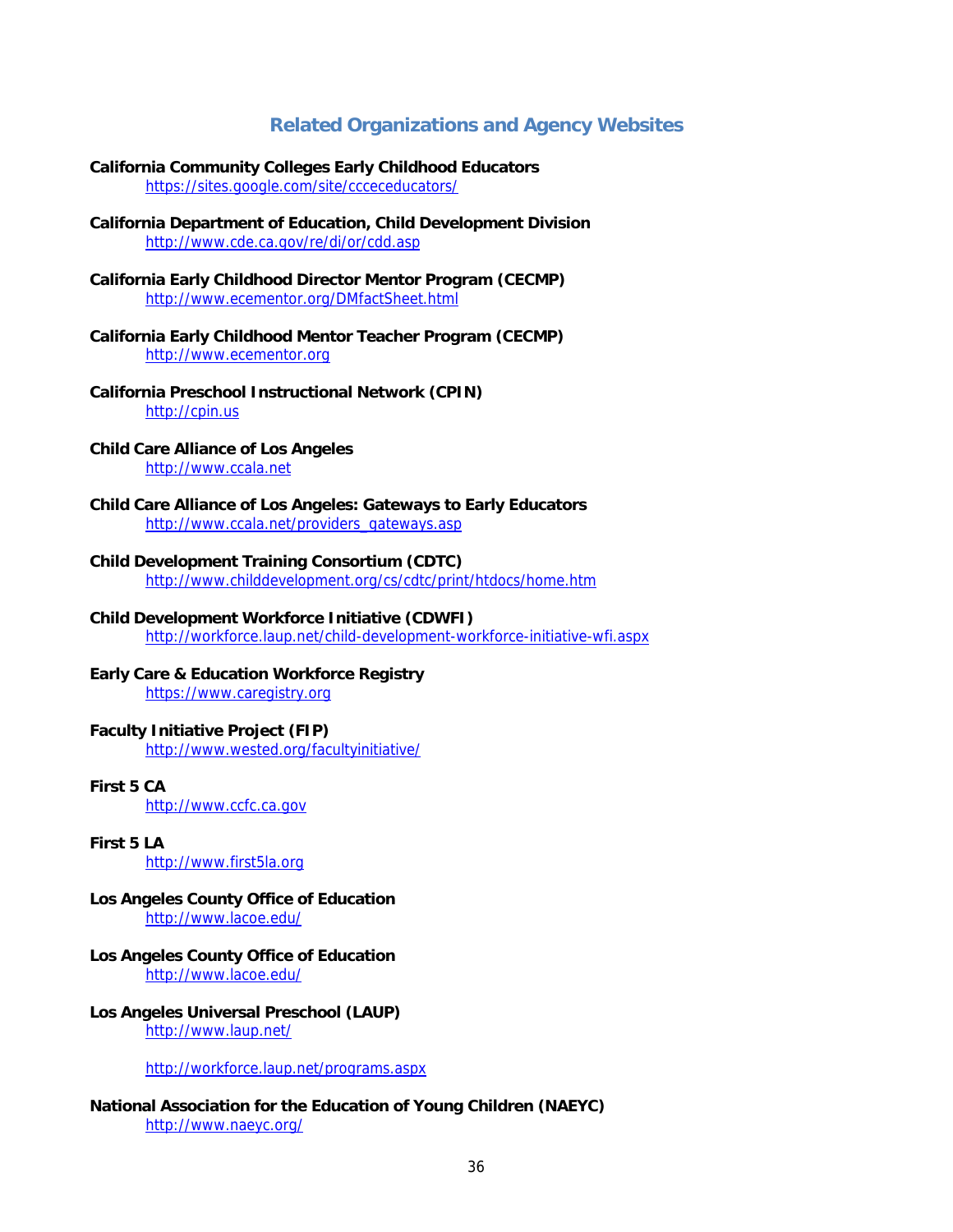## **National Association of Child Care Resource and Referral Agencies**

http://www.naccrra.org/

## **Outdoor Classroom**

http://www.ceconline.org/outdoor\_classroom\_project/index.aspx

## **Program for Infant/Toddler Care (PITC)**

http://www.pitc.org/pub/pitc\_docs/home.csp

## **Explanations of Acronyms from List of PEACH Paper Contributors**

LACOE: Los Angeles County Office of Education LAUSD ECE Division: Los Angeles Unified School District, Early Childhood Education LAUP: Los Angeles Universal Preschool PEACH: Partnerships for Education, Articulation and Coordination through Higher Education PITC: The Program for Infant/Toddler Care West Ed – E3 Institute: Excellence in Early Education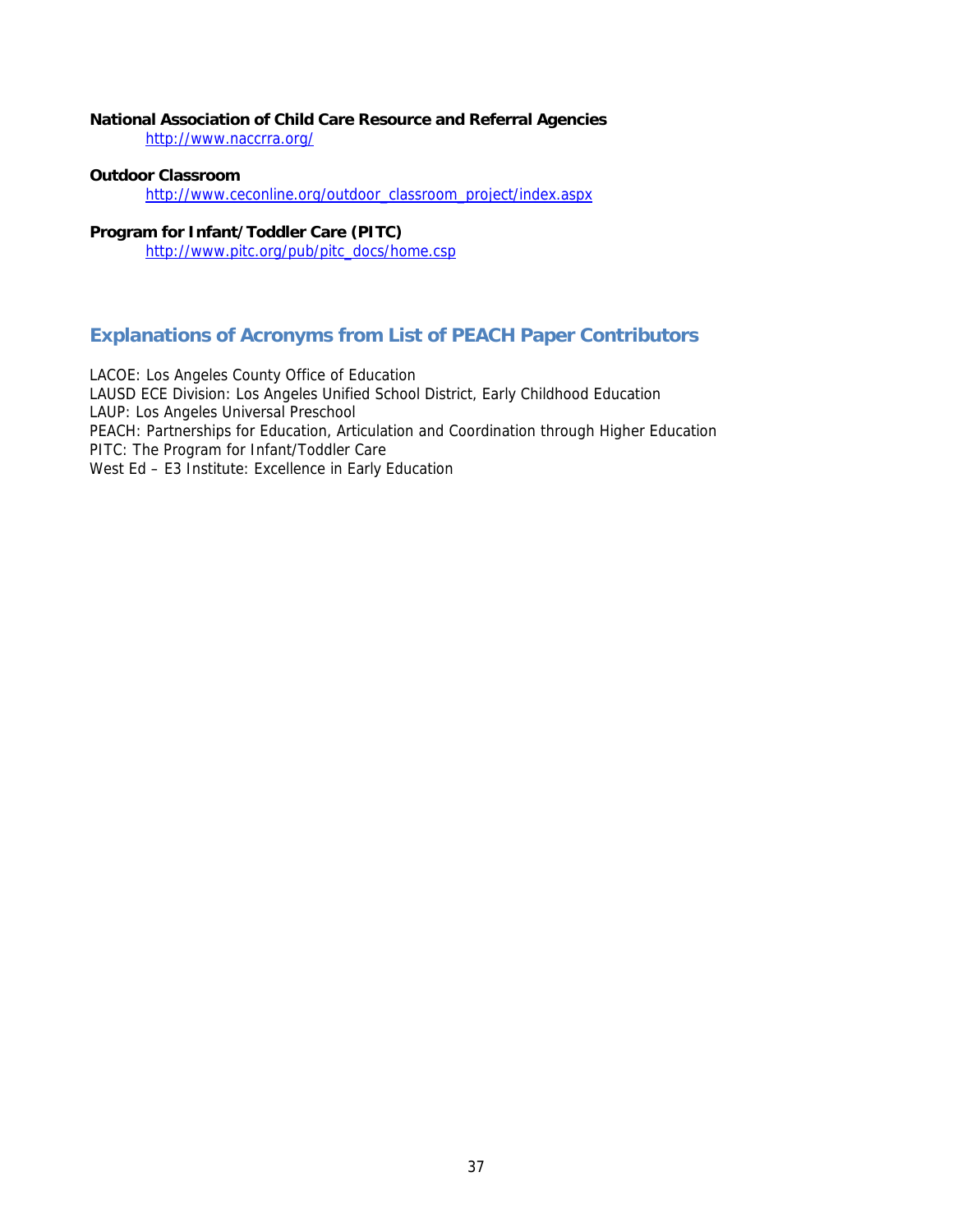## **Appendices**

- **Appendix A** Characteristics of effective professional development linked to enhanced pedagogy and children's learning in early childhood education settings (Mitchell & Cubey, 2003)
- Appendix B Summary of ECE Trainer Competencies Working Group Findings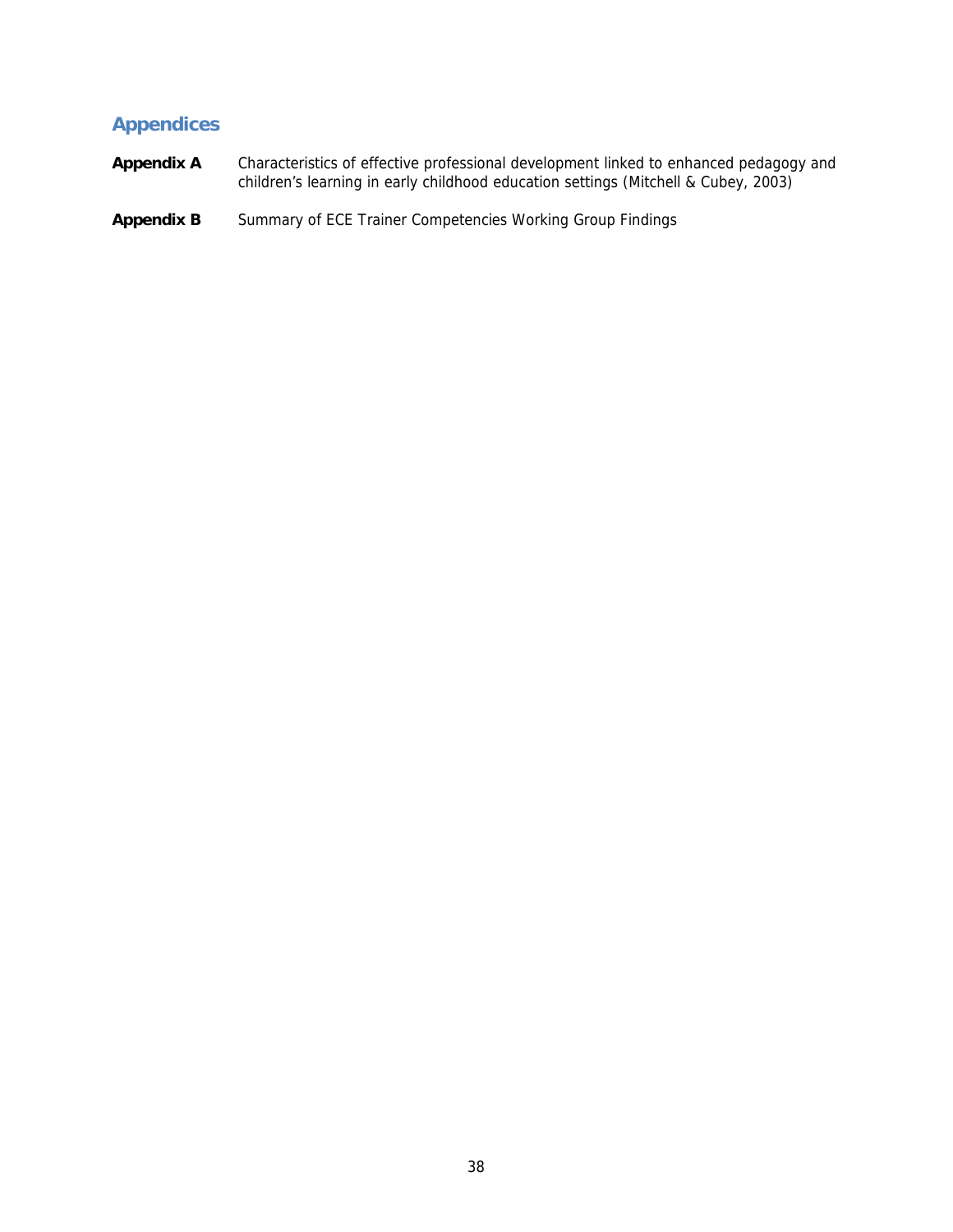## **Appendix A Characteristics of effective professional development linked to enhanced pedagogy and children's learning in early childhood education settings (Mitchell & Cubey, 2003, p. 82)**

| The professional         | The professional        | Participants are        | <b>Participants analyze</b> | <b>Critical reflection</b> | Professional            | The professional         | The professional        |
|--------------------------|-------------------------|-------------------------|-----------------------------|----------------------------|-------------------------|--------------------------|-------------------------|
| development              | development             | involved in             | data from their own         | enabling participants      | development             | development helps        | development helps       |
| incorporates             | provides theoretical    | investigating           | settings. Revelation        | to investigate and         | supports educational    | participants to          | participants to gain    |
| participants' own        | and content             | pedagogy within         | of discrepant data is       | challenge assumptions      | practice that is        | change educational       | awareness of their      |
| aspirations, skills,     | knowledge and           | their own early         | a mechanism to              | and extend their           | inclusive of diverse    | practice, beliefs,       | own thinking,           |
| knowledge and            | information about       | childhood settings      | invoke revised              | thinking is a core         | children, families      | understanding,           | actions, and            |
| understanding into       | alternative practices   |                         | understanding               | aspect                     | and extended family     | and/or attitudes         | influence               |
| the learning context     |                         |                         |                             |                            |                         |                          |                         |
| The professional         | Theoretical and         | The program involves    | A key process in            | Critical reflection        | Professional            | Professional             | The professional        |
| development takes on     | content knowledge       | participants            | contributing to             | involves                   | development supports    | development is linked    | development assists     |
| board participants'      | related to effective    | investigating real life | revision of                 | teachers/educators in      | practice that is        | to tangible changes in   | participants in gaining |
| own aspirations, skills, | pedagogy is provided.   | examples of pedagogy    | assumptions and             | investigating and          | inclusive of all        | pedagogical              | greater awareness and   |
| knowledge, and           | This may be generic     | within their own        | understanding is            | challenging their          | children, families and  | interactions and this in | insight into            |
| understanding, and       | or content specific,    | settings. Investigative | "creating surprise          | assumptions. This in       | extended family. Its    | turn is associated with  | themselves, and a       |
| recognizes the context   | such as generic areas   | methods, such as        | through exposure to         | turn encourages insights   | focus is on pedagogy    | children's learning in   | stronger appreciation   |
| for learning. This is a  |                         | action research, are    | discrepant data" from       | and shifts in thinking.    | that understands        | early childhood          | of the power of their   |
| starting point: the      | of co-constructing      | useful. Investigation   | the participant's own       | This is particularly       | values, builds on and   | settings. The            | role as educators.      |
| programs introduce       | learning, scaffolding,  | by participants in      | early childhood             | valuable in challenging    | extends the             | professional             |                         |
| new ideas and provide    | learning dispositions   | issues within their     | service.                    | deficit views associated   | competencies and        | development helps        |                         |
| opportunity for          | as outcomes, and        | own setting (e.g.       | Understandable data         | with ethnicity, socio-     | skills that every child | participants to change   |                         |
| participants to          | specific areas such as  | interactions and        | that reveals "pedagogy      | economic status, child's   | brings to an early      | educational practice,    |                         |
| question their           | early literacy,         | behavior) encourages    | in action" and others'      | age, parental              | childhood setting. It   | beliefs, understanding,  |                         |
| experiences and          | mathematical and        | work on issues that are | views is helpful in         | knowledge, and gender.     | supports participants   | and/or attitudes.        |                         |
| views, and not simply    | scientific              | important to            | these investigations.       | Some conditions that       | to work closely with    | Participants are         |                         |
| validate them.           | understanding, and      | participants and that   | Useful approaches to        | encourage critical         | families so that both   | encouraged to            |                         |
|                          | creativity. Content     | make a difference to    | data collection include     | reflection: 1)             | are better informed     | investigate ideas and    |                         |
|                          |                         | their own pedagogical   | collection and analysis     | collaboration with         | about and able to       | practices that stand in  |                         |
|                          | knowledge is            | practice. An external   | of video and audio-         | others and being           | extend the child's      | the way of an            |                         |
|                          | integrated with         | professional            | tape recordings,            | exposed to their views.    | experiences and         | equitable society.       |                         |
|                          | pedagogical             | development adviser     | observations, surveys       | These views include        | learning. Professional  | Participants may         |                         |
|                          | knowledge. The          | or researcher engages   | of others' views, and       | views of colleagues,       | development in          | become aware of ways     |                         |
|                          | theoretical and content | in the investigation.   | assessments of              | professional               | support of inclusive    | in which they            |                         |
|                          | knowledge expands       |                         | learning. The               | development advisers,      | practice helps          | disempower or limit      |                         |
|                          | participants'           |                         | professional                | parents, and children; 2)  | participants analyze    | groups or individuals.   |                         |
|                          | knowledge base.         |                         | development program         | using deeper or            | data obtained through   |                          |                         |
|                          | Information and         |                         | supports data               | different theoretical      | close observation of    |                          |                         |
|                          | knowledge about         |                         | collection and              | understanding; 3)          | relationships between   |                          |                         |
|                          | alternative practices   |                         | analysis.                   | teachers/educators         | children and people,    |                          |                         |
|                          | are provided.           |                         |                             | thinking about their       | use formative           |                          |                         |
|                          |                         |                         |                             | own thinking, e.g.         | assessment, and offer   |                          |                         |
|                          |                         |                         |                             | through use of journals    | curriculum              |                          |                         |
|                          |                         |                         |                             | and diaries.               | differentiation.        |                          |                         |
|                          |                         |                         |                             |                            |                         |                          |                         |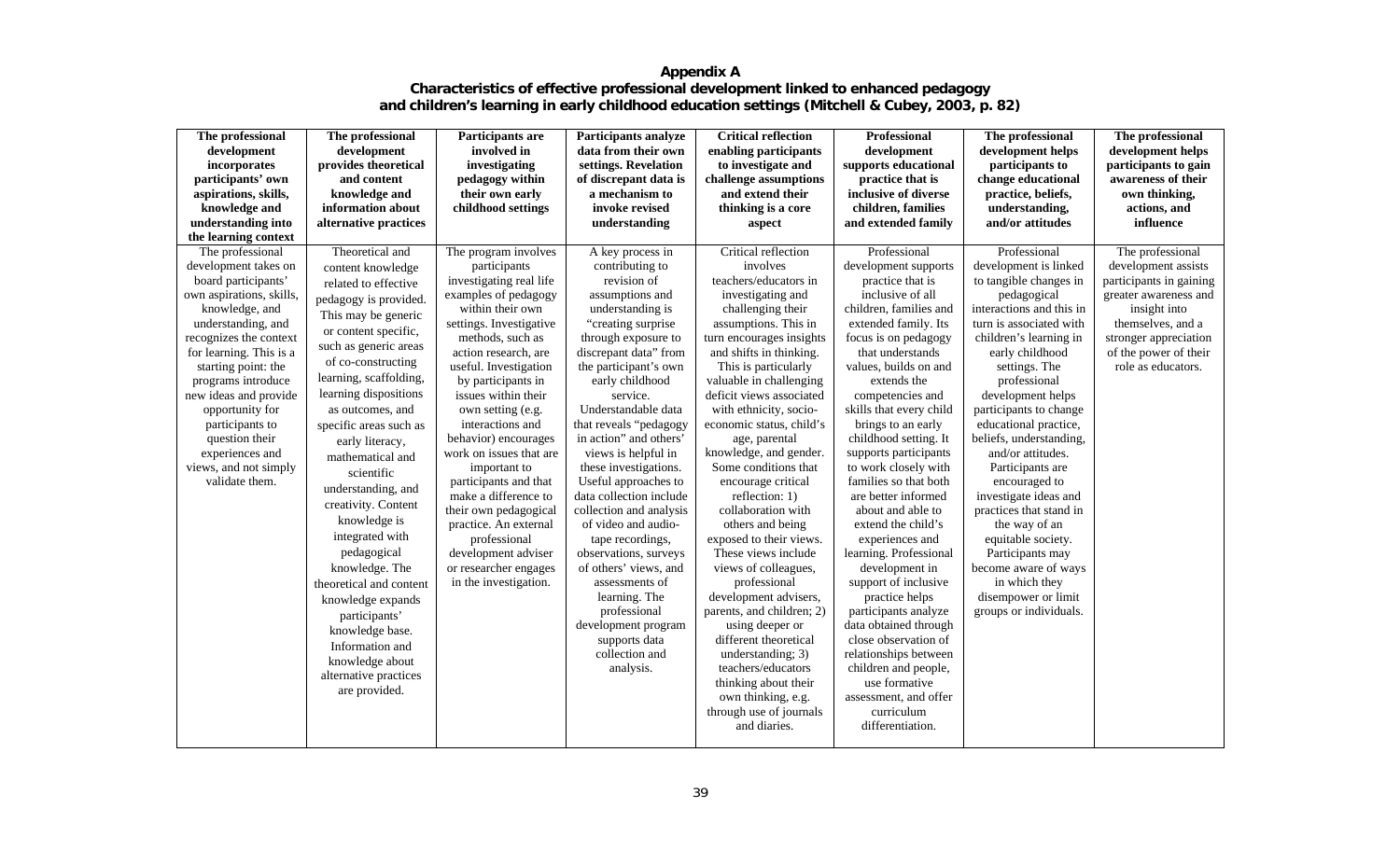#### **Appendix B**

#### **Summary of ECE Trainer Competencies Working Group Findings**

#### **ECE Trainer Competencies Working Group PowerPoint Presentation and Follow-up Questionnaire**

Members of the ECE Trainer Competencies Working Group co-created a PowerPoint presentation of the Recommended ECE Trainer Competencies Report that was submitted to LAUP in June, 2013. This report included the ECE Trainer Qualification Matrix and the rationale for the ECE trainer requirements reflected in the matrix. The presentation and subsequent discussion, led by Fiona Stewart, Working Group Lead, was conducted at the November 21, 2013 Los Angeles County ECE Workforce Consortium meeting. Following the presentation, the consortium partners participated in a discussion regarding how to integrate the trainer criteria into Consortium programs and other training agencies to assure requisite quality and competencies among those who provide informal professional development training to the ECE workforce. The Consortium Partners' Feedback on ECE Trainer Qualification Matrix Questionnaire was distributed to each of the Consortium partners. The feedback questionnaire consisted of the following three questions: 1) What are the benefits of an ECE Trainer Qualification Matrix? 2) What are some possible challenges of utilizing an ECE Trainer qualification matrix? and 3) How could the ECE trainer qualification matrix be utilized by your organization to assure requisite quality and competencies among those who provide informal professional development training to the ECE Workforce? Initially, three Consortium partners responded. Other Consortium partners requested additional time to take the questionnaire back to their organization and to reflect with colleagues to develop their responses. Additional email correspondence was conducted to collect information from Consortium partners who had not initially submitted responses to the feedback questionnaire (See the text boxes below for all of the verbatim comments given on ECE Trainer Qualification Matrix Questionnaire).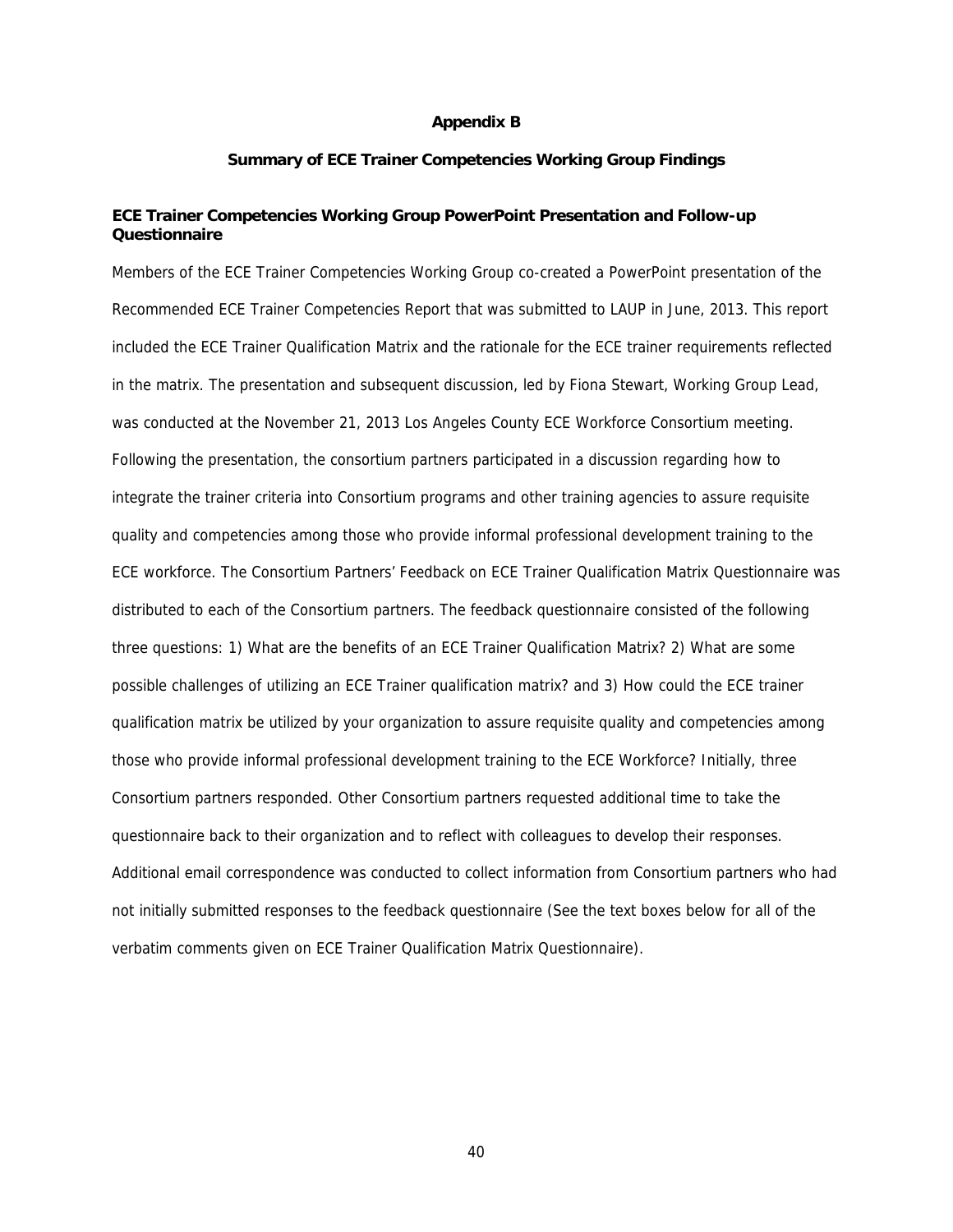## **Comments on ECE Trainer Qualification Matrix**

## **What are the benefits of an ECE Trainer Qualification Matrix?**

- Helps assure quality and continuity of training for early childhood professionals.
- In order to assure quality it is necessary to have a highly competent group of professionals providing training to this ECE workforce.
- Allows trainers to grow and explore career opportunities.
- Visual achievement of professionalism.
- It provides a standard of qualifications, required knowledge, skills, and experience for ECE Trainers.
- Provides clear guidelines and standards to identify who qualifies to be a trainer for ECE practitioners.
- Elevates the quality of trainings that are provided to our field by ensuring trainers can meet/demonstrate certain competencies in regards to their formal education and training experience.
- Articulates a clear pathway that ECE professionals can take if they choose to become a trainer, and therefore adds another option they can explore as part of their professional trajectory/growth planning efforts.
- Maintains continuity, consistency quality information about best practices
- Increases the perception of professionalism in the field.
- Creates a system to compare apples to oranges in terms of quality training offered.
- Outlines a pathway or blueprint of how to identify and validate the expertise of trainers.
- Provides consistency across trainers and the information being disseminated.
- Opportunities to maintain research-based trainings that offer career pathways.
- Defines what the expected knowledge and skill base of trainers is.
- Improves the quality of training.
- Increases the quality across trainers.
- Assists those who hire or select trainers.
- Provides information to those in the field interested in this career path.
- Very useful for screening conference workshop proposals and similar presenters. Possible source of guest lecture materials for colleges.
- Framework with levels encourages trainer to align a broader range of qualifications and competencies.
- Program can identify qualified trainers for the training component of the project instead of a word-of-mouth approach.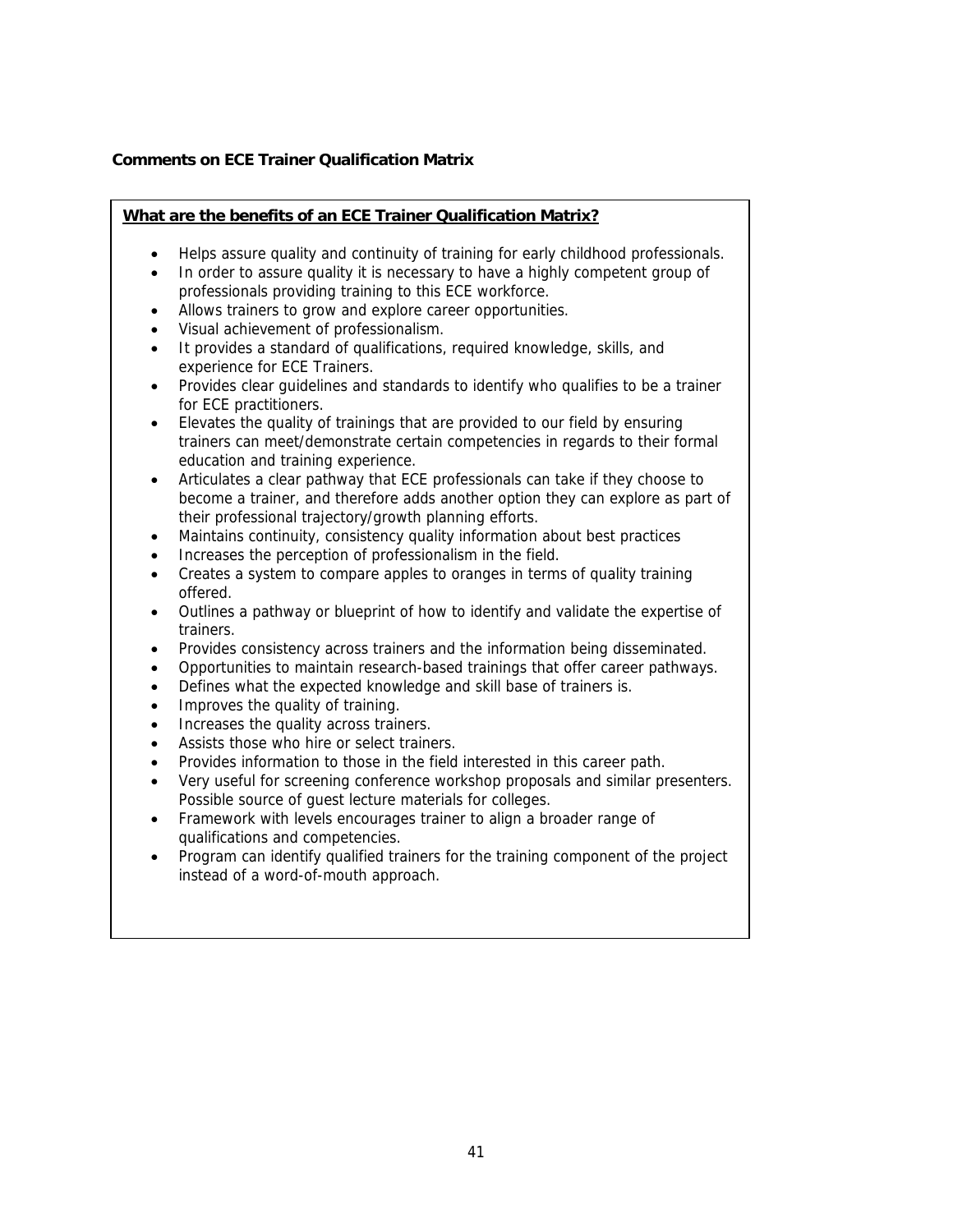## **How could the ECE Trainer Qualification Matrix be utilized by your organization to assure requisite quality and competencies among those who provide informal professional development training to the ECE workforce?**

- [Agency] works with states that are using or developing these Matrices. All [agency] trainers are at Level 3 and, if need be, would complete the requisites to provide professional development within this system.
- Our organization's use of the matrix would depend upon a mandate set down by the state or region where we provide services. If there are no mandates for its use, it would likely only be used as a resource to refine an existing set of requirements and qualifications.
- We could apply the matrix, making sure the trainers we contract with to provide [QRIS] trainings meet at least Level 1 requirements (they all currently do). We could even potentially develop a reimbursement scale that pays our contracted trainers higher rates, dependent on their Trainer Level.
- Provide the necessary system to contract experienced trainers that possess the necessary qualifications to provide consistent research based and high quality, effective training
- Useful in identifying trainers in content areas that are not typically addressed in traditional permit/credential programs such as – Social-emotional development, parent involvement, developmentally appropriate practice, child development/brain research and strategies.
- Assure that articulation and systems alignment are addressed (pre-K to K and on).
- Training for adjunct faculty who sub for us.
- Training for child development lab staff.
- Connection between Matrix and Mentor Teacher qualifications?
- Presentations for college-sponsored workshops/conferences.
- Connection between Matrix and Professional Growth Advisors?
- Matrix as a step on CD faculty career ladder?
- Define competencies for program consultants.
- Already doing this. So we are on board with this concept.
- Could require minimum qualifications for presenters.
- Could do more intentional search/recruitment by topic area.
- Excellent means by which to educate students on potential careers and pathways.
- Ensures we turn to a quality pool of individuals with more diverse offerings of trainings to offer students.
- Enhances awareness of moves and policies to professionalize the field.
- Ensures following the rubric or matrix to identify trainers who have identified competencies.